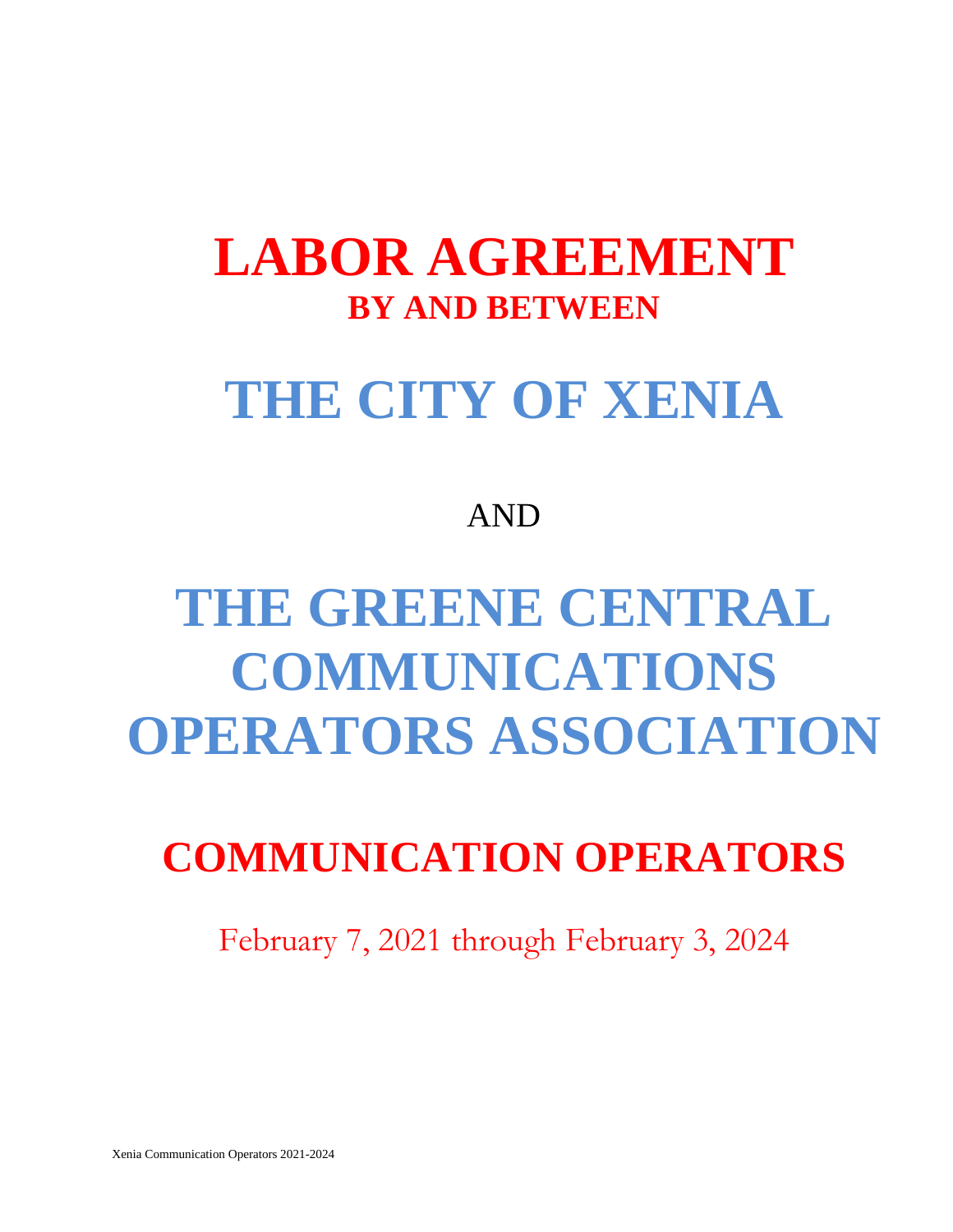#### **TABLE OF CONTENTS**

| <b>Article Number</b>                               | <b>Title</b>                                            | <b>Page Number</b>      |
|-----------------------------------------------------|---------------------------------------------------------|-------------------------|
| <b>Article 1 Agreement</b>                          |                                                         | 1                       |
| Section 1.1.                                        | Agreement                                               | 1                       |
| Section 1.2.                                        | Purpose                                                 | 1                       |
| Section 1.3.                                        | Modification of Agreement                               | 1                       |
| Section 1.4.                                        | <b>Legal References</b>                                 | 1                       |
| <b>Article 2 Recognition</b>                        |                                                         | $\overline{2}$          |
| Section 2.1.                                        | Recognition                                             | $\overline{c}$          |
| Section 2.2.                                        | Exclusions                                              | $\overline{c}$          |
| <b>Article 3 Association Security</b>               |                                                         | $\overline{\mathbf{3}}$ |
| Section 3.1.                                        | <b>Association Dues Deductions</b>                      | 3                       |
| Section 3.2.                                        | Payment/Association                                     | 3                       |
| Section 3.3.                                        | Fair Share Fee                                          | 3                       |
| Section 3.4.                                        | <b>Membership Cancellation</b>                          | 3                       |
| Section 3.5.                                        | Indemnification                                         | $\overline{4}$          |
| Section 3.6.                                        | <b>Bulletin Board</b>                                   | 4                       |
| Section 3.7.                                        | <b>Ballot Box</b>                                       | 4                       |
| Section 3.8.                                        | Use of Departmental Mail System                         | 4                       |
| Section 3.9.                                        | Place for Meetings                                      | 4                       |
|                                                     | <b>Article 4 Management Rights and Responsibilities</b> | 5                       |
| Section 4.1.                                        | Management Rights and Responsibilities                  | 5                       |
| <b>Article 5 Non-Discrimination</b>                 |                                                         | 6                       |
| Section 5.1.                                        | Non-Discrimination                                      | 6                       |
| Section 5.2.                                        | <b>Plurals and Gender</b>                               | 6                       |
| <b>Article 6 Association Business</b>               |                                                         | 7                       |
| Section 6.1.                                        | <b>Shift Representation</b>                             | $\boldsymbol{7}$        |
| Section 6.2.                                        | Grievance Representative                                | $\boldsymbol{7}$        |
| Section 6.3.                                        | Negotiations                                            | $\boldsymbol{7}$        |
| Section 6.4.                                        | <b>Association Release Time</b>                         | $\boldsymbol{7}$        |
| <b>Article 7 No Strike/No Lockout</b>               |                                                         | 9                       |
| Section 7.1.                                        | No Strike                                               | 9                       |
| Section 7.2.                                        | No Lockout                                              | 9                       |
| <b>Article 8 Labor/Management Meetings</b>          |                                                         | 10                      |
| Section 8.1.                                        | Meetings                                                | 10                      |
| Section 8.2.                                        | Agenda                                                  | 10                      |
| Section 8.3.                                        | Reports                                                 | 10                      |
| Section 8.4.                                        | <b>Prior Concerns</b>                                   | 10                      |
| <b>Article 9 Personnel Files</b>                    |                                                         | 11                      |
| Section 9.1.                                        | Personnel File                                          | 11                      |
| <b>Article 10 Discipline and Self-Incrimination</b> |                                                         | 12                      |
| Section 10.1.                                       | Purpose                                                 | 12                      |
| Section 10.2.                                       | <b>Investigation Procedures</b>                         | 12                      |
| Section 10.3.                                       | Internal Investigation                                  | 12                      |
| Section 10.4.                                       | <b>Disciplinary Procedure</b>                           | 13                      |
| Section 10.5.                                       | Discovery                                               | 13                      |
| Section 10.6.                                       | <b>Filing of Charges</b>                                | 14                      |
| Section 10.7.                                       | <b>Performance Evaluations</b>                          | 14                      |
| <b>Article 11 Grievance Procedure</b>               |                                                         | 15                      |
| Section 11.1.                                       | Purpose                                                 | 15                      |
| Section 11.2.                                       | Definitions                                             | 15                      |
| Section 11.3.                                       | Procedures                                              | 15                      |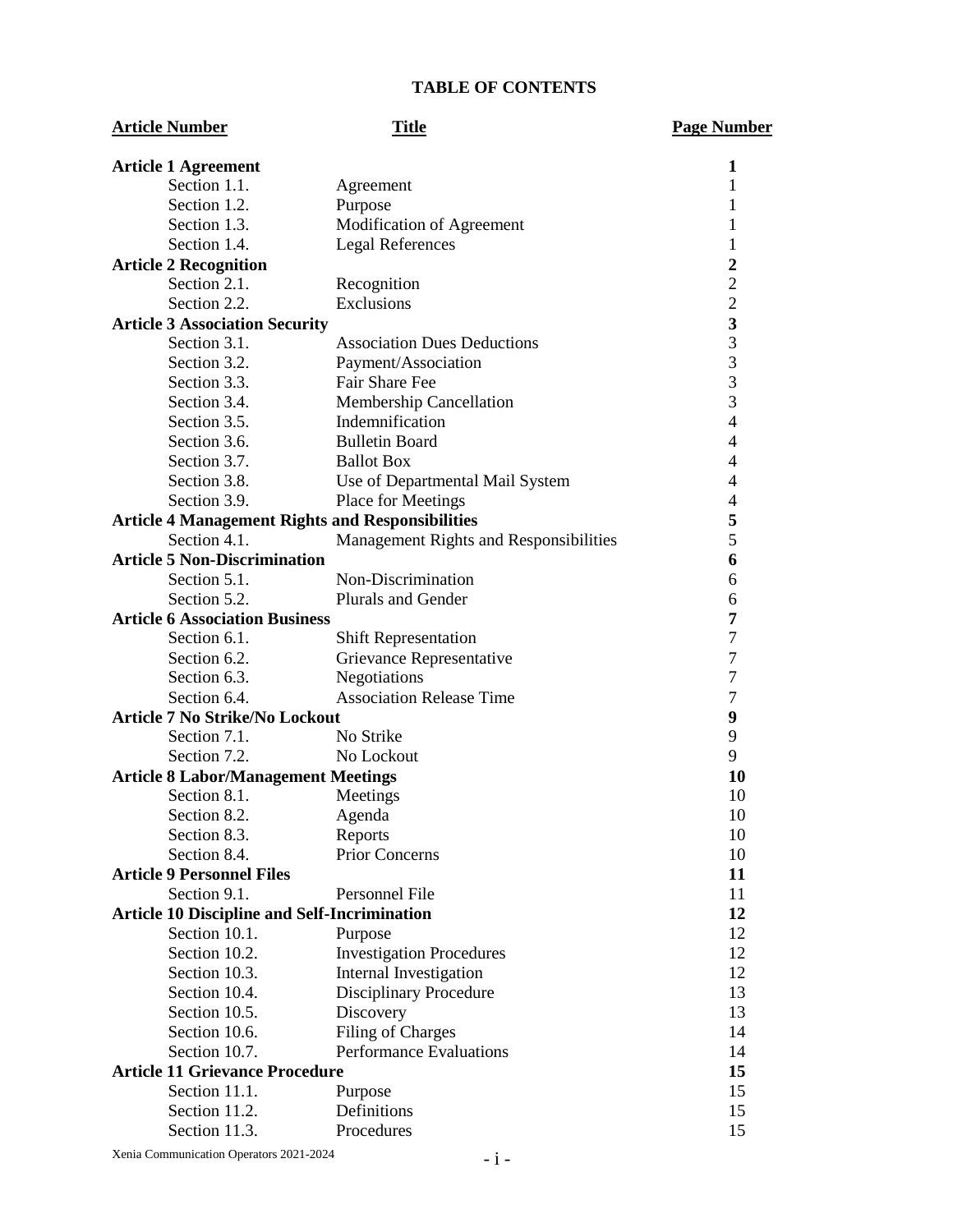| Section 11.4.                                           | <b>Time Limits</b>                                 | 16       |
|---------------------------------------------------------|----------------------------------------------------|----------|
| Section 11.5.                                           | <b>Association Participation</b>                   | 16       |
| Section 11.6.                                           | <b>Informal Discussions</b>                        | 17       |
| <b>Article 12 Seniority</b>                             |                                                    | 18       |
| Section 12.1.                                           | Definitions                                        | 18       |
| Section 12.2.                                           | Seniority List                                     | 18       |
| Section 12.3.                                           | Probationary Period                                | 18       |
| Section 12.4.                                           | <b>Termination of Seniority</b>                    | 18       |
| <b>Article 13 Layoff and Recall</b>                     |                                                    | 19       |
| Section 13.1.                                           | <b>Layoff Notification</b>                         | 19       |
| Section 13.2.                                           | Layoff                                             | 19       |
| Section 13.3.                                           | <b>Recall Notification</b>                         | 19       |
| Section 13.4.                                           | <b>Time Limits</b>                                 | 19       |
| Section 13.5.                                           | Probationary Period                                | 19       |
| <b>Article 14 Drug/Alcohol Testing</b>                  |                                                    | 20       |
| Section 14.1.                                           | Testing                                            | 20       |
| Section 14.2.                                           | Screening                                          | 20       |
| Section 14.3.                                           | <b>Alcohol Testing</b>                             | 20       |
| Section 14.4.                                           | <b>Test Results</b>                                | 20       |
| Section 14.5.                                           | <b>Retesting Procedure</b>                         | 21       |
| Section 14.6.                                           | Laboratory                                         | 21       |
| Section 14.7.                                           | <b>Employee Sanctions</b>                          | 21       |
| Section 14.8.                                           | Failure to Comply                                  | 21       |
| Section 14.9.                                           | <b>Cost of Tests</b>                               | 21       |
| Section 14.10.                                          | <b>Records of Results</b>                          | 22       |
| <b>Article 15 Rules and Regulations/Safety</b>          |                                                    | 23       |
| Section 15.1.                                           | <b>Rules and Regulations</b>                       | 23       |
| Section 15.2.                                           | <b>Safety Policy</b>                               | 23       |
|                                                         | <b>Article 16 Hours of Employment and Overtime</b> | 24       |
|                                                         |                                                    |          |
|                                                         |                                                    |          |
| Section 16.1.                                           | Weekly Work Period and Compensation                | 24       |
| Section 16.2.                                           | <b>Trading Time</b>                                | 24       |
| Section 16.3.                                           | Period Definitions                                 | 24       |
| Section 16.4.                                           | Overtime                                           | 24       |
| Section 16.5.                                           | <b>Pyramiding Prohibited</b>                       | 24       |
| Section 16.6.                                           | <b>Holiday Work</b>                                | 24       |
| Section 16.7.                                           | Time Off in Lieu of Payment                        | 24       |
| Section 16.8.                                           | Double Time                                        | 25       |
| Section 16.9.                                           | Overtime Availability                              | 25       |
| Section 16.10.                                          | <b>Other Provisions</b>                            | 26       |
| Section 16.11.                                          | <b>Fischer Days</b>                                | 26       |
| Section 16.12.                                          | City Hall Closed                                   | 27       |
| <b>Article 17 Shift Preference</b>                      |                                                    | 28       |
| Section 17.1.                                           | Preference                                         | 28       |
| Section 17.2.                                           | Procedure                                          | 28       |
| Section 17.3.                                           | <b>Necessary Changes</b>                           | 28       |
| Section 17.4.                                           | <b>Shift Hour Preference</b>                       | 28       |
| Section 17.5.                                           | Minimum Staffing                                   | 28       |
| <b>Article 18 Pay Plan</b>                              |                                                    | 29       |
| Section 18.1.                                           | Pay Schedule                                       | 29       |
| Section 18.2.                                           | Special Assignment                                 | 29       |
| Section 18.3.                                           | Operator-in-Charge                                 | 29       |
| Section 18.4.                                           | <b>Training Operator</b>                           | 29       |
| Section 18.5.                                           | <b>Shift Differential</b>                          | 30       |
| <b>Article 19 Call-In Time and Pay</b><br>Section 19.1. | Call-in Time                                       | 31<br>31 |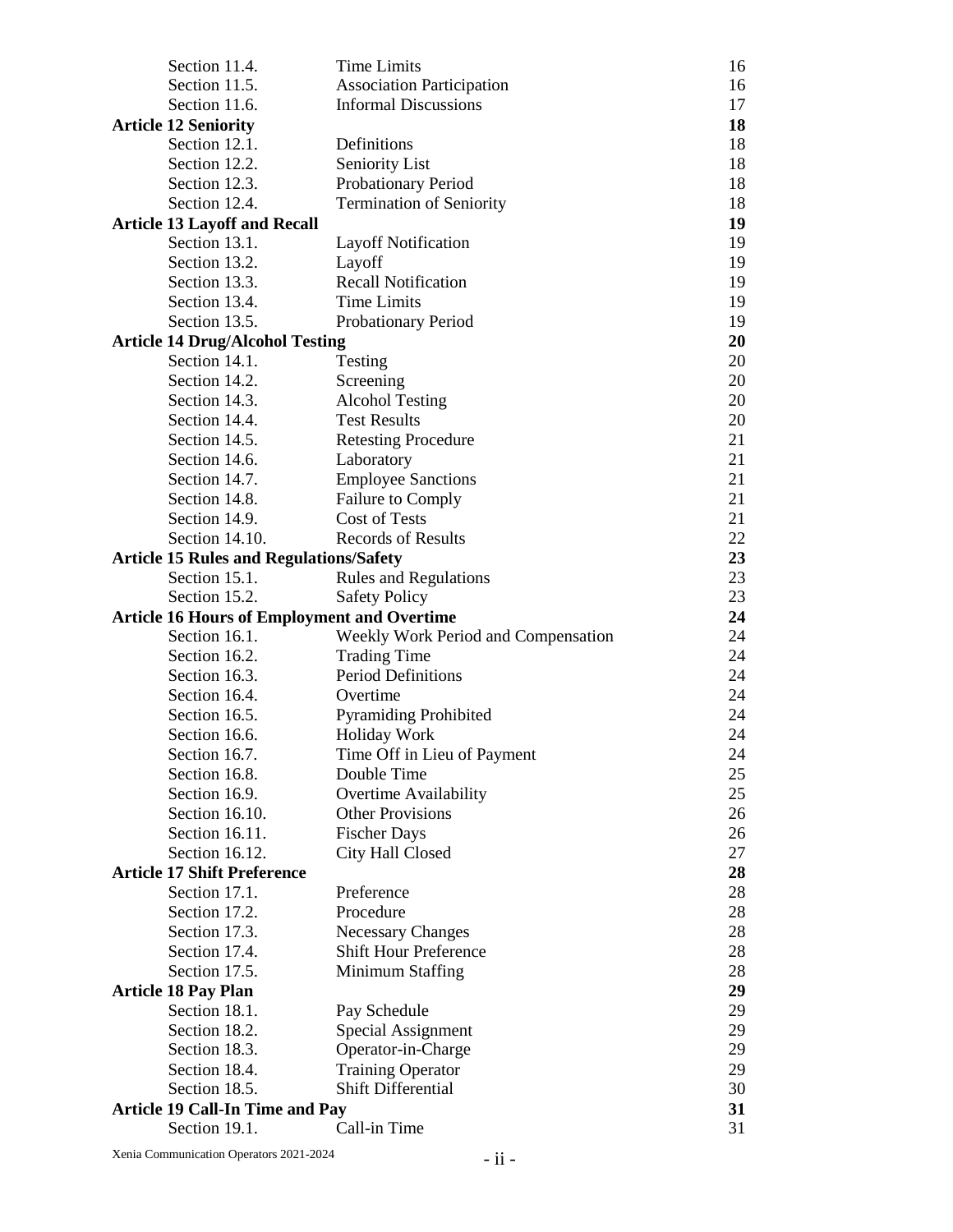| Section 19.2.                              | Call-in Pay                                    | 31 |
|--------------------------------------------|------------------------------------------------|----|
| Section 19.3.                              | Eligibility                                    | 31 |
| Section 19.4.                              | Hours of Work                                  | 31 |
| <b>Article 20 Training</b>                 |                                                | 32 |
| Section 20.1.                              | <b>Training Required</b>                       | 32 |
| Section 20.2.                              | Payment                                        | 32 |
| <b>Article 21 Holidays</b>                 |                                                | 33 |
| Section 21.1.                              | Designated Holidays                            | 33 |
| Section 21.2.                              | <b>Holiday Pay</b>                             | 33 |
| Section 21.3.                              | Payment for Working Holidays                   | 33 |
| Section 21.4.                              | Eligibility                                    | 33 |
| Section 21.5.                              | Use of Approved Leave on the Holiday           | 34 |
| Section 21.6.                              | <b>Management Determination</b>                | 34 |
| Section 21.7                               | Personal Day                                   | 34 |
| <b>Article 22 Vacation</b>                 |                                                | 35 |
| Section 22.1.                              | Rate of Accrual                                | 35 |
| Section 22.2.                              | <b>Effect of Holiday</b>                       | 35 |
| Section 22.3.                              | Call-in During Vacation                        | 35 |
| Section 22.4.                              | <b>Vacation Scheduling</b>                     | 35 |
| Section 22.5.                              | <b>Maximum Accumulation</b>                    | 36 |
| Section 22.6.                              | <b>Advance Payment</b>                         | 36 |
| Section 22.7.                              | <b>Effect of City Layoff</b>                   | 36 |
| Section 22.8.                              | <b>Compensation Upon Separation</b>            | 36 |
| Section 22.9                               | Prior Public Service Employment Credit         | 36 |
| <b>Article 23 Longevity Benefits</b>       |                                                | 38 |
| Section 23.1.                              | Eligibility                                    | 38 |
| Section 23.2.                              | <b>Benefits</b>                                | 38 |
| Section 23.3.                              | Payment                                        | 38 |
| Section 23.4.                              | Part-Time Credits                              | 38 |
| Section 23.5.                              | Applicability for Overtime                     | 38 |
| <b>Article 24 Uniforms</b>                 |                                                | 39 |
| Section 24.1.                              | Authorized Use of Uniforms                     | 39 |
| Section 24.2.                              | Maintenance                                    | 39 |
| Section 24.3.                              | Return of Uniforms upon Separation             | 39 |
| Section 24.4.                              | <b>Shirts</b>                                  | 39 |
| <b>Article 25 Group Insurance Benefits</b> |                                                | 40 |
| Section 25.1.                              | Life Insurance                                 | 40 |
| Section 25.2.                              | Liability Insurance                            | 40 |
| Section 25.3.                              | Medical and Hospitalization Insurance          | 40 |
| Section 25.4.                              | <b>Payment of Premiums</b>                     | 40 |
| Section 25.5.                              | <b>Payroll Deductions</b>                      | 40 |
| Section 25.6.                              | <b>Substitution of Coverage</b>                | 40 |
| Section 25.7.                              | Compensation in Lieu of Benefits is Prohibited | 41 |
| Section 25.8.                              | Dental Insurance                               | 41 |
| <b>Article 26 Tuition Reimbursement</b>    |                                                | 42 |
| Section 26.1.                              | Purpose                                        | 42 |
| Section 26.2.                              | <b>Reimbursement Amount</b>                    | 42 |
| Section 26.3.                              | Sign-Up Request                                | 42 |
| Section 26.4.                              | Reimbursement Eligibility                      | 42 |
| <b>Article 27 Legal Process Absences</b>   |                                                | 43 |
| Section 27.1.                              | Absence in Response to Subpoena                | 43 |
| Section 27.2.                              | Absence Due to Response to Jury Summons        | 43 |
| Section 27.3.                              | Absence When Party to Court Action             | 43 |
| Section 27.4.                              | Notification                                   | 43 |
| <b>Article 28 Sick Leave</b>               |                                                | 44 |
|                                            |                                                |    |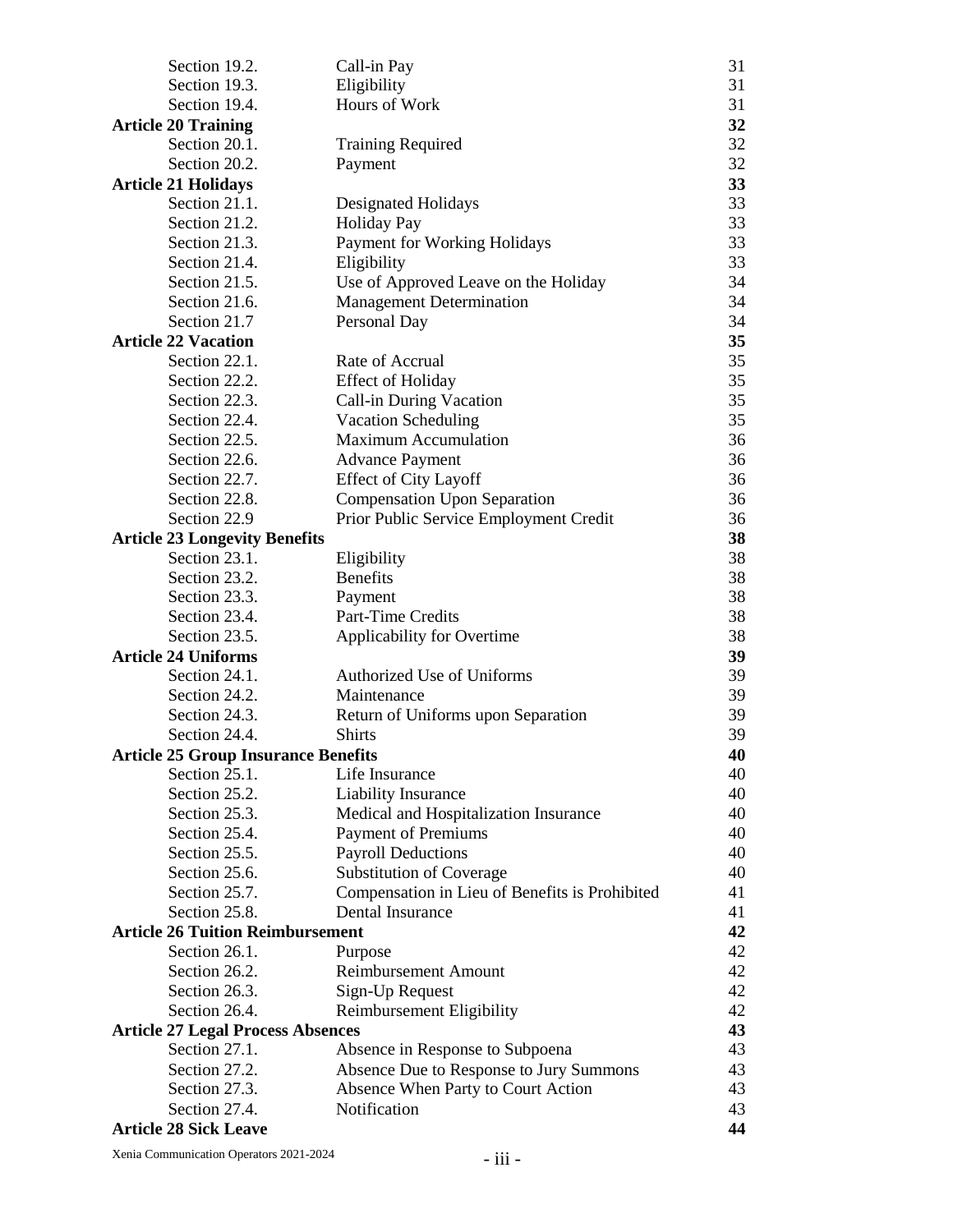| Section 28.1.                                            | Rates of Accrual and Maximum Accumulation | 44 |
|----------------------------------------------------------|-------------------------------------------|----|
| Section 28.2.                                            | Permissible Uses                          | 44 |
| Section 28.3.                                            | Sick Leave on Holidays                    | 44 |
| Section 28.4.                                            | Notification                              | 44 |
| Section 28.5.                                            | Doctor's Certificate                      | 45 |
| Section 28.6.                                            | False Claim and Prohibition               | 45 |
| Section 28.7.                                            | <b>Unusual Cases</b>                      | 45 |
| Section 28.8.                                            | <b>Compensation Upon Separation</b>       | 45 |
| Section 28.9.                                            | Reinstatement                             | 45 |
| Section 28.10.                                           | <b>Transfer of Sick Leave</b>             | 45 |
| Section 28.11.                                           | <b>Other Provisions</b>                   | 45 |
| Section 28.12.                                           | <b>Sick Leave Donation Program</b>        | 45 |
| Section 28.13                                            | Converting Sick Leave to Vacation         | 47 |
| <b>Article 29 Injury Leave</b>                           |                                           | 48 |
| Section 29.1.                                            | <b>Extent of Benefits</b>                 | 48 |
| Section 29.2.                                            | Reporting                                 | 48 |
| Section 29.3.                                            | Workers' Compensation                     | 48 |
| Section 29.4.                                            | Payment                                   | 48 |
| Section 29.5.                                            | Evidence                                  | 49 |
| Section 29.6.                                            | <b>Effect of Holidays</b>                 | 49 |
| Section 29.7.                                            | False Claim                               | 49 |
| <b>Article 30 Special Leaves</b>                         |                                           | 50 |
| Section 30.1.                                            | Leaves of Absence With Pay                | 50 |
| Section 30.2.                                            | Leaves of Absence Without Pay             | 50 |
| Section 30.3.                                            | Failure to Return from Leave              | 50 |
| Section 30.4.                                            | Family and Medical Leave                  | 50 |
| Section 30.5.                                            | Maternity/Paternity Leave                 | 50 |
| <b>Article 31 Waiver in Case of Emergency</b>            |                                           | 51 |
| Section 31.1.                                            | Waiver in Case of Emergency               | 51 |
| <b>Article 32 Miscellaneous Topics</b>                   |                                           | 52 |
| Section 32.1.                                            | Travel, Conference and Training Expenses  | 52 |
| Section 32.2.                                            | <b>Emergency Meal Allowance</b>           | 52 |
| Section 32.3.                                            | Copies of Agreement                       | 52 |
| Section 32.4.                                            | <b>Hearing Test</b>                       | 52 |
| Section 32.5.                                            | <b>Successor Clause</b>                   | 52 |
| <b>Article 33 Entire Agreement, Waiver of Bargaining</b> |                                           | 53 |
| Section 33.1.                                            | <b>Entire Agreement</b>                   | 53 |
| Section 33.2.                                            | Waiver of Bargaining                      | 53 |
| <b>Article 34 Attendance</b>                             |                                           | 54 |
| Section 34.1                                             | Definitions                               | 54 |
| Section 34.2                                             | Notification                              | 54 |
| Section 34.3                                             | Exceptions                                | 54 |
| Section 34.4                                             | <b>Corrective Action</b>                  | 54 |
| <b>Article 35 Duration</b>                               |                                           | 55 |
| Section 34.1.                                            | Duration                                  | 55 |
| <b>Agreement Approval</b>                                | <b>Signature Page</b>                     | 56 |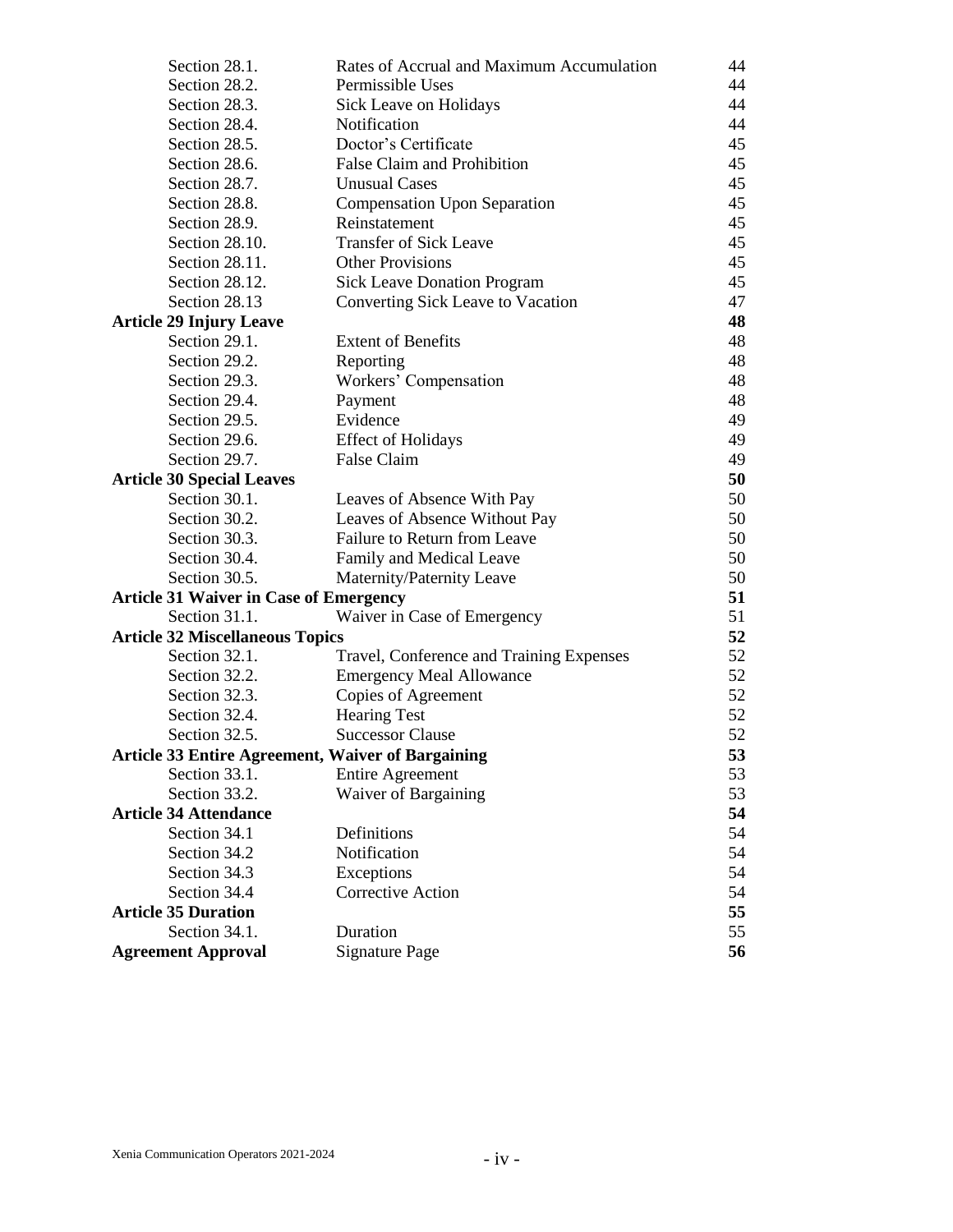#### **ARTICLE 1 AGREEMENT**

**Section 1.1. Agreement:** This Agreement is made and entered into by and between the CITY OF XENIA, OHIO, pursuant to its authority under Chapter 4117 of the Ohio Revised Code, hereinafter referred to as the "City", and the Greene Central Communications Operators Association, hereinafter referred to as the "Association".

**Section 1.2. Purpose:** This Agreement between the City of Xenia, Ohio and the Association has as its purpose the following:

- A. To promote cooperation and orderly, constructive, and harmonious relations between the City, its employees, and the Association.
- B. To comply with the requirements of Chapter 4117 of the Ohio Revised Code and to set forth the full and complete understandings and agreements between the parties governing the wages, hours, terms, and other conditions of employment for those employees included in the bargaining unit as defined herein.
- C. To prevent interruptions of work and interference with the efficient operation of the Public Service and Safety Agencies of Greene County.
- D. To establish a procedure for the peaceful resolution of grievances.

This Agreement supersedes all previous agreements (either written or oral) between the City, its employees, and the Association.

**Section 1.3. Modification of Agreement:** The express provisions of this Agreement may be changed only by mutual agreement between the parties, reduced to writing, dated, and signed by the parties to this Agreement.

**Section 1.4. Legal References:** In the event any Federal Law or State Law conflicts with any of the provisions of the Agreement, the provision or provisions so affected shall no longer be operative or binding upon the parties, but the remaining portion of the Agreement shall continue in full force and effect. In such an event and upon written request by either party, the parties to this Agreement shall meet at a mutually agreeable time in an attempt to modify the invalid provisions of this Agreement by good faith negotiations which shall be subject to the dispute resolution procedures of Chapter 4117 of the Ohio Revised Code.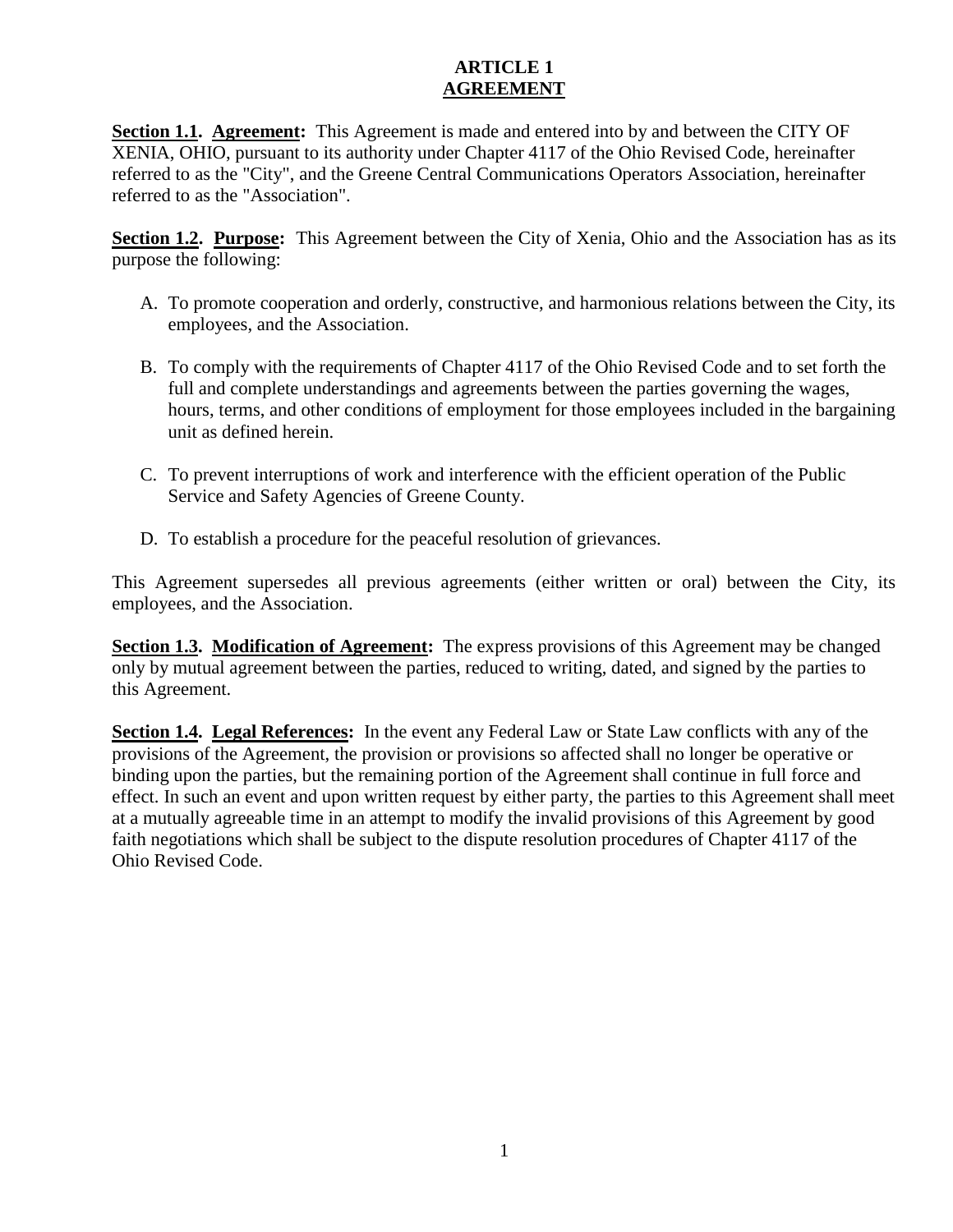#### **ARTICLE 2 RECOGNITION**

**Section 2.1. Recognition:** The City hereby recognizes the Greene Central Communications Operators Association as the sole and exclusive bargaining agent for the purpose of collective bargaining of all wages, hours, and other terms and conditions of employment for all full-time employees that have been certified by the State Employment Relation Board in the classification of Communications Operator I, Communications Operator II, and any classification set up having a member act in any type of shift supervisory capacity, in Case Number 2017-REP-04-0055 on October 27, 2017.

**Section 2.2. Exclusions:** All positions and classifications not specifically established herein as being included in the bargaining unit shall be excluded from the bargaining unit.

The City shall not attempt to abridge this Agreement by changing the rank structure or classification designation of any employee during the length of this Agreement, with the purpose to eliminate such employees from the bargaining unit.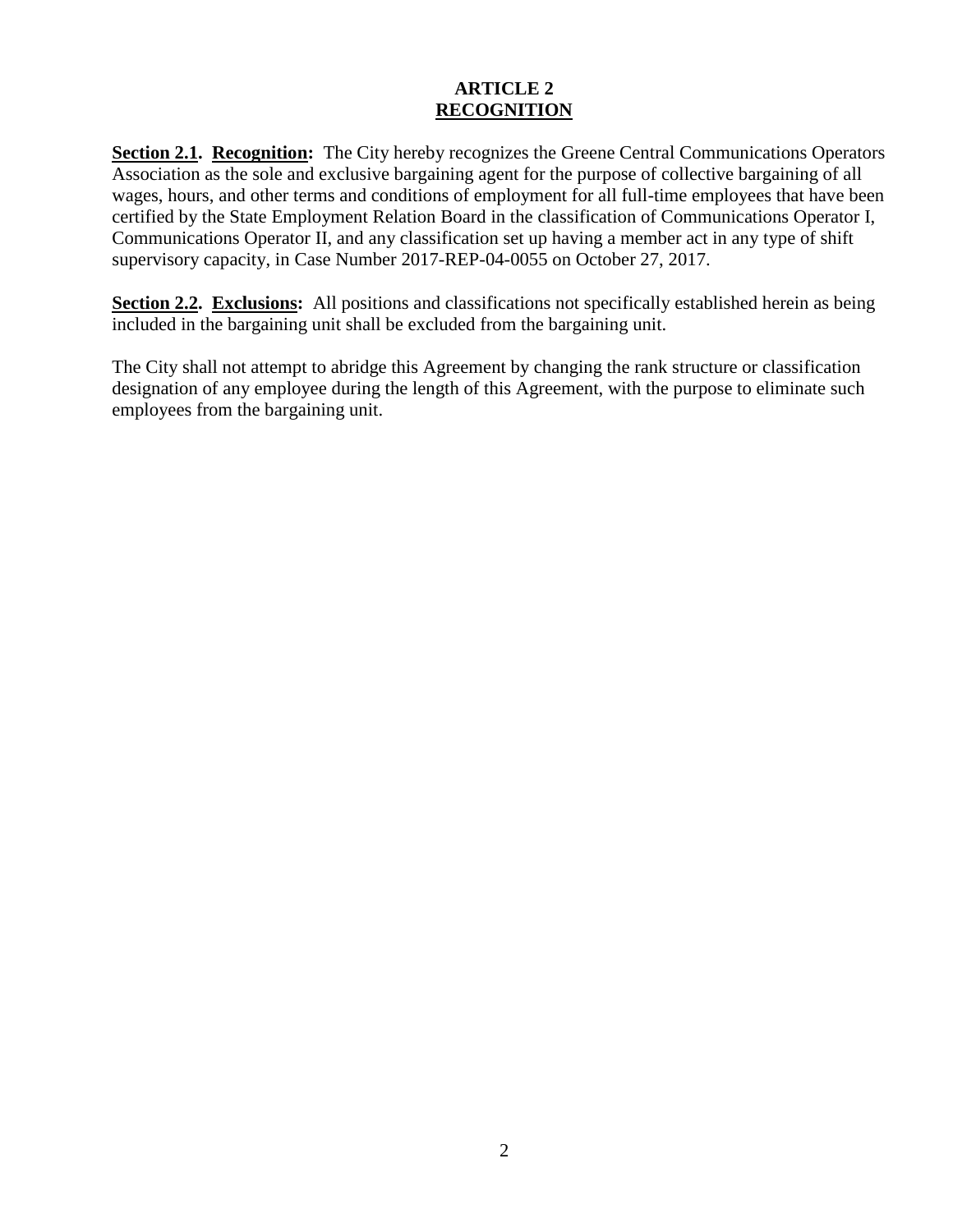#### **ARTICLE 3 ASSOCIATION SECURITY**

**Section 3.1. Association Dues Deductions:** The Association will notify the City in writing of the dues it charges and its current membership, and will update this information as needed to be accurate.

The Employer agrees to deduct membership dues at the rate certified by the Association. One (1) month's advance notice must be given to the City prior to making any changes in the rate.

The Employer agrees to deduct membership dues in the amount of fifty percent (50%) from the first paycheck of each month and fifty percent (50%) from the second paycheck of each month from the pay of any employee in the bargaining unit who has authorized the same in writing.

**Section 3.2. Payment/Association:** All dues collected under this Article shall be paid by the Employer, within thirty (30) days, together with a listing of the members for whom deductions were made, to Hardin, Lazarus, Lewis, 30 Garfield Place #915, Cincinnati, Ohio 45202.

#### **Section 3.3. Fair Share fee**

As a condition of employment, sixty (60) days following the beginning of employment, or upon the effective date of the Labor Agreement, whichever is later, employees in the bargaining unit who are not members of the Union, including employees who resign from the membership in the Union after the effective date of this Labor Agreement, shall pay to the Union, through payroll deduction, a fair share fee.

The fair share fee is automatic and does not require the written authorization of the employee. This provision shall not require any employee to become or remain a member of the Union, nor shall the fair share fee exceed the dues paid by members of the Union in the same bargaining unit. The Union is responsible for annually certifying to the Employer the amount of the fair share fee, along with a breakdown of its use, prior to the implementation of this Section.

If an employee challenges through the Courts or the State Employment Relations board the deduction of the fair share fee, his/her deductions shall continue, but the funds shall be placed in an interest bearing escrow account until a resolution of his/her challenge is reached. The party in whose favor the resolution is determined shall receive the escrowed funds, including the interest, if any.

This provision shall be inoperative during any period of time where fair share fees are unconstitutional.

**Section 3.4. Membership Cancellation:** Dues deductions shall cease upon the happening of any of the following events:

- A. Resignation or discharge of the employee;
- B. Transfer of the employee from the bargaining unit;
- C. Revocation of the dues deduction authorization. Such revocation must be in writing submitted to the City's Finance Director with a copy to the Association. Such revocation may be submitted only during the "window period" between one hundred twenty (120) days and ninety (90) days prior to the end of this Agreement.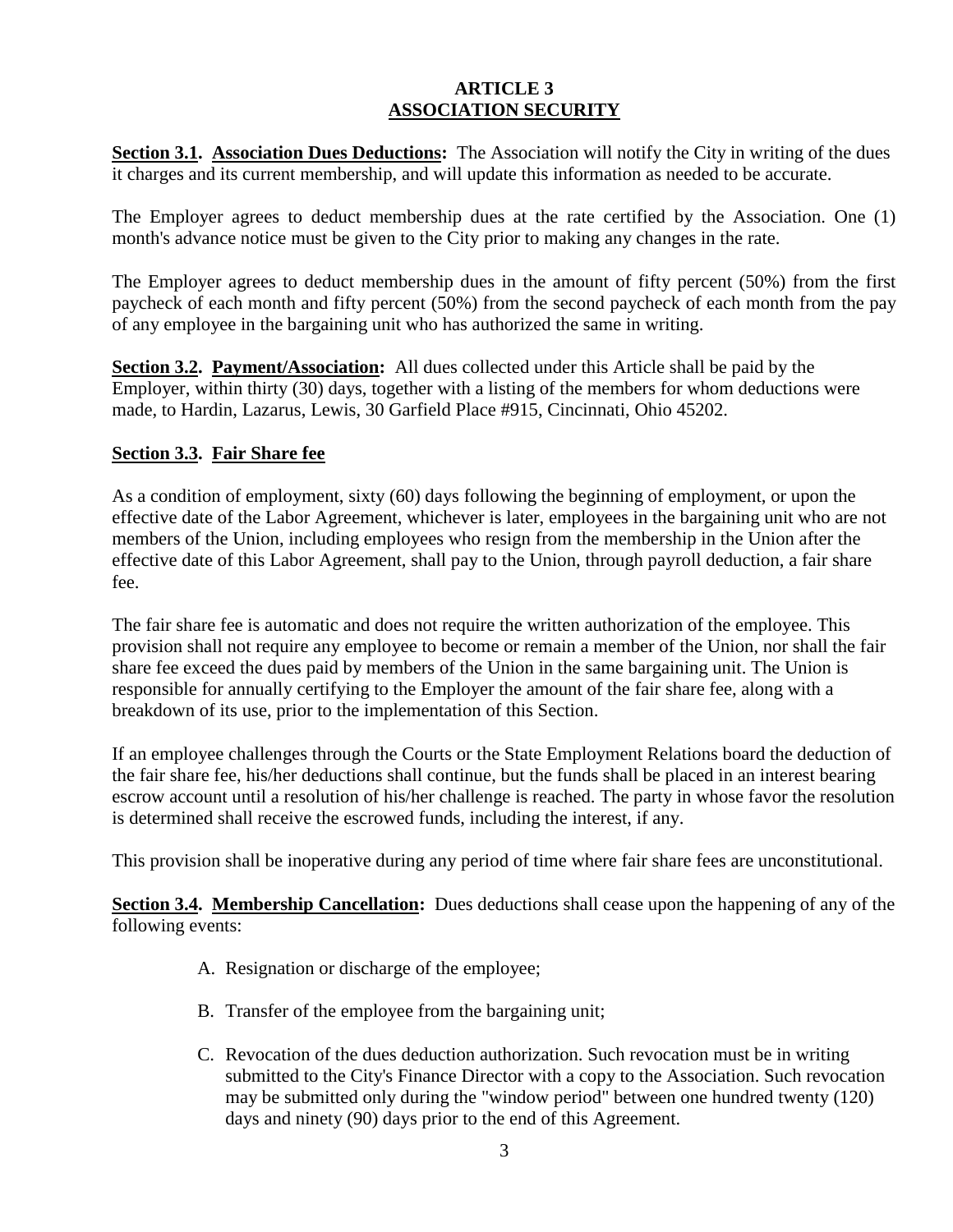**Section 3.5. Indemnification:** The Association shall hold the City harmless for any payroll deductions and payments made by the City to the Association in reliance on certification from the Association during the term of the payroll deduction authorization and for costs of defense of any litigation arising therefrom.

No other employee organization's dues shall be deducted from the pay of any bargaining unit member during the life of this Agreement.

**Section 3.6. Bulletin Board:** The City shall provide, at the employee's work place, a bulletin board for the use of the Association. Association officials shall be responsible for posting and/or approving the posting of notices thereon which employees may read when reporting to or leaving their work stations, or during their free time. All notices or literature posted does not first have to be approved by the City, Communications Director or the Chief of Police.

The Association agrees that no notices will be placed on the bulletin board which contains:

- A. Personal attacks upon any City employee;
- B. Scandalous, scurrilous, or derogatory attacks upon the Administration;
- C. Attacks on any other employee organizations;
- D. Any obscene material;
- E. Ethnic material.

**Section 3.7. Ballot Box:** The Association shall be permitted, upon prior written notification to the Communications Director, to place a ballot box at the Communications Center for the purpose of collecting members' ballots on all Association issues subject to ballot.

Such box shall be the property of the Association and neither the box nor its contents shall be subject to the City's review. Such balloting shall not interfere with work activities.

**Section 3.8. Use of Departmental Mail System:** The Association shall be permitted to utilize, at no cost or loss of time to the City, the Departmental Mail Boxes for the purpose of providing information pertaining to Association business to bargaining unit employees. The Association agrees that the use of the mail system will be reasonable and limited to providing information that is necessary for the normal conduct of Association business or bargaining unit representation. All mail placed into the mailboxes by the Association shall be the property of the bargaining unit members to whom it is addressed, and such mail shall not be subject to review by the City.

**Section 3.9. Place for Meetings:** Meetings of the Committees of the Association will be permitted on City property when and where work is not interrupted by such meetings and when such meetings are not held during the regularly scheduled duty hours of the participants on the day in question. Committees shall not consist of more than four (4) members and shall meet as necessary to administer this Agreement.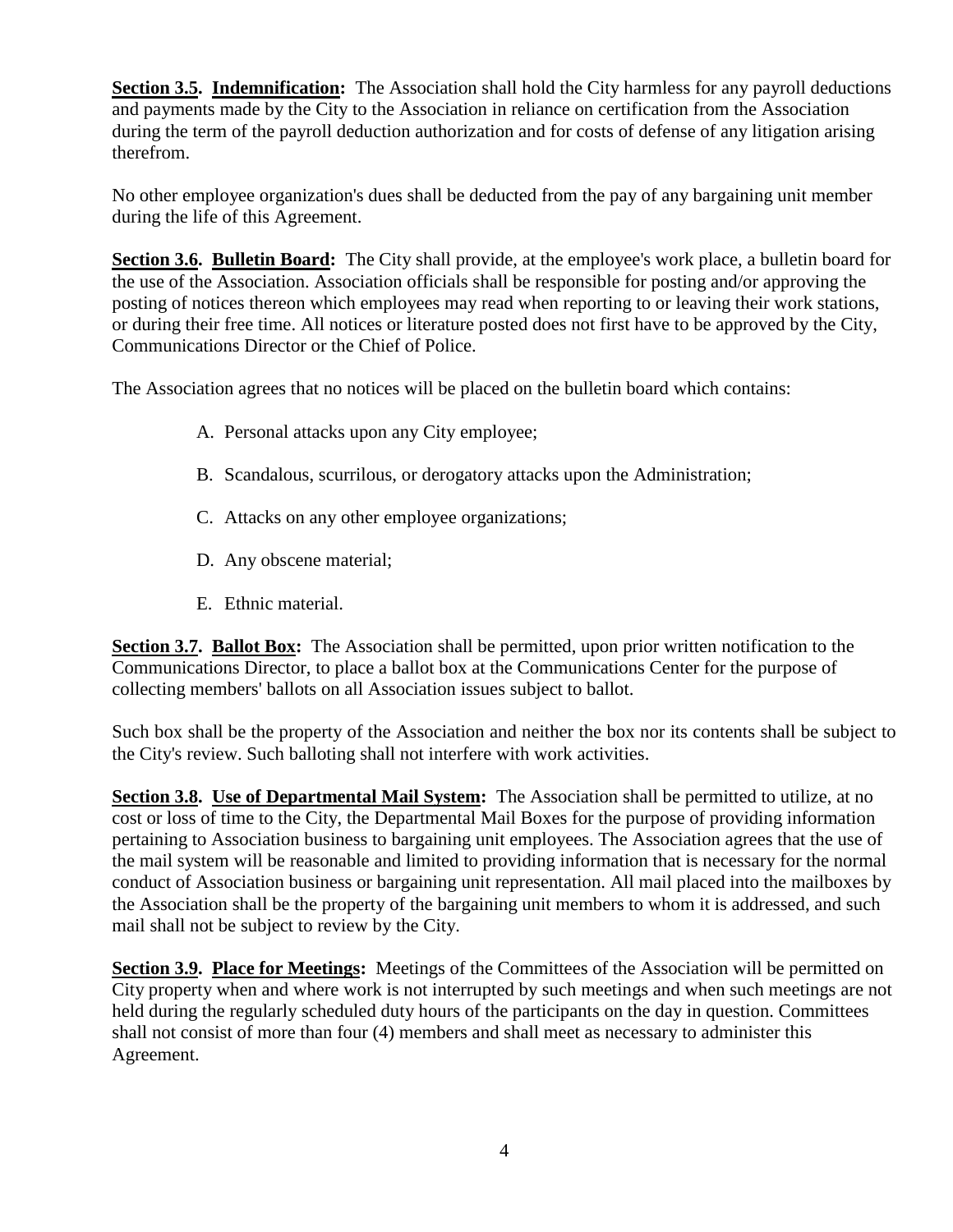#### **ARTICLE 4 MANAGEMENT RIGHTS AND RESPONSIBILITIES**

**Section 4.1. Management Rights and Responsibilities:** Except to the extent expressly modified or provided by a specific provision of this Agreement, the City reserves and retains solely and exclusively all of its statutory and common law rights to manage the operation of the Communications Center of the City of Xenia, Ohio.

The sole and exclusive rights of the City which are not abridged by this Agreement shall include but are not limited to its right to establish or continue policies, practices or procedures for the conduct of the Communications Center and its services to the citizens of Xenia, and from time to time, to change or abolish such practices or procedures if the change or abolishment is not in conflict with this Agreement. The City retains the right:

- A. to determine the number of hours per day or week any operation of the Communications Center may be carried on;
- B. to recruit, select, and determine the number of qualifications and characteristics of employees;
- C. to assign such work in accordance with the requirements determined by the City; to establish training programs and requirements for upgrading employees; to establish and change work schedules and assignments;
- D. to transfer, promote, lay off, or otherwise relieve employees from duty for lack of work or other legitimate reasons; to continue, alter, make and enforce reasonable rules for the maintenance of discipline; to suspend, demote, discharge, or otherwise discipline employees for just cause;
- E. the right to determine and from time to time re-determine, the number, locations, and relocation and types of its operators and employees or to discontinue any performance by operators or employees of the City of Xenia, and;
- F. to take such measures as the City may determine to be necessary for the orderly and efficient operation of the Communications Center. Nothing herein shall prevent an employee from presenting a grievance for the alleged violation of any article or specific term of this Agreement.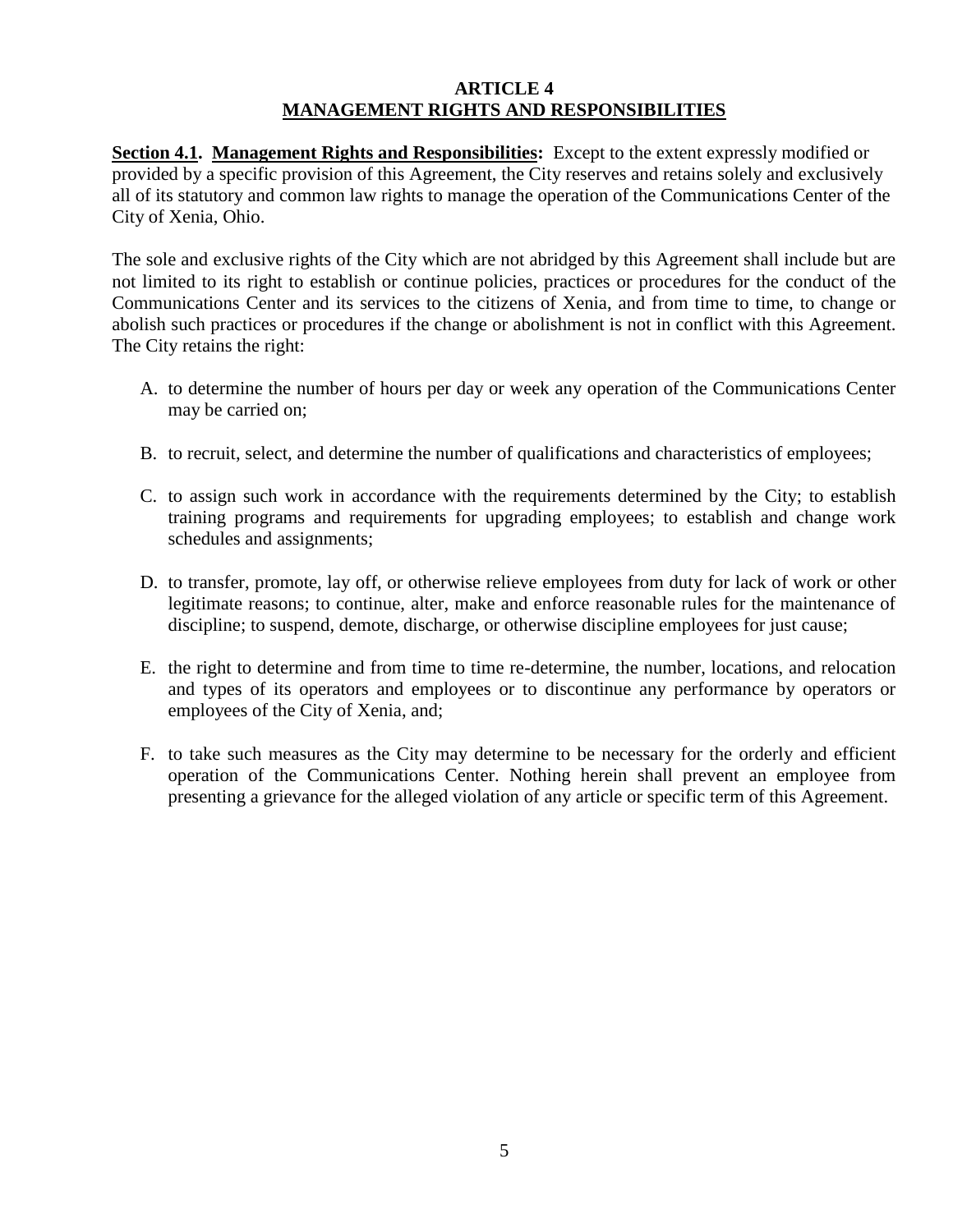#### **ARTICLE 5 NON-DISCRIMINATION**

**Section 5.1. Non-Discrimination:** The parties hereto agree that neither shall unlawfully discriminate against any bargaining unit member because of membership or non-membership in the Association, or the participation in the activities herein prescribed, nor discriminate against any member of the Association for any action involving a member's assigned duties on behalf of the City of Xenia, Ohio.

**Section 5.2. Plurals and Gender:** Whenever the context so requires, the use of words herein in the singular shall be construed to include the plural, and words in the plural, the singular. Words, whether in the masculine, feminine or neuter genders, shall be construed to include all of those genders. By the use of either the masculine or feminine genders, it is understood that the use is for convenience purposes only and is not to be interpreted to be discriminatory by reason of sex.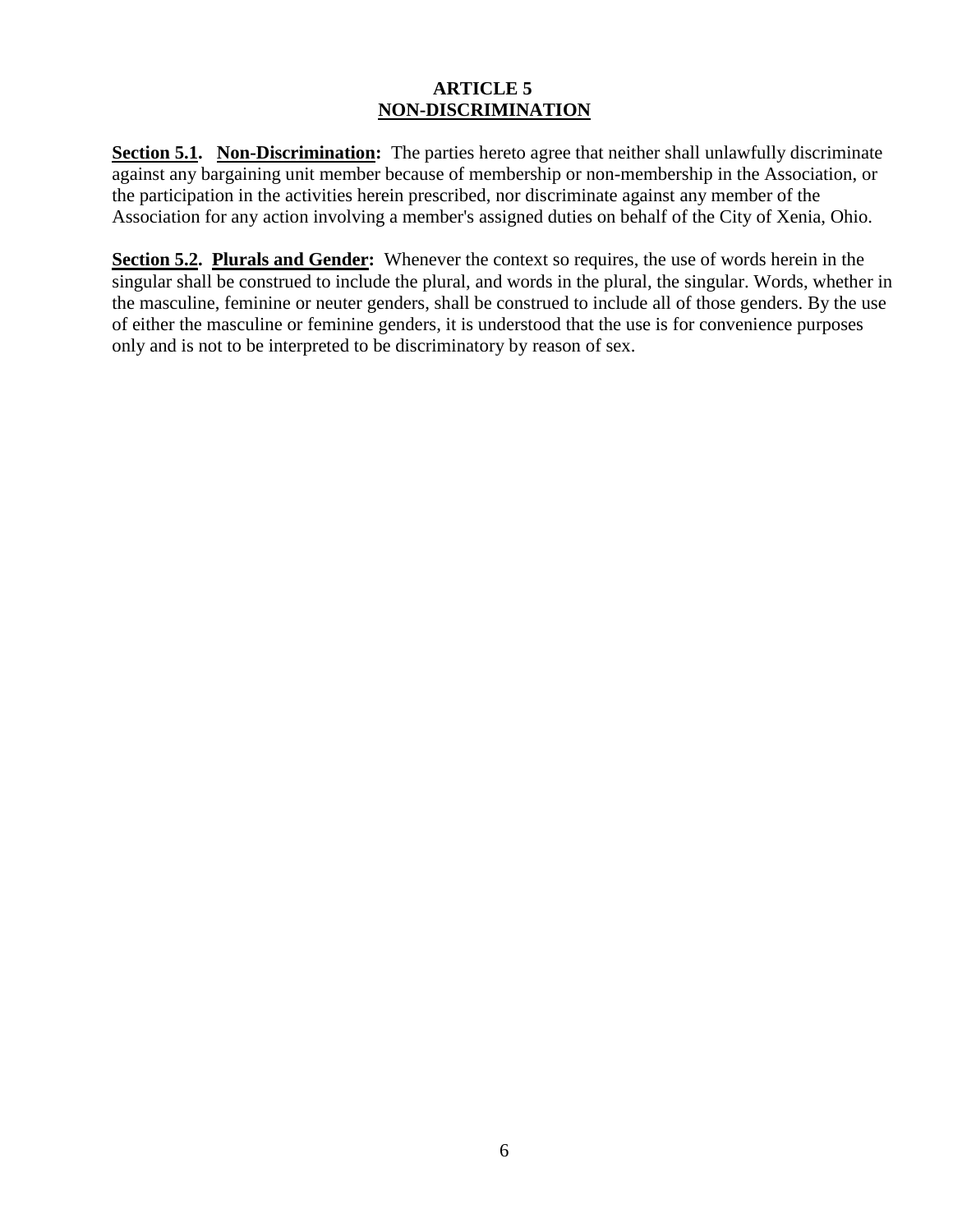#### **ARTICLE 6 ASSOCIATION BUSINESS**

**Section 6.1. Shift Representation:** The Association may select one representative per shift and one alternate representative per shift to act in the absence of the representative. These shift representatives shall be certified to the City in writing upon request. Only those representatives certified by the Association in writing will be permitted to conduct business on behalf of the Association.

**Section 6.2. Grievance Representative:** The Association shall appoint one of its members as Grievance Representative, and may select an alternate to act in the absence of the Grievance Representative. The Grievance Representative shall be identified, and the City kept informed as to the member's identity at all times. Such member shall act as liaison between the City and the Association in grievance matters, and such duties shall include:

- A. Attendance at Management-Labor Committee meetings.
- B. Responsibility for posting Association notices on the Bulletin Board and policing it for improper materials.
- C. Representing the Association in investigating and processing of grievances beginning at Step 2 of the Grievance Procedure.
- D. Replacing a shift representative who is unavailable.
- E. Notifying Management of the Association's intent to invoke or not to invoke any steps of the Grievance Procedure beyond Step 1.
- F. General responsibility for handling grievances beyond Step 1.

The Grievance Representative may be released at reasonable times upon request to participate in meetings and discussions with regard to grievances or aforementioned problem areas without loss of pay or benefits.

**Section 6.3. Negotiations:** The number of employees attending negotiations will not exceed three. If the employee(s) is/are on duty at the time the employee is attending the negotiating session, the employee shall be paid. If the employee is not on duty at the time, no compensation will be paid.

#### **Section 6.4. Association Release Time:**

- A. The City shall make reasonable provisions for authorizing use of vacation leave, holiday time, or compensatory time for employees to attend or conduct Association functions. Such release from duty is subject to scheduling requirements in the interest of efficient operation of the department but shall not be arbitrarily refused by the City.
- B. The City will make provisions for a total of twenty-four (24) hours authorized leave annually for the Association Associate (or designees) to attend the Association convention or other major Association business meetings. The above time off for the Association Associate (or designees) shall be days off with full pay at no expense to the employee's vacation or sick leave credit. However, the City will allow up to four (4) employees per year (no more than two (2) at any one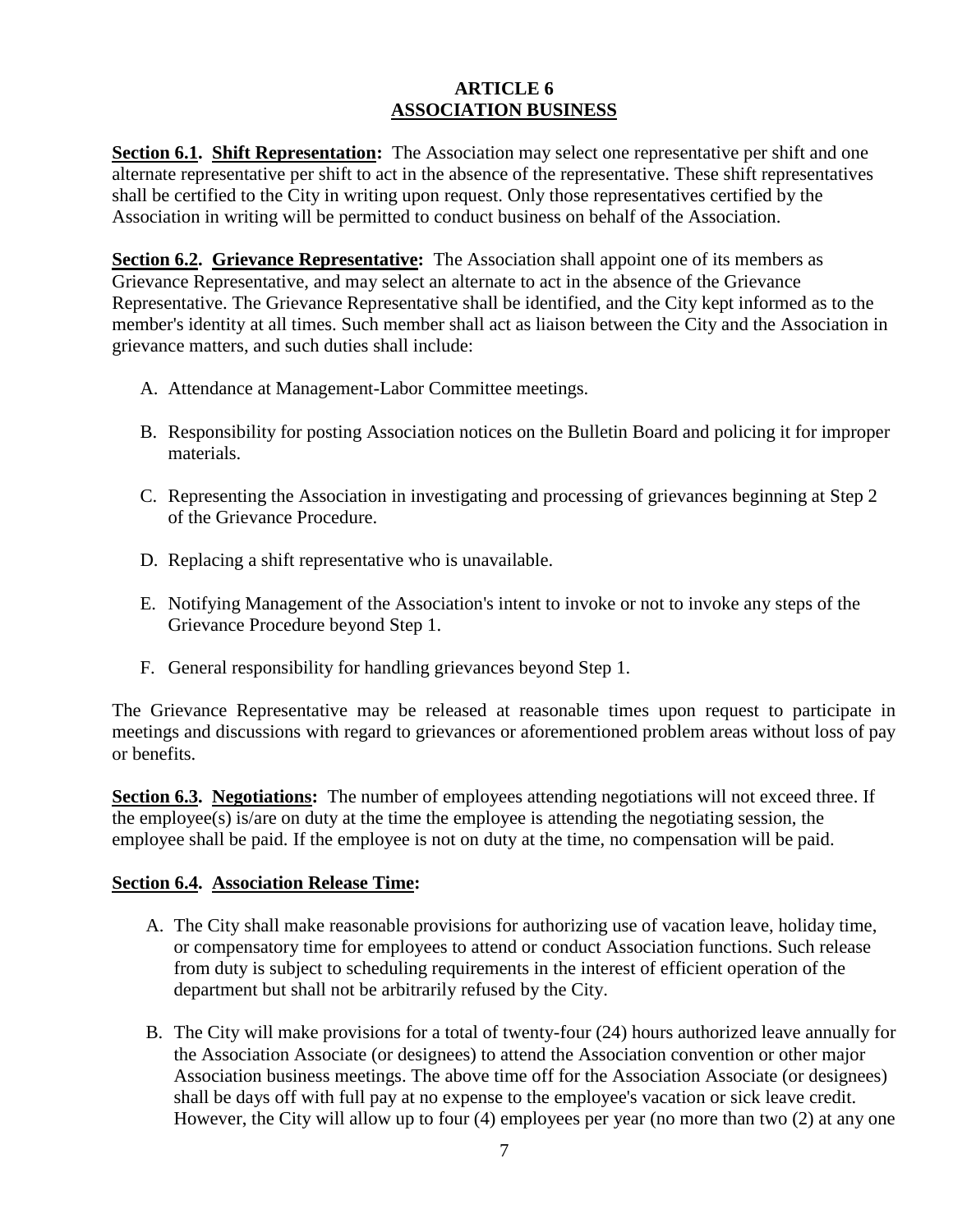time) to attend, without loss of pay or benefits, the semi-annual Leadership Seminars sponsored by the Association. Any employee accepting such training may be required to serve as a shift representative for at least one (1) year from the date of the training.

C. The Associate of the Association shall, at least 10 days prior to the date of the function submit notice to the Communications Director identifying the function, certify the member(s) attending, and indicate the starting and ending date and applicable scheduled hours for each employee. The Communications Director will approve the request within three working days after receipt, provided Center operations will not be unreasonably affected on the scheduled days in question.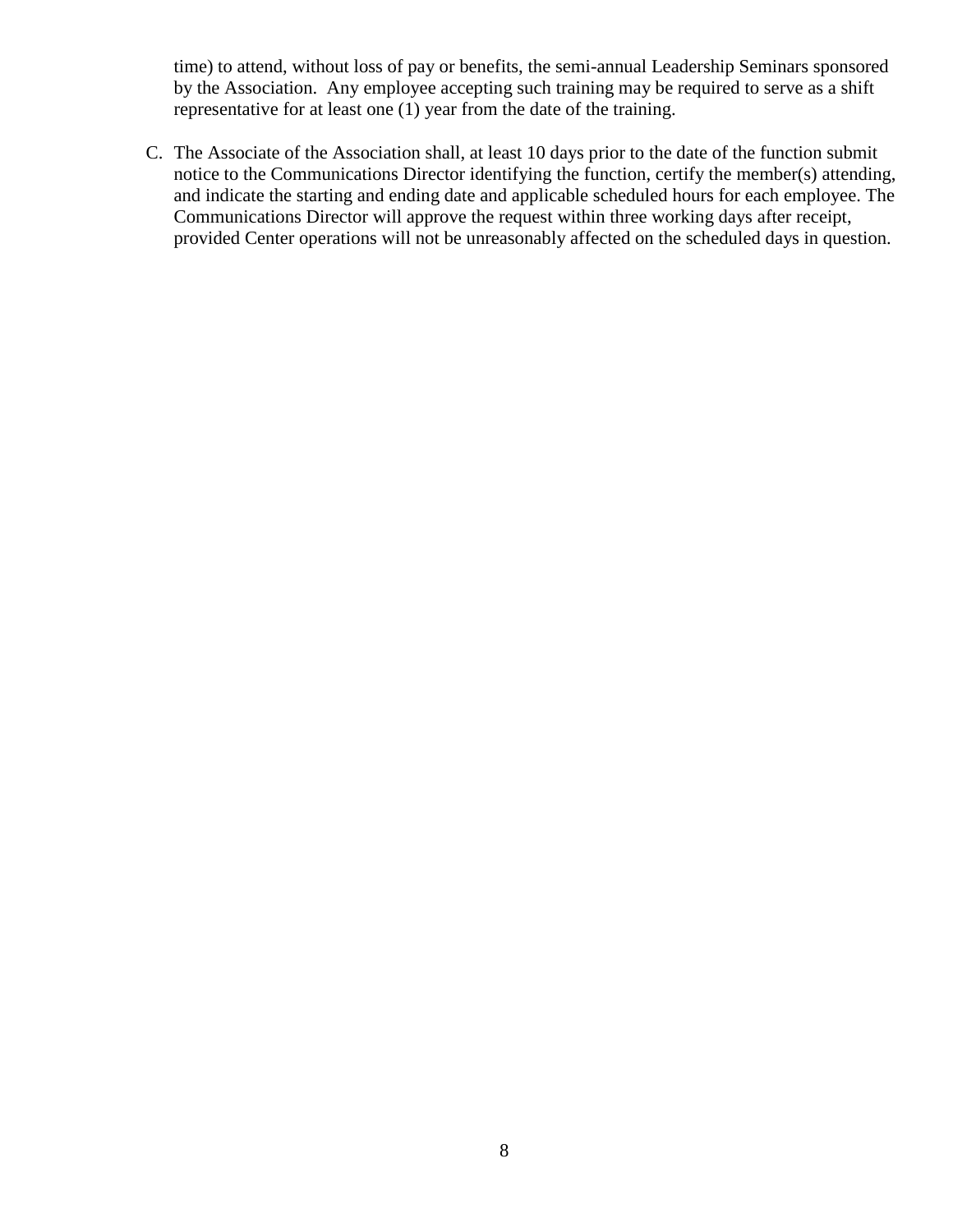#### **ARTICLE 7 NO STRIKE/NO LOCKOUT**

**Section 7.1. No Strike:** Inasmuch as this Agreement provides machinery for the orderly resolution of grievances, including resolution by an impartial third party, the City and the Association recognize their mutual responsibility to provide for uninterrupted services to the citizens of Xenia. Therefore:

The Association agrees that neither it, its officers, agents, representatives, or any employees covered by this Agreement will authorize, instigate, cause, aid, condone, or participate in any strike or work stoppage for the duration of this Agreement. When the City notifies the Association by telephone, verified by certified mail, that any employee covered by this Agreement is engaged in any strike activity, the Association shall notify striking employees that they are required to return to work and if they refuse, then they become subject to the provisions of Section 4117 of the Ohio Revised Code.

**Section 7.2. No Lockout:** The City agrees that neither it, its officers, agents, or representatives, individually or collectively, will authorize, instigate, cause, aid, or condone any lockout of members of the Association as a result of a labor dispute with the Association, provided the Association members are not in violation of Section 7.1 of this Article.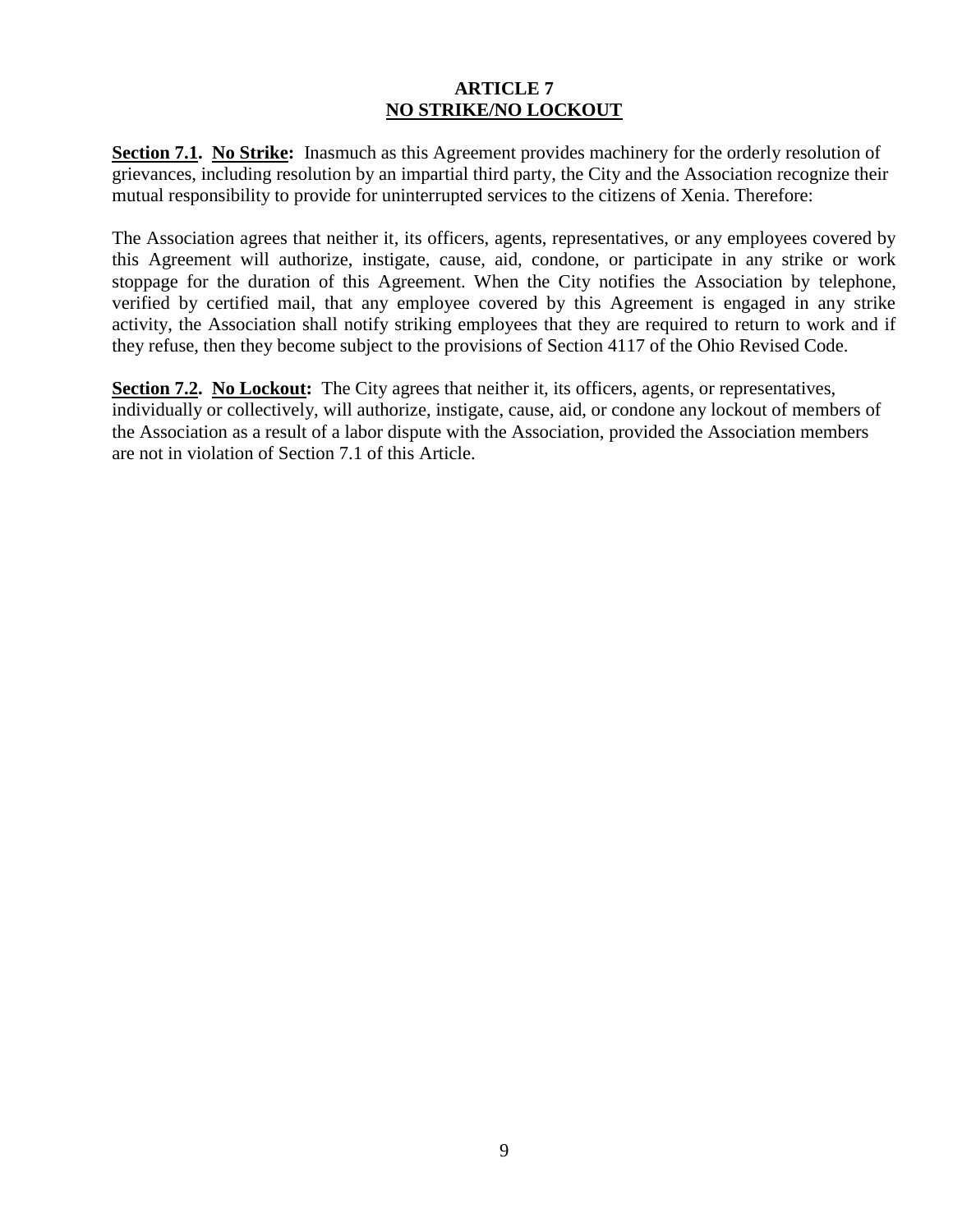#### **ARTICLE 8 LABOR/MANAGEMENT MEETINGS**

**Section 8.1. Meetings:** In the interest of sound Labor/Management relations, the Association and the City will meet no less than once each quarter at agreeable dates and times for the purpose of discussing those matters outlined in Section 8.2 below. Meetings in the first and third quarters shall be called by Management and meetings in the second and forth quarters shall be called by the Association. The quarterly meetings may be cancelled by the calling party if they do not have an agenda. Meetings shall be held within a reasonable time (not to exceed fourteen (14) calendar days unless mutually extended by both parties) after a request by either party, having regard for the seriousness of the issues involved. Normally, no more that four (4) employee representatives of the Association, three (3) representatives of the City, and one (1) non-employee representative of the Association shall be permitted to attend such meetings.

**Section 8.2. Agenda:** The party requesting the meeting shall furnish an agenda with the request for the meeting. The Association will furnish names of the Association employees who will be attending. Subjects that may be discussed at these meetings shall include (but not limited to) the items listed below:

- A. Discuss the administration of this Agreement;
- B. Notify the Association of changes made by the City which may affect bargaining unit members;
- C. Discuss grievances which have not been processed beyond the final step of the Grievance Procedure when such discussions are mutually agreed by the parties;
- D. Disseminate general information of interest to the parties;
- E. Give the Association representatives the opportunity to share the view of their members and/or make suggestions on subjects of interest to their members;
- F. Discuss ways to improve efficiency and work performance; and
- G. Consider and discuss health, safety, and training matters.

**Section 8.3. Reports:** Association employee representatives attending Labor/Management meetings shall not suffer a loss in pay for hours spent in such meetings, if held during the employee's regular scheduled hours of work.

Written responses promised by each party's representatives during such meetings to items raised at such meetings will be submitted to the other party's representatives who attended such meeting within fifteen (15) calendar days after such meeting, unless the parties mutually agree to a time extension. The Association may submit a written report as a result of such meetings.

**Section 8.4. Prior Concerns:** Before redesigning the communications center, to include the break room area, management will refer the design to the labor-management committee.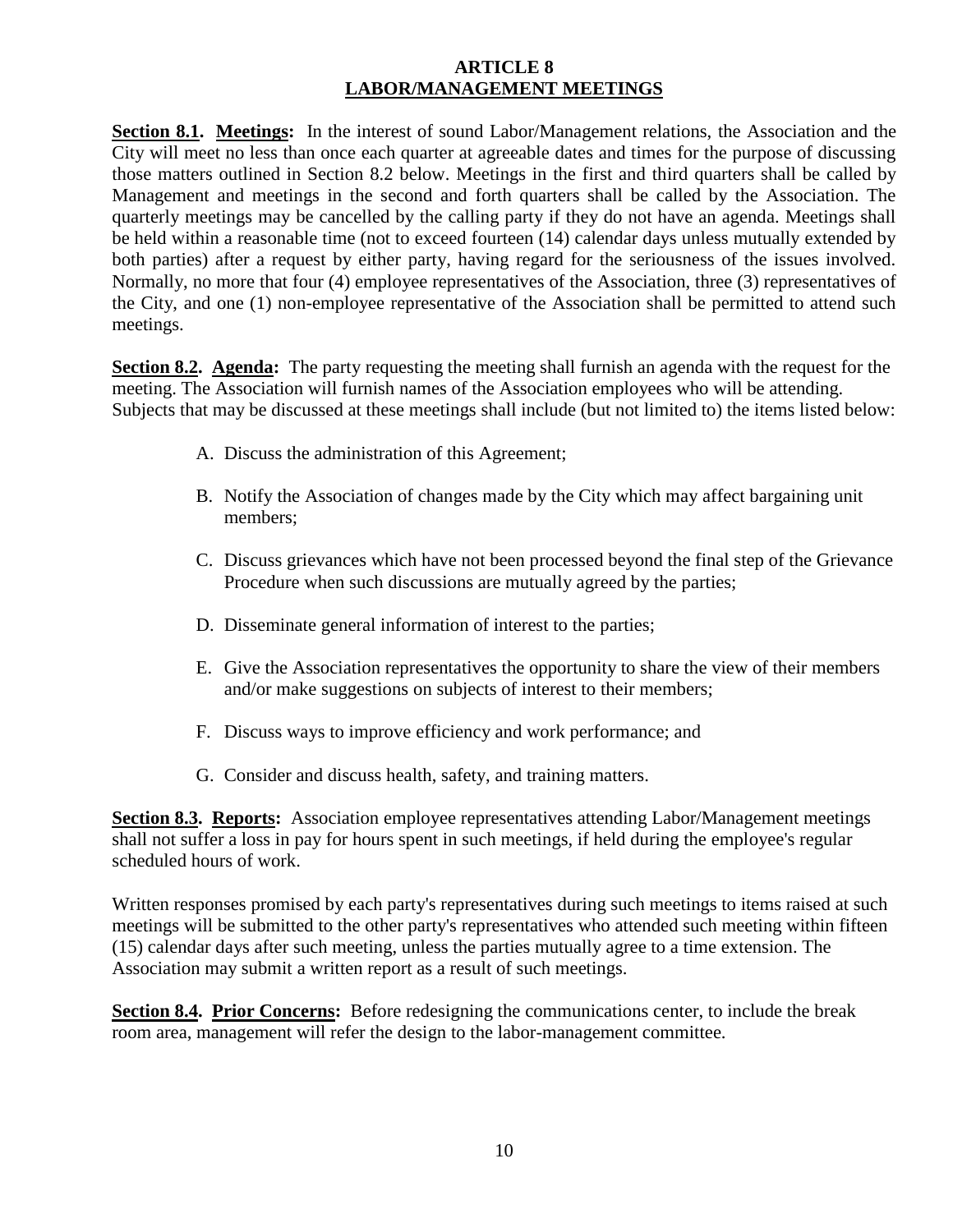#### **ARTICLE 9 PERSONNEL FILES**

**Section 9.1. Personnel File:** There shall be only one (1) official personnel file per employee maintained by the City.

- A. Every member shall be allowed to review their personnel file at any reasonable time upon written request. A member may also authorize their attorney to review their personnel file. Such request shall be made to the Human Resources Director and review of the file shall be made in the presence of the Human Resources Director or the Human Resources Director's designated representative.
- B. Any member may copy documents in their file. The City may levy a charge for such copying. Such charge shall bear a reasonable relationship to actual costs.
- C. If upon examining their personnel file, any member has reason to believe that there are inaccuracies in documents contained therein, the member may write a memorandum to the Human Resources Director explaining the alleged inaccuracy. The Human Resources Director shall attach the memorandum to the document in the file and shall note thereon the Communications Director's agreement or disagreement with the memorandum's contents. Any employee's signature on a document shall mean the member has seen the document and not that the member agrees with its contents unless it is so stated on the document.
- D. Records of oral or written reprimands shall cease to have force and effect or be considered in future discipline matters one (1) year after their effective date, providing there are no intervening disciplinary actions taken during that time period. In the event of intervening discipline, the older disciplinary matter shall cease to have force and effect or be considered in future disciplinary matters upon expiration of the newer disciplinary matter. Records of suspension, demotion, or discharge shall cease to have force and effect or be considered in future discipline matters three (3) years after their effective date, providing there are no intervening disciplinary actions taken during that time period. In the event of intervening discipline, the older disciplinary matter shall cease to have force and effect or be considered in future disciplinary matters upon expiration of the newer disciplinary matter.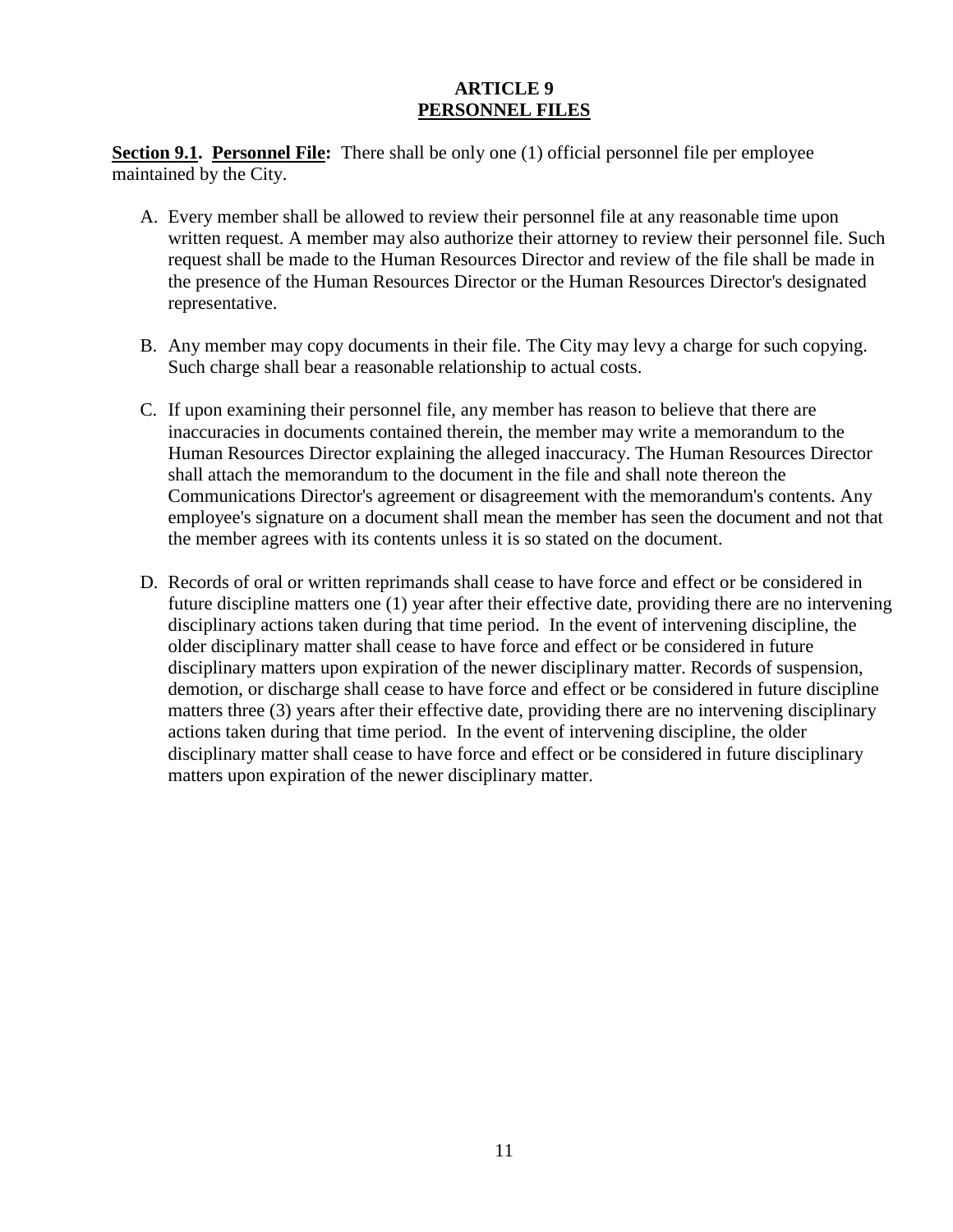#### **ARTICLE 10 DISCIPLINE AND SELF-INCRIMINATION**

**Section 10.1. Purpose:** The purpose of this procedure is to outline the process to be followed in the handling of an investigation dealing with complaints or misconduct by employees of the Center. The specific procedures and rights of the City and the employees are outlined so that a clear understanding by both parties may be realized.

**Section 10.2. Investigation Procedures:** The City will use the existing chain of command structure or designees to clarify complaints or allegations regarding members of the Communications Center. In general, (unless a special Grand Jury has been convened) the Police Division will be used to investigate criminal complaints or criminal allegations against employees. Any criminal investigation will first be prefaced by a review of the complaint or allegation by the Chief of Police. Disciplinary functions will be handled through the existing chain of command structure.

#### **Section 10.3. Internal Investigation:**

- A. The employee shall be informed of the nature of the investigation prior to questioning and shall be informed to the extent known at that time, whether the investigation is focused on the member for potential disciplinary charges.
- B. Before an employee may be charged with any violation of the Center's Rules and Regulations for a refusal to answer questions or participate in an investigation, the employee shall be advised that refusal to answer such questions or participate in such investigation may be the basis of such a charge, in itself. During interviews where an action of record may occur, if an employee desires, the employee shall be given a reasonable opportunity to consult with an appropriate Association representative and/or attorney before being required to answer questions.
- C. When the City orders an employee to provide information in an investigation, such information may not be used in any criminal proceedings against the employee. Such information may be used by the City in taking action and in defending such action with respect to discharge or discipline of the employee.
- D. All interrogations and/or interviews of members conducted in conjunction with an investigation shall be audio or videotape recorded by the City at the request of either party. If the employee's statement is reduced to writing, the employee or representative authorized by the employee shall be given a copy of said statement.
- E. When any anonymous or frivolous complaint is made against an employee and if after an investigation there is no corroborative evidence of any kind, then the complaint shall be classified as unfounded.
- F. Any interrogation, questioning, or interviewing of an employee will be conducted at hours reasonably related to the employees shift, preferably during the employee's working hours. Such sessions shall be for reasonable periods of time, and time shall be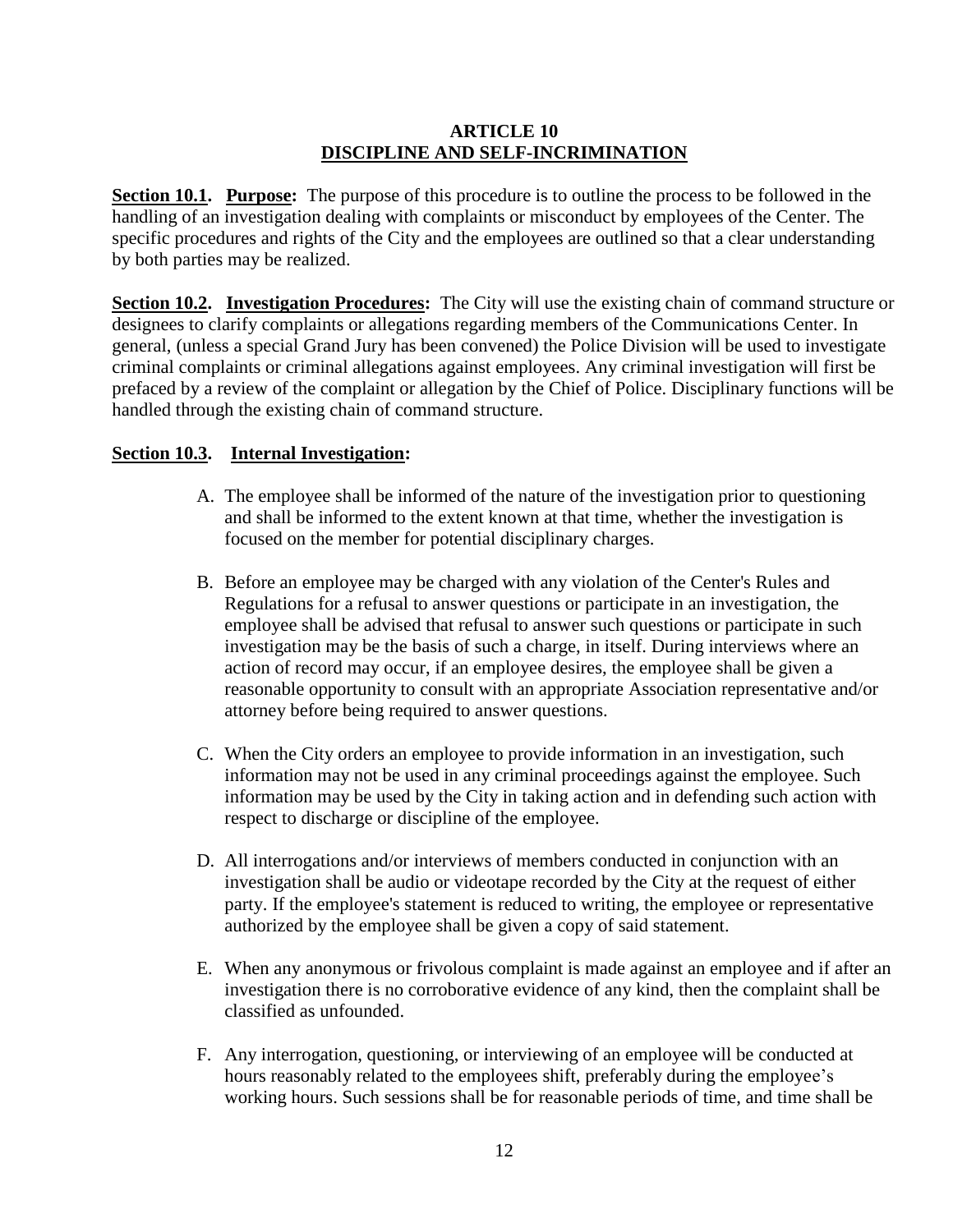allowed during such questioning for rest periods and attendance to other physical necessities.

G. In the interest of fair and expeditious corrective action, an operator who has allegedly committed a violation of a minor nature relating to the operator's performance may be interviewed by an immediate supervisor prior to orally correcting and counseling said operator.

#### **Section 10.4. Disciplinary Procedure:**

- A. No employee shall be disciplined, reduced in pay or position, suspended or removed, except for just cause. Warnings or reprimands that do not involve a reduction in pay or position, suspension, or discharge are not appealable to binding arbitration.
- B. The principles of progressive disciplinary action will be followed with respect to minor offenses. It shall be corrective and applied in a uniform manner. Normal progressive discipline shall consist of, but not limited to, an oral warning, written reprimand, short-term suspension, and either a long-term suspension, demotion, or discharge.
- C. The City may take corrective action deemed necessary by the circumstances on a case-by-case basis.
- D. When the Communications Director schedules an operator for a hearing for the purpose of determining whether or not the operator has committed an infraction which could result in a disciplinary action of record, the operator will be notified of the right to be represented by a representative of the Association. A hearing is a meeting between an operator and the City's Representative at the prescribed time and place after the alleged occurrence of the work-related offense. No such hearing shall be held until the operator has had the opportunity to obtain such representation or has waived such right. A copy of the charges and a brief outline supporting such charges shall be sent to the operator not less than five (5) working days prior to the date of the hearing. Findings will be issued to the employee after any hearing for which formal charges and specifications have been prepared.
- E. The City agrees that all disciplinary procedures shall be carried out in private and in a businesslike manner.
- F. In cases where a suspension of ten (10) days or less has been imposed on a bargaining unit employee, the City may offer the employee the option to forfeit accrued leave time (vacation, compensatory time). The forfeiture shall be one (1) hour of leave for each hour of proposed suspension. The type of leave shall be the employee's choice. The forfeiture of leave shall constitute corrective action of record and shall be placed in the employee's personnel file. The forfeiture of leave shall constitute the final resolution of the departmental charges. Once accepted by the employee, forfeiture of leave is not subject to appeal.

**Section 10.5. Discovery:** Discovery shall be available, prior to any pre-disciplinary hearing, of evidence to be presented at said hearing. Should any new evidence develop during the hearing, a continuance may be granted to the employee upon receipt so that the new evidence may be reviewed by the employee and the employee's grievance representative and/or attorney.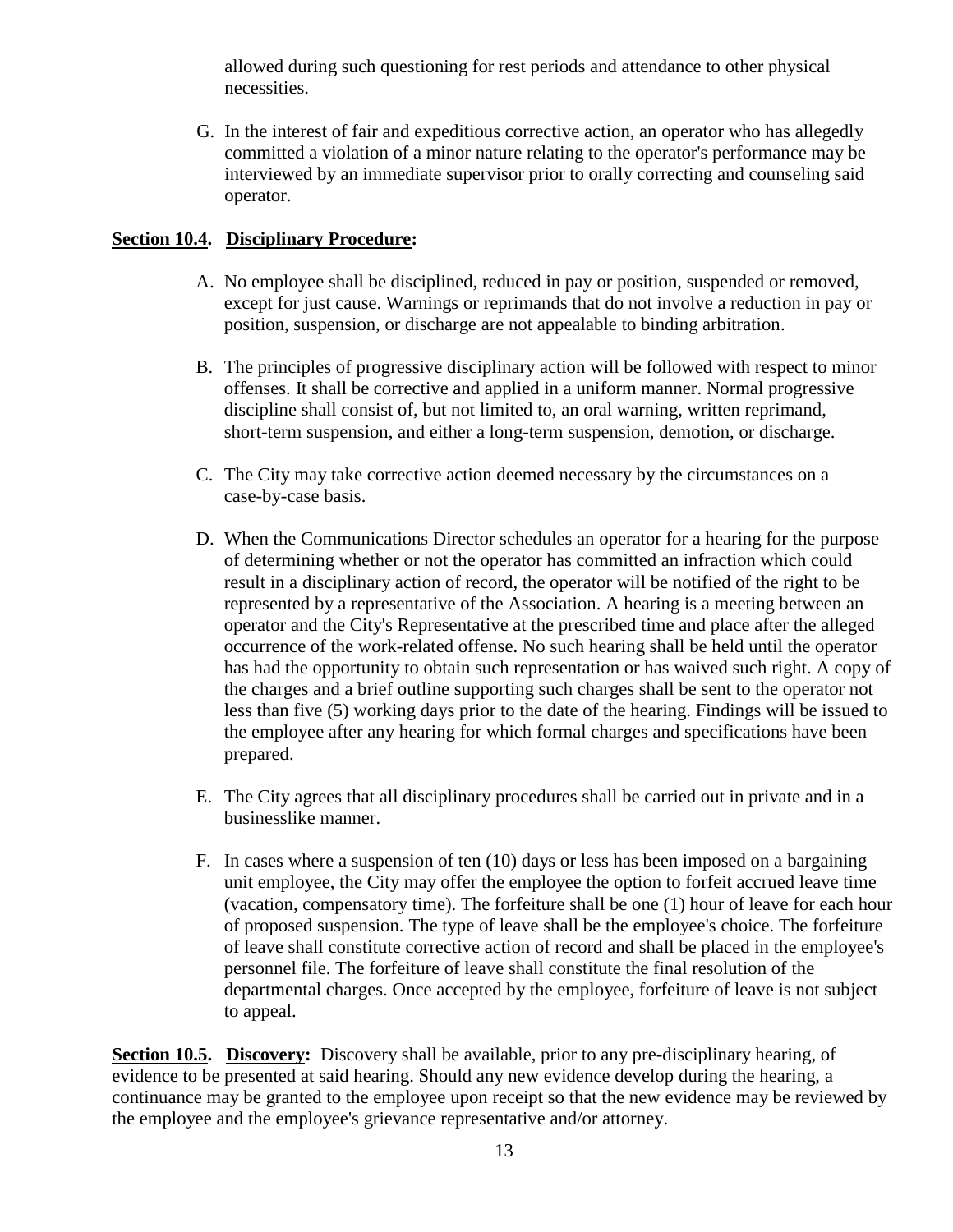**Section 10.6. Filing of Charges:** Internal investigations which result in the filing of criminal charges will be processed in accordance with the procedures of this Article regarding notification of allegations being investigated, except in cases where the interest of the investigations is best served through a confidential investigation.

**Section 10.7. Performance Evaluations:** Performance evaluations shall be completed in accordance with Civil Service Regulations. Management reserves the right to evaluate employees more often, as may be necessary on a case-by-case basis. All performance evaluations shall be reviewed with the operator by the Director or designee.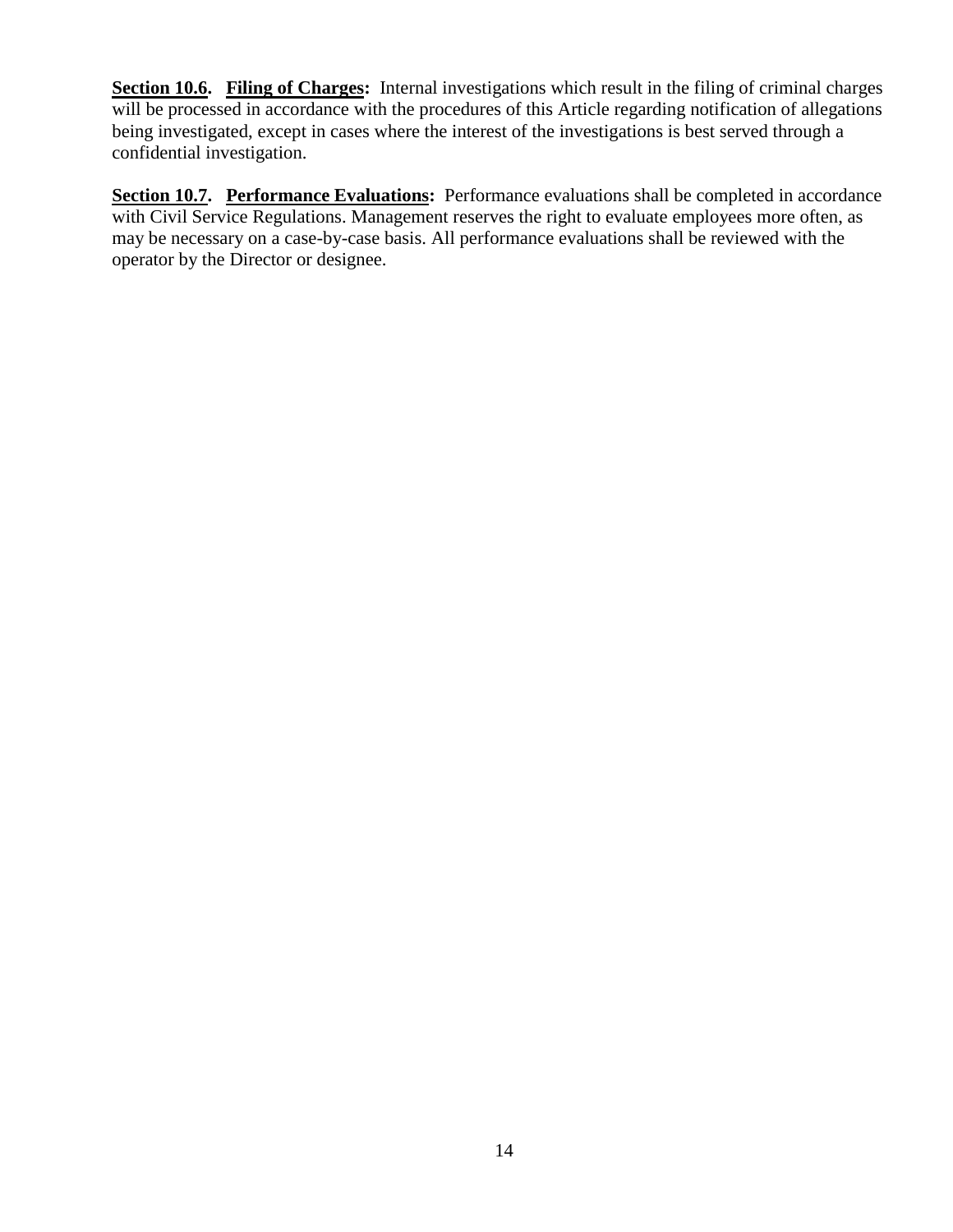#### **ARTICLE 11 GRIEVANCE PROCEDURE**

**Section 11.1. Purpose:** There shall be an earnest, honest, and prompt effort to settle differences, or any controversy that may arise between an operator and management or the Association and Management with respect to any claimed violation of this Agreement.

#### **Section 11.2. Definitions:**

- A. A grievance is defined as a claimed violation of this Agreement.
- B. Days referred to herein shall be standard business days with normal business hours, excluding holidays.
- C. A class grievance or group grievance is defined as a claimed violation of this Agreement, which affects uniformly a group of operators and which can be resolved as to the operators in such group by processing a single grievance.

#### **Section 11.3. Procedures:**

- Step 1. The operator or group of operators will verbally present the complaint to the immediate supervisor (ordinarily the Communications Director) for a disposition. The grievant(s) may be accompanied by an Association Representative. If the matter is not resolved to the operator's/operators' satisfaction, the grievance must be reduced to writing, setting forth the provision of this Agreement claimed to have been violated, the nature of the grievance, the facts upon which the grievance are based, the relief sought by the grievant(s), the date of the verbal discussion, said date being prima facie valid, and the supervisor with whom the discussion was held. This will be done within ten (10) standard business days of the time the incident giving rise to the grievance occurred or within ten (10) standard business days of the time the grievant(s) could reasonably have learned of the claimed grievance. The date of the response deadline shall be written on the grievance form during the exchange of the grievance form at each step. To ensure timeliness and for documentation purposes, the grievance shall be presented to the Police Chief's Secretary (or designee) by a Labor Member for time stamp. The Director will reply in writing to the grievant(s) within ten (10) standard business days after it has been presented to the Director. If the grievant(s) is not satisfied with the reply of the Director, the grievant(s) shall proceed to Step 2 of this procedure.
- Step 2. The written grievance must be filed by the Association within ten (10) standard business days after the reply of the Director has been received by the grievant(s) and shall be filed with the Chief of Police. The grievance shall be presented to the Police Chief's Secretary (or designee) for time stamp by a Labor member. The Chief of Police will render a written decision to the grievant(s) with a copy to the Association and to the City Manager within ten (10) standard business days from the time the Chief receives the grievance in writing. If the Chief of Police fails to render a written decision within ten (10) standard business days, or the Chief's decision is not satisfactory to the grievant(s), the Association may proceed to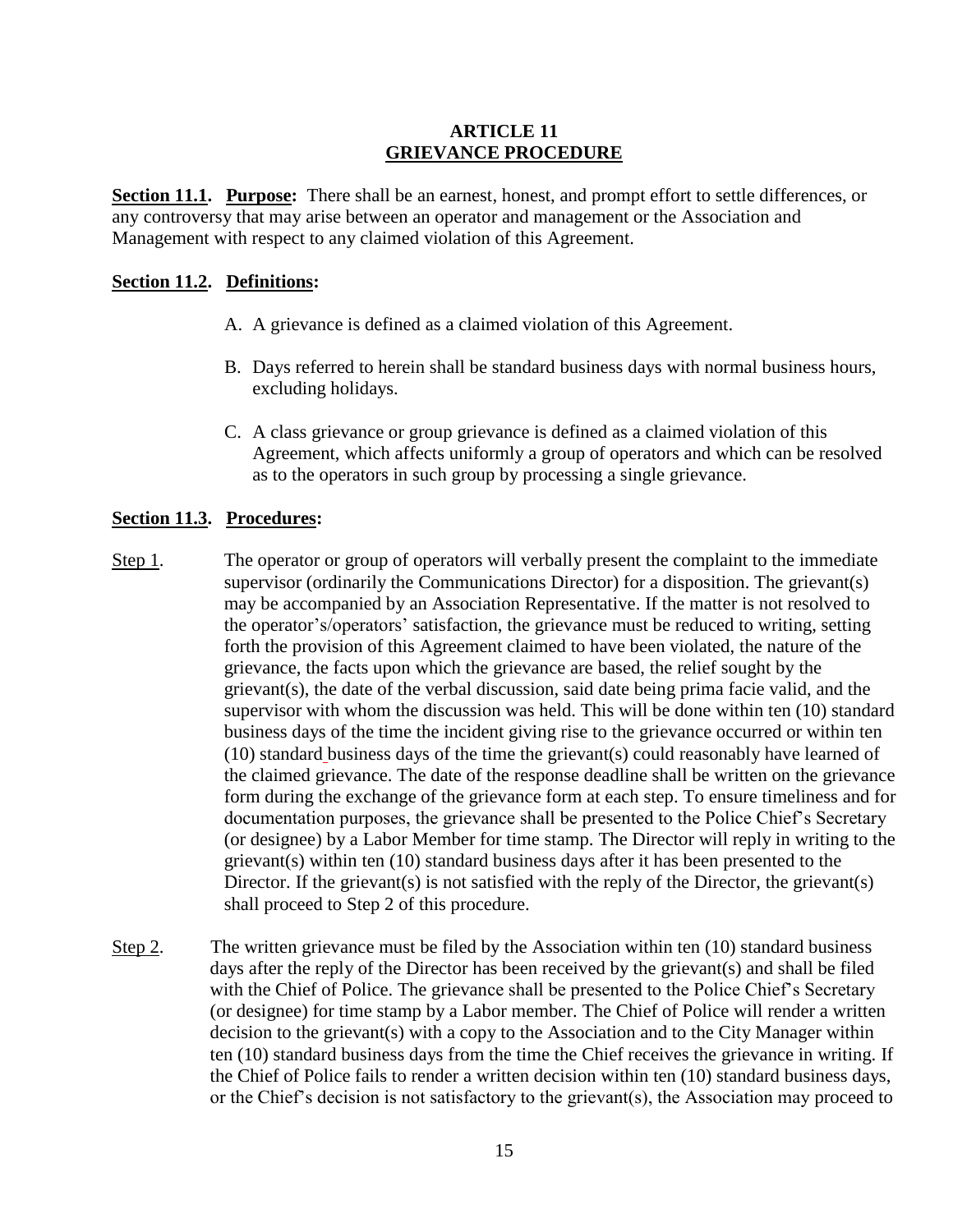the third step within ten (10) days. If the Association does not proceed to Step 3 within such ten (10) days, the grievance shall be considered satisfactorily resolved.

- Step 3. If the grievance has not been satisfactorily resolved at Step 2, the grievance shall be submitted in writing by the Association to the City Manager's Secretary or the Manager's designee for a time stamp by a Labor Member. The City Manager or the Manager's designee with the assistance of the Chief of Police shall investigate the matter and hold a grievance hearing at a mutually agreeable location within ten (10) standard business days. The City Manager shall respond to the Association and the grievant(s) in writing within ten (10) standard business days after the hearing. Both the Association and Management shall have the right to call such witnesses as are necessary to the investigation of the grievance. The grievant(s) may be represented by two (2) Association representatives and/or counsel, and Management may also be represented by counsel. If a written notice of intent to file under the arbitration procedure (Step 4) is not received by the City Manager's Office within (10) days after receipt by the Association of the written reply from the City Manager, the matter shall be considered satisfactorily resolved.
- Step 4. Within ten (10) standard business days of receipt of intent to file for arbitration proceedings under the grievance procedure, the City Manager and the Association shall by letter jointly request a panel list of seven (7) arbitrators from the Federal Mediation and Conciliation Service or American Arbitration Association. The parties shall then choose an arbitrator by alternately striking names from the list until such time as one (1) name remains as the arbitrator chosen by the parties. The parties shall alternate striking the first name. A date for such arbitration shall be set as soon as possible in accordance with the wishes of the parties and the availability of the arbitrator. Any City employee called by either party shall not suffer loss of pay. The arbitrator's award shall be reduced to writing and state reasons for reaching the decision. The arbitrator shall have no power to add to, subtract from, or modify any provisions of the Agreement. The decision of the arbitrator shall be final and binding on the parties.

Both the Association and the City shall share equally in the costs for the arbitrator including the arbitrator's fees and expenses, and other necessary expenses of the arbitration procedure.

**Section 11.4. Time Limits:** In the event management fails to reply to a grievance as set forth herein in the appropriate time, the grievant(s) may proceed to the next step. A grievant(s) that does not proceed to the next step within the appropriate time limit shall be considered to have the grievance satisfactorily resolved unless management shall have caused the delay by failure to respond. It is understood that the time limits imposed in this Article may be extended at any step by mutual written consent of the parties in that step. Likewise, any step in the grievance procedure may be eliminated by mutual written consent of the City Manager and the Labor Council. A grievance that is filed because of disciplinary action shall be submitted at the level that issued the discipline.

#### **<u>Section 11.5.** Association Participation:</u>

- A. The grievant shall have the right to have an Association representative present at any of the steps of the grievance procedure.
- B. While an operator may discuss differences, controversies, or a claimed violation of the contract with the Director of designee in an attempt to resolve the matter, no formal or written grievance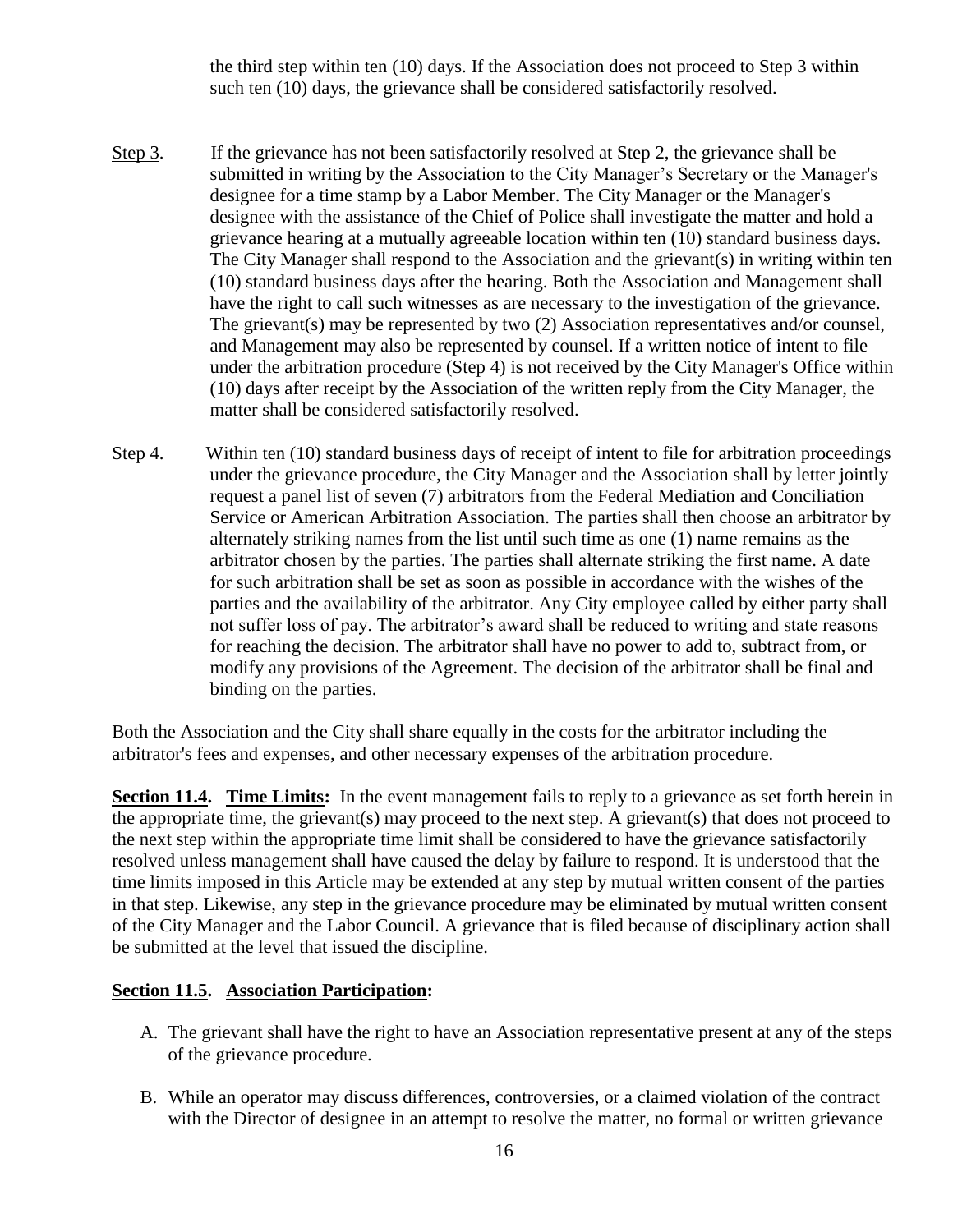may be filed or processed unless such action is approved by the Association representative as provided for heretofore and no grievance shall proceed to Arbitration without the consent of the Association Staff Representative.

**Section 11.6.** Informal Discussions: The Grievance Procedure shall in no way prevent the operator from approaching the Director or designee for information and/or discussion about any matter which might otherwise be initiated as a grievance.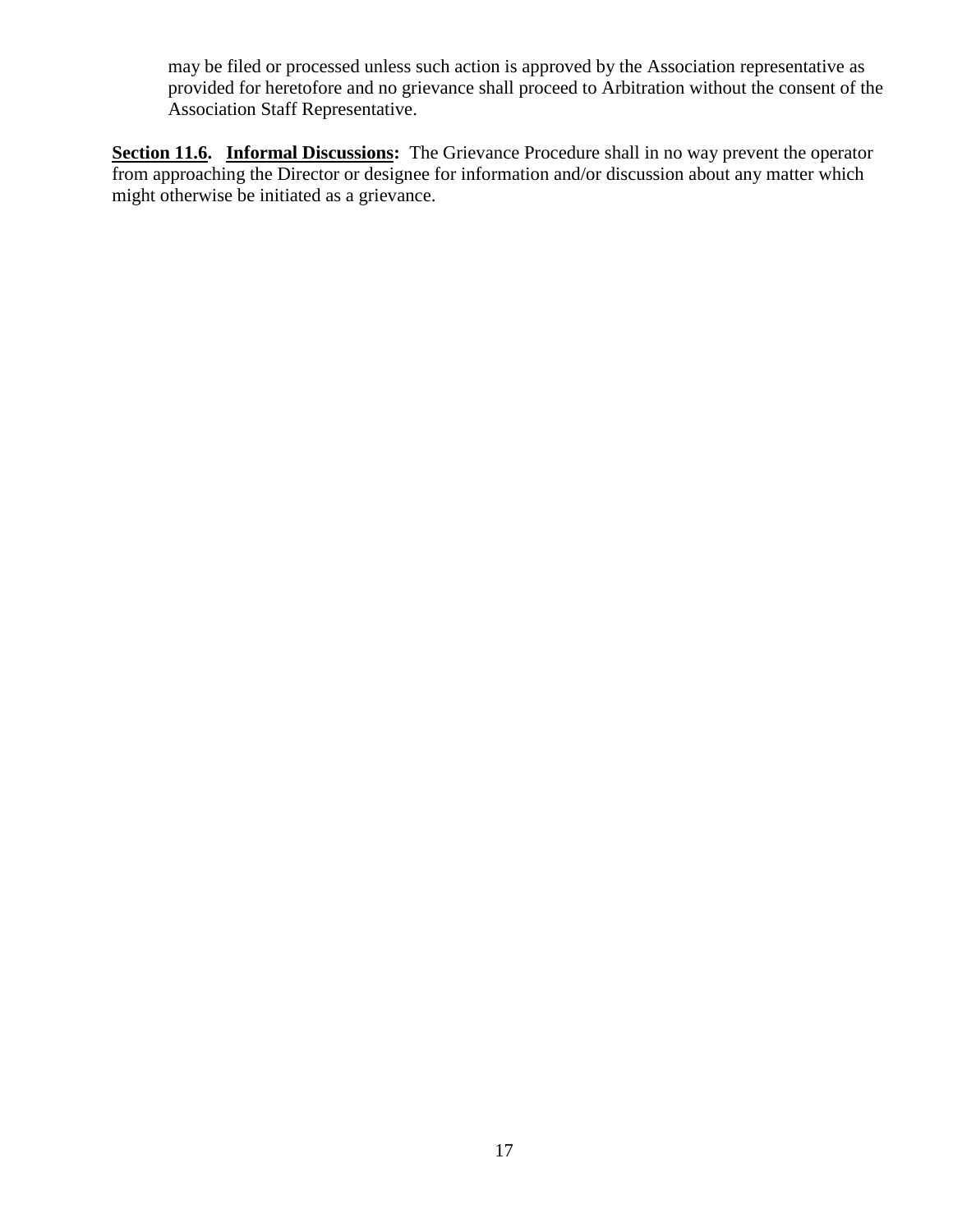#### **ARTICLE 12 SENIORITY**

**Section 12.1. Definitions:** Seniority means an employee's length of continuous service with the City since the employee's last date of hire. Center seniority shall mean an employee's length of continuous service with the Communications Center.

**Section 12.2. Seniority List:** Upon request of the union, the City shall provide a seniority list showing the continuous service of each employee.

**Section 12.3. Probationary Period:** Every newly hired Communications Operator will be required to successfully complete a twelve (12) month probationary period from date of hire. A newly hired probationary employee may be terminated any time during the probationary period and shall have no appeal over such removal to the grievance procedure contained herein or to the Civil Service Commission.

**Section 12.4. Termination of Seniority:** The following situations constitute breaks in continuous service for which seniority is lost:

- A. Discharge for just cause;
- B. Retirement;
- C. Layoff for more than two (2) years;
- D. Failure to return to work within fourteen (14) calendar days of a recall from layoff.
- E. Failure to return to work at the expiration of a leave of absence;
- F. Resignation.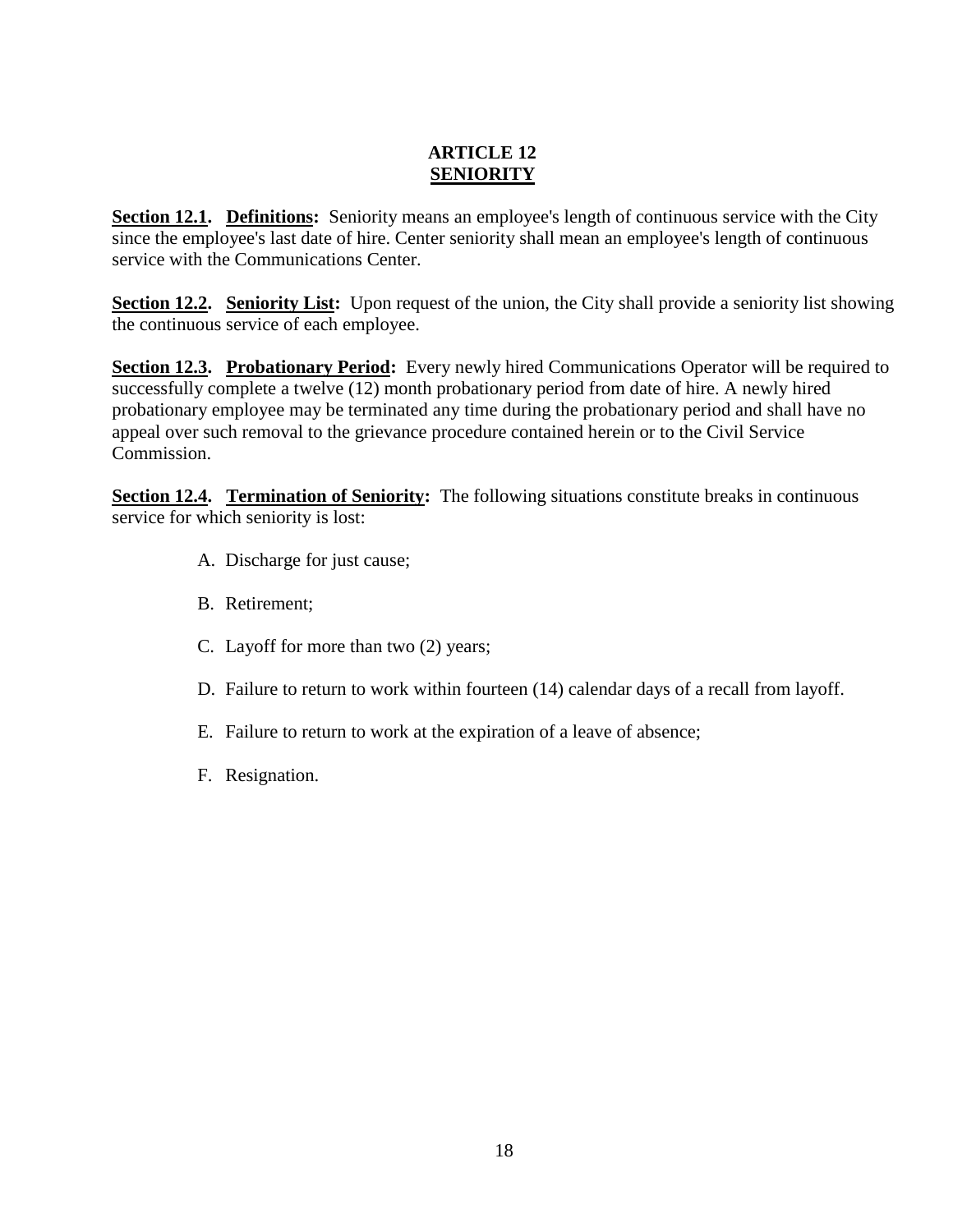#### **ARTICLE 13 LAYOFF AND RECALL**

**Section 13.1. Layoff Notification:** When the City determines that a layoff or job abolishment is necessary, they shall notify the affected employees fourteen (14) calendar days in advance of the effective date of the layoff or job abolishment. The City, upon request from the Labor Council, agrees to discuss with representatives of the Labor Council the impact of the layoff on bargaining unit employees.

**Section 13.2.** Layoff: The City shall determine in which classifications layoffs will occur and layoffs of bargaining unit employees will be by classification. Employees shall be laid off within each classification in order of center seniority, beginning with the least senior and progressing to the most senior up to the number of employees that are to be laid off. In the event two (2) or more employees began work on the same day, the earlier application date and time shall determine seniority listing.

**Section 13.3. Recall Notification:** Notice of recall shall be sent to the employee, by certified mail with a copy to the Labor Council. The City shall be deemed to have fulfilled its obligations by mailing the recall notice by certified mail, return receipt requested, to the last address provided by the employee.

**Section 13.4.** Time Limits: An employee shall be eligible for recall for a period of two (2) years after the effective date of the layoff. When the Employer recalls persons off the recall list, they shall be recalled to their previous classification, but not necessarily to the shift they were working when laid off. Vacancies in a classification shall not be filled until all employees eligible for recall to that classification have been offered recall.

The recalled employee shall have ten (10) calendar days following the date of mailing of the recall notice to notify the City of the employee's intention to return to work and shall have fourteen (14) calendar days following the mailing date of the recall notice in which to report for duty, unless a later date for returning to work is otherwise specified in the notice.

**Section 13.5. Probationary Period:** Recalled employees shall not serve a probationary period upon reinstatement, except that employees serving a probationary period at layoff shall be required to finish such probationary period.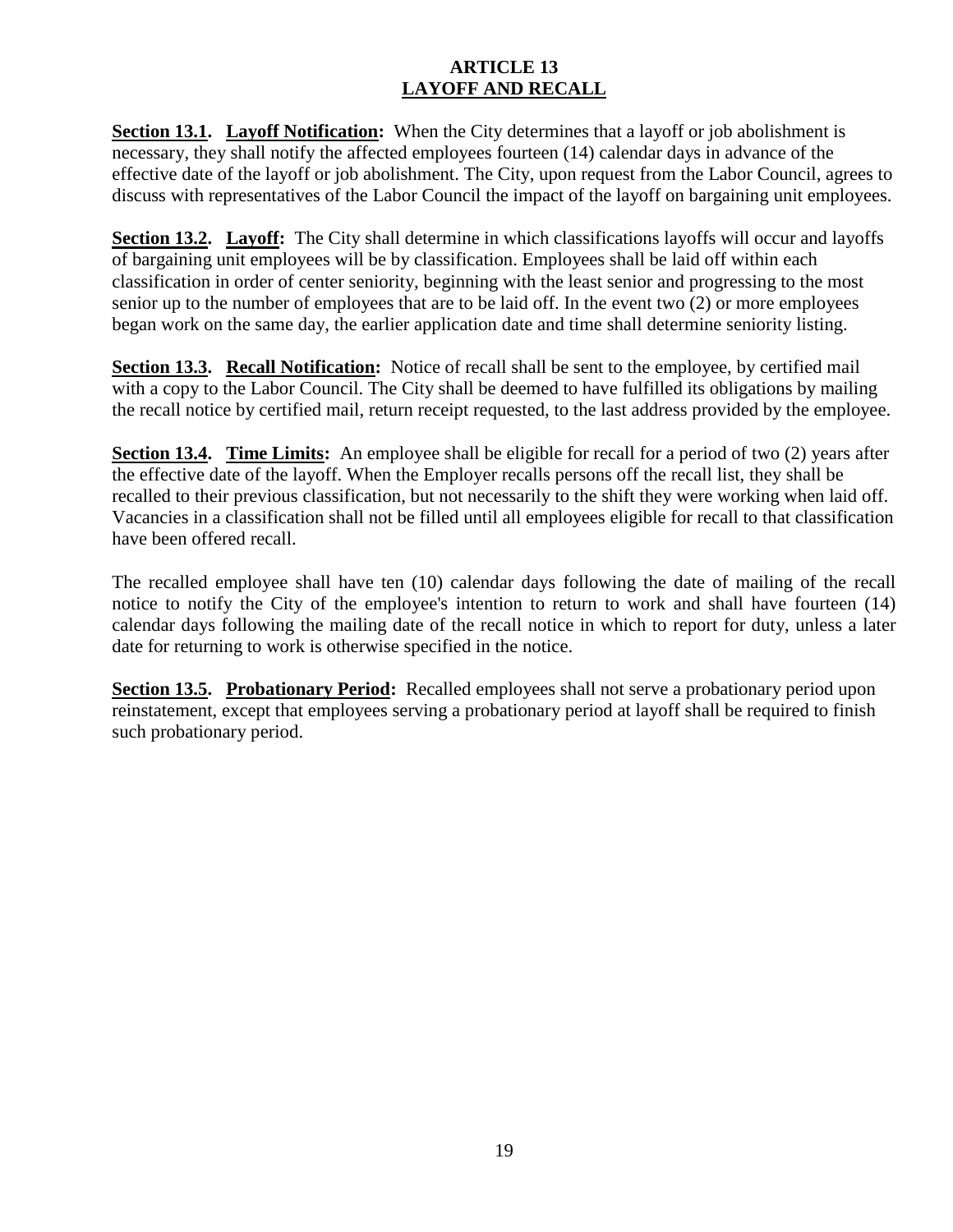#### **ARTICLE 14 DRUG/ALCOHOL TESTING**

**Section 14.1. Testing:** Drug/alcohol testing may be conducted on employees, post-incident, reasonable suspicion, or randomly as part of The Bureau of Workers' Compensation's drug free workplace. Random testing may test no more than twenty-five percent (25%) of the citywide work force once a year unless there is already reasonable suspicion. The location of submitting samples shall be mutually agreed.

Reasonable suspicion that an employee used or is using a controlled substance or alcohol in an unlawful or abusive manner may be based upon, but not limited to:

- A. Observable phenomena, such as direct observation of drug or alcohol use or possession and/or the physical symptoms of being under the influence of a drug or alcohol;
- B. A pattern of abnormal conduct or erratic behavior, including abnormal leave patterns;
- C. Arrest or conviction for a drug or alcohol-related offense, or the identification of an employee as the focus of a criminal investigation into illegal drug or alcohol possession, use or trafficking;
- D. Information provided either by reliable and credible sources or independently corroborated;
- E. Evidence that an employee has tampered with a previous drug test; and
- F. Facts or circumstances developed in the course of an authorized investigation of an accident or unsafe working practice.

A bargaining unit employee may of their own volition, even if not ordered to do so, undergo a drug and/or alcohol screening test if the employee is involved in an on-duty incident or accident involving bodily injury, extensive property damage, or death. Testing done under these circumstances will be treated in the same manner as if the employee had been ordered to undergo screening.

**Section 14.2. Screening:** All drug screening tests shall be conducted by medical laboratories certified by the Department of Health and Human Services or certified by a DHHS recognized certification program. No test shall be considered positive until it has been confirmed by a Gas Chromatography/Mass Spectrometry full scan test or its equivalent. The procedures utilized by the City and testing laboratory shall include an evidentiary chain of custody control. All procedures shall be outlined in writing and this outline shall be followed in all situations arising under this Article. The split sample method of collection shall be used and shall follow prescribed testing procedures.

**Section 14.3. Alcohol Testing:** Alcohol testing shall be done in the same manner as is used to detect drivers operating a motor vehicle under the influence. A positive result of a blood alcohol concentration of .03% or above shall entitle the City to proceed with sanctions as set forth in this Article.

#### **Section 14.4. Test Results:**

A. The results of the testing shall be delivered to the City and the employee tested. An employee whose confirmatory test result is positive shall have the right to request a certified copy of the testing results in which the vendor shall affirm that the test results were obtained using the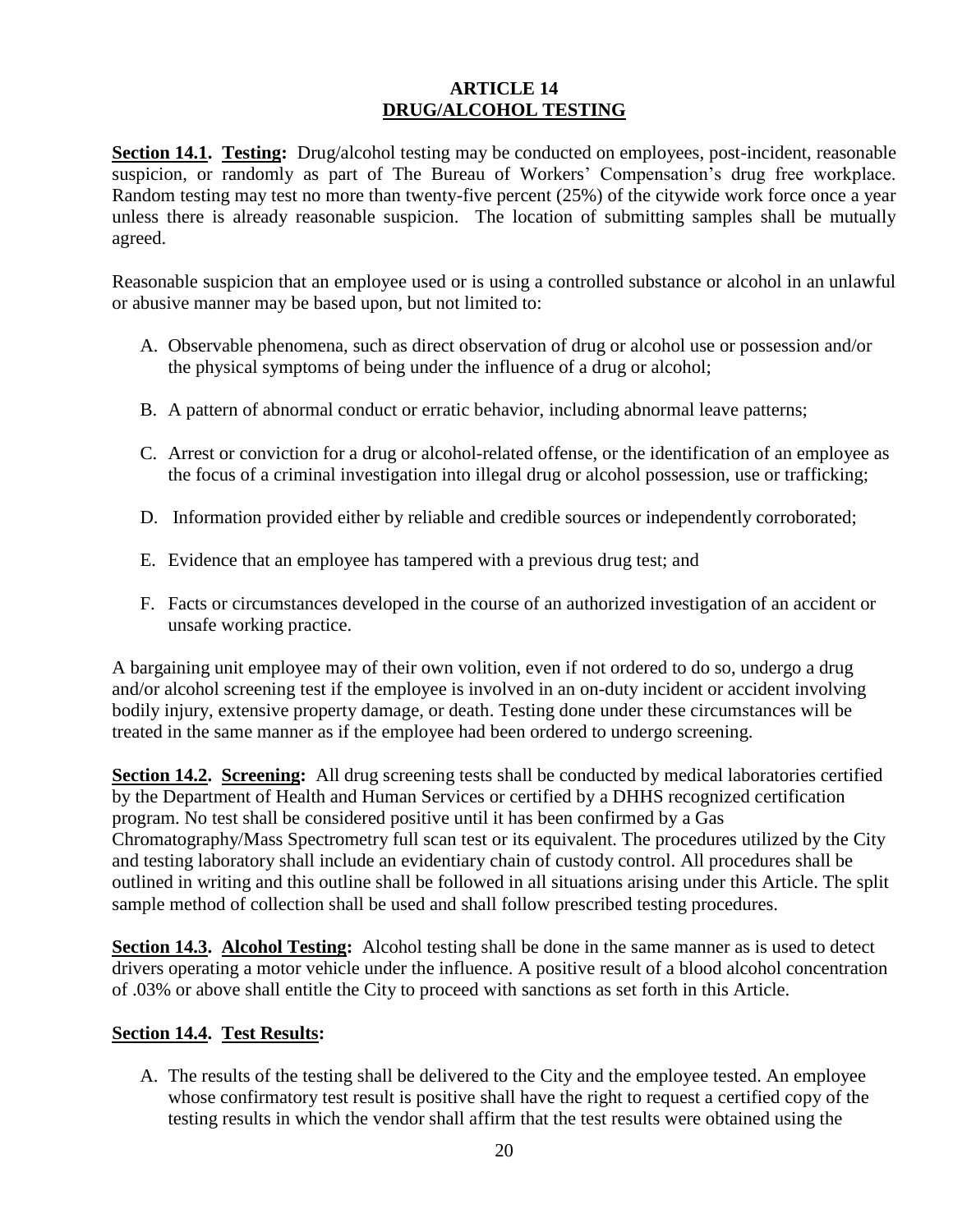approved protocol methods. The employee shall provide a signed release for disclosure of the testing results. Refusal to submit to the testing provided for under this Article may be grounds for discipline.

B. The City may suspend the employee without loss of pay before the time the confirmatory test results are complete. If the screening test and confirmatory test are positive, the City may discipline the employee. The use of illicit substances, on or off duty, will ordinarily result in termination. The improper use of prescription drugs and/or alcohol may result in a lesser discipline, depending upon the relevant circumstances. Such discipline must be uniform in its application.

#### **Section 14.5. Retesting Procedure:**

- A. If a drug screening test is positive, the employee may, upon written request have the split sample retested by a DHHS certified laboratory. This request shall be presented within seventy-two (72) hours upon being notified of a positive result.
- B. In the event the retested split sample confirms the results of the first test, the City may proceed with the sanctions as set forth in this Article.
- C. In the event that the retested split sample contradicts the result of the first test, the retested split sample result is determined to be the final result. The results of this test, if positive, shall allow the City to proceed with sanctions as set forth in this Article. If the results are negative, the employee shall be given the benefit of the doubt and no sanctions shall be imposed.

**Section 14.6. Laboratory:** The name of the testing laboratory shall be maintained by the City. This laboratory shall conduct any testing directed by the City.

**Section 14.7. Employee Sanctions:** If the testing required above has produced a positive result, the City may take disciplinary action and/or require the employee to participate in any rehabilitation or detoxification program that is covered by the employee's health insurance. An employee who participates in a rehabilitation or detoxification program shall be allowed to use sick time, compensatory days, vacation leave, and personal leave days for a period of the rehabilitation or detoxification program. If no such leave credits are available, the employee shall be placed on medical leave of absence without pay for the period of the rehabilitation or detoxification program. Upon completion of such program, and upon receiving results from a retest demonstrating that the employee is no longer abusing a controlled substance, the employee may be returned to their former position. Such employee may be subject to periodic retesting upon return to the employee's position for a period of one (1) year from the date of return to work. Any employee in a rehabilitation or detoxification program in accordance with this Article will not lose any seniority or benefits, should it be necessary for the employee to be placed on medical leave of absence without pay for a period not to exceed ninety (90) days.

**Section 14.8. Failure to Comply:** If the employee refuses to undergo rehabilitation or detoxification, or if the employee tests positive during a retesting within one (1) year after return to work from such a program, the employee shall be subject to disciplinary action up to and including termination of employment.

**Section 14.9. Cost of Tests:** Costs of all drug screening tests and confirmatory tests shall be borne by the City except that any test initiated at the request of the employee shall be at the employee's expense.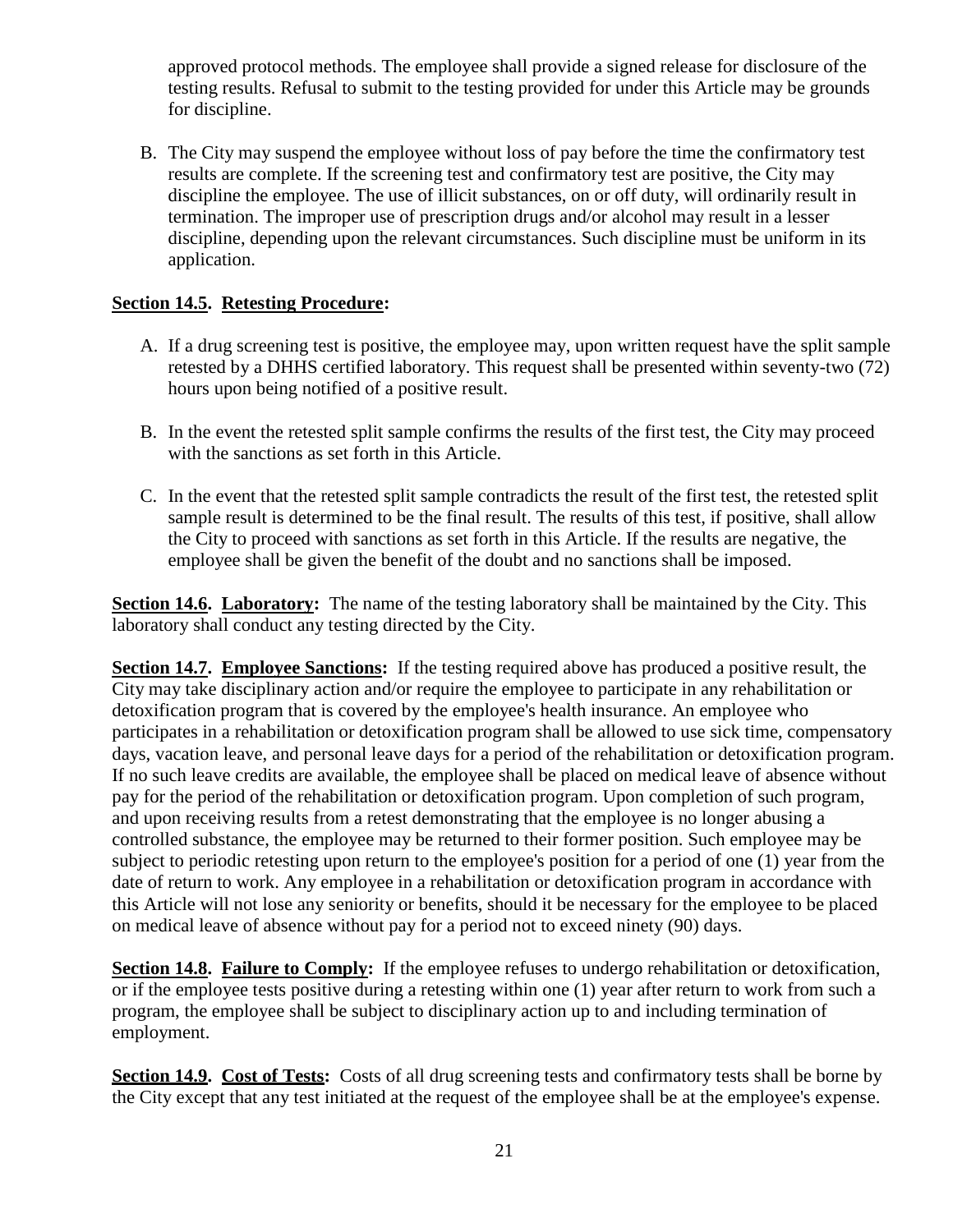**Section 14.10. Records of Results:** All test results and actions taken under or pursuant to this Article shall be kept confidential in accordance with and subject to state and federal law.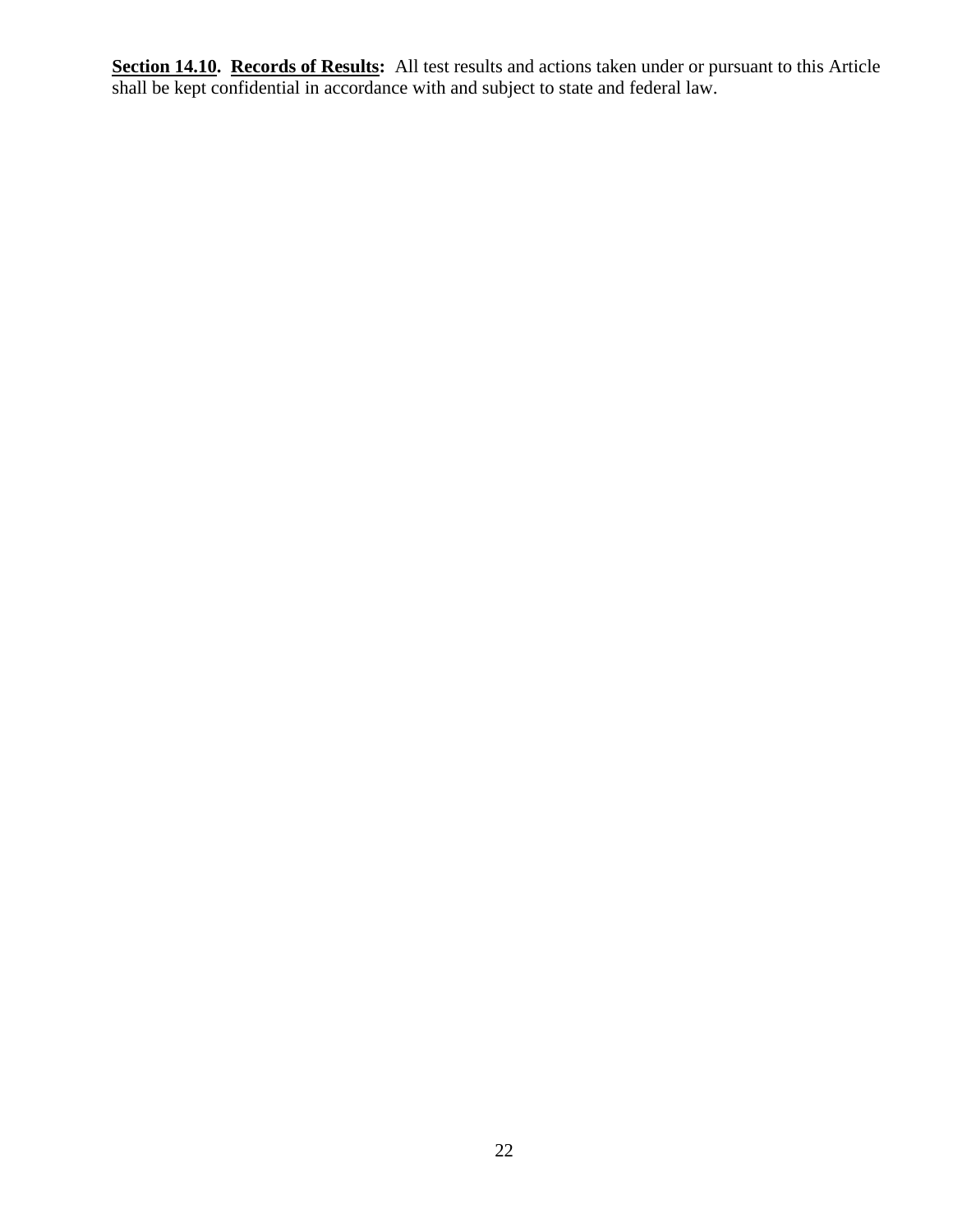#### **ARTICLE 15 RULES AND REGULATIONS/SAFETY**

**Section 15.1. Rules and Regulations:** The City agrees that Rules, Regulations, Policies and Procedures of the Center shall be furnished to all members of the bargaining unit in written form.

To the extent possible the City agrees that amendments to the Rules, Regulations, Policies and Procedures shall be provided to the Association in written form fourteen (14) days in advance of their implementation. The Association or any member of the bargaining unit may request a meeting of the Labor-Management Committee to seek clarification or to present alternative viewpoints with respect to such amendments.

The City may, in emergencies or where the City is in immediate jeopardy, implement a change in the rules, regulations, policies and procedures. The Association review will take place within fourteen (14) days of implementation.

The Rules, Regulations, Policies and Procedures shall be applied and interpreted consistently by the City and may not violate any provision of this Agreement.

Nothing herein shall be construed in any manner as a limitation on the City's right to alter its Rules, Regulations, Policies and Procedures.

**Section 15.2. Safety Policy:** The City agrees to maintain in safe working condition all facilities and equipment furnished by the City to carry out the duties of each bargaining unit position, but reserves the right to determine what those facilities and equipment shall be. The Association agrees to work cooperatively in maintaining safety in the Xenia/Greene Central Communications Center.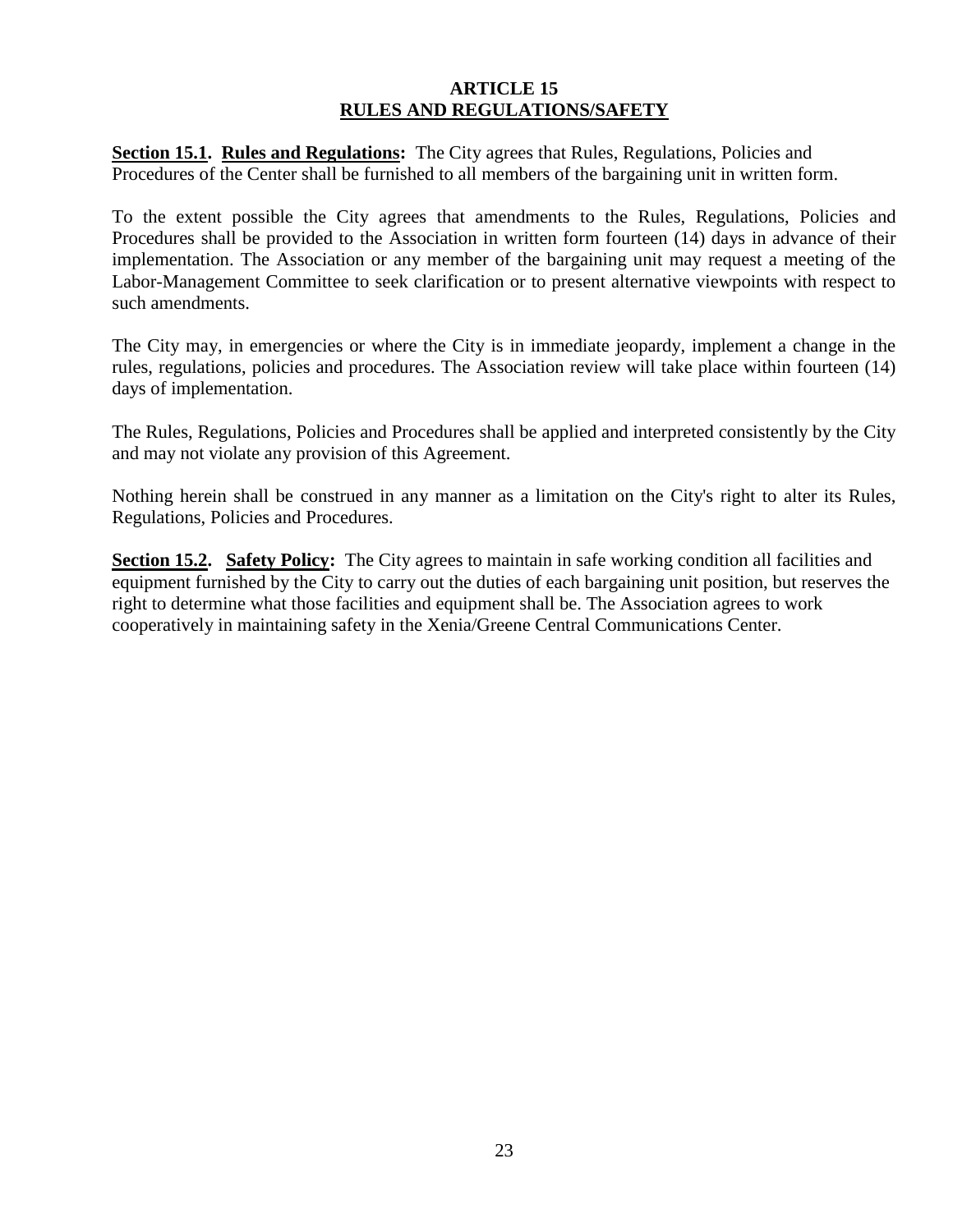#### **ARTICLE 16 HOURS OF EMPLOYMENT AND OVERTIME**

**Section 16.1. Weekly Work Period and Compensation:** Hours of work for full-time operators shall be eighty (80) hours in a fourteen (14) day period. For operators, the bi-weekly work period for overtime purposes shall be fourteen (14) days. Paychecks will be issued bi-weekly in accordance with a schedule provided by the Director of Finance. The paychecks issued will include all regular and overtime hours earned in the last bi-weekly period and shall be issued within a calendar week after the end of the last work period, normally Friday. Hours of work shall include Saturday and Sunday working hours in the interest of public health, safety and welfare.

**Section 16.2. Trading Time:** Management will allow, at its discretion, trading of work hours. Pay back for trades shall be accomplished within the same pay period. An operator may make only one (1) trade per shift day. Requests for trades shall be made in writing by both requesting operators in sufficient time for management review and approval. Once a trade is approved, the operator who agreed to the trade is responsible for coverage of the hours traded into. When trades involve a listed holiday, the compensation benefits for holiday hours worked are payable to the employee actually working on the holiday.

**Section 16.3. Period Definitions:** A day is defined as a twenty-four (24) hour period commencing at a specified time on a day that allows for eighty (80) hours work in a bi-weekly shift rotation. An operator's normal workday is a twelve-hour shift of twelve (12) consecutive hours. The Center shall operate with five (5) person platoons. The Center may utilize split starting times for such platoons.

**Section 16.4. Overtime:** Operators shall be compensated at a rate of one and one-half (1-1/2) times their hourly rate for all hours worked (excluding sick leave hours and injury leave hours) in excess of the operator's regularly scheduled hours per day or per pay period except as specified in other Articles and Sections of this Agreement.

**Section 16.5. Pyramiding Prohibited:** Vacation leave hours, holiday hours or other authorized paid leave hours (excluding sick leave and injury leave hours) shall be included in the total of hours determining overtime hours, but in no event shall an employee pyramid overtime.

**Section 16.6. Holiday Work:** Regular scheduled hours of work for operators shall include holidays in the interest of public health, safety and welfare consistent with other Articles and Sections of this agreement.

**Section 16.7. Time Off in Lieu of Payment:** If an operator elects to take regularly scheduled hours off in lieu of payment for any time compensable as unscheduled overtime as defined in Section 16.4, such time off shall be granted by the Director on an hour and one-half (1-1/2) off for every hour worked basis at a time mutually convenient to the operator and the Director or the Director's designee. Each operator shall be allowed to accumulate up to a total of one hundred thirty-five (135) hours of compensable time.

Accumulated but unused compensable time shall be paid between November 1 and Thanksgiving, as determined by the Finance Director, at the operator's regular hourly rate of pay up to a total of eighty (80) hours. The member may carry over forty (40) hours of compensable time from one calendar year to the next.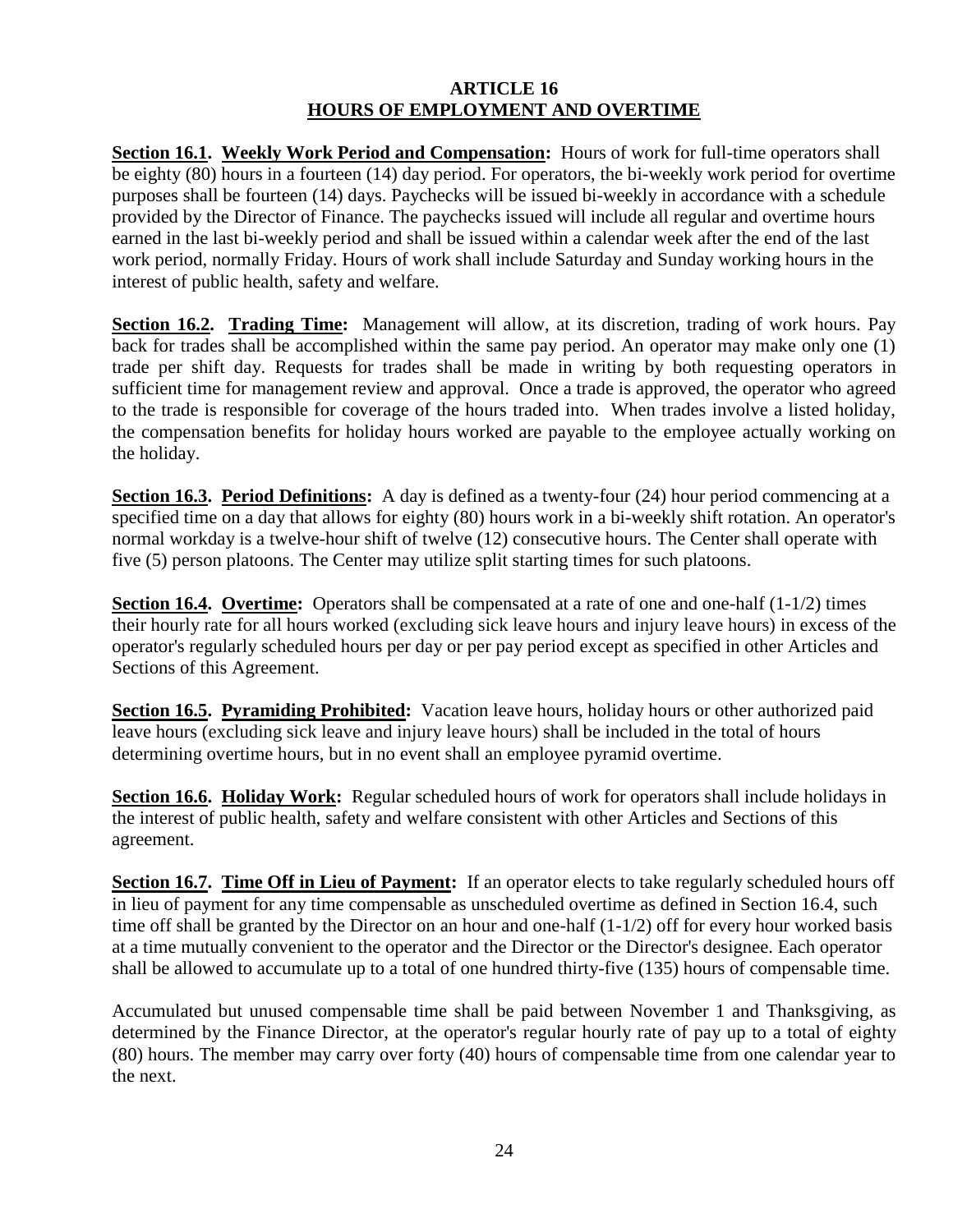**Section 16.8. Double Time:** All employees shall be paid on the basis of 100% increase over their regular hourly rate (commonly called double time), for all work done on the eighth consecutive day actually worked. To be eligible for double time, an employee must actually work and not be in a paid leave status, including being off work on a holiday, for a minimum of eight (8) hours each day for each of the seven (7) preceding days.

NOTE: On this Section, it is the employee's obligation prior to overtime occurring to point out to the City when overtime that will trigger double time is going to occur. Failure to timely notify the City will result in one and one-half  $(1-1/2)$  times the hourly rate for such hours worked.

#### **Section 16.9. Overtime Availability:**

- A. All overtime shall be offered equally to all full time operators in the division except:
	- a) in case of emergency,
	- b) when it becomes necessary for the proper and efficient operation of the Communications Center, or
	- c) when a particular operator with special skills or qualifications is needed. Notwithstanding the prior exceptions, the City shall make all reasonable efforts to equalize overtime.
- B. An available operator is defined as an operator not on approved leave. At least one (1) but not more than two (2) operators shall be scheduled for "on-call" for each shift on each day. In general, operators who are scheduled to be "on-call" must respond and be immediately available in the event the communications center drops below minimum staffing levels or other emergencies.
- C. Overtime will always be granted and/or ordered to the available same-shift (days for days, nights for nights) operator with the lowest accumulated overtime hours for that calendar year. The available same-shift operators will be exhausted before the available opposing-shift (days for nights, nights for days) operators are granted and/or ordered for the overtime. Opposing-shift operators will not be ordered to work more than six (6) hours. Exceptions to this rule are outlined in Sub-Section E and when the "on-call" operator is granted and/or ordered the overtime.
- D. Short-notice overtime shall be any overtime scheduled less than seventy-two (72) hours prior to the shift to be worked. A general message will be sent requesting volunteers. Short-notice overtime will be granted first to the "on-call" operator should the "on-call" operator volunteer. If the "on-call" operator does not volunteer, overtime will be granted to the volunteering operator with the lowest accumulated overtime hours for that calendar year. Should no one volunteer within twenty (20) minutes, the Center shall contact and order the operator designated as "oncall" to work the shift. The "on-call" operator shall public service the Center to confirm the order. If the "on-call" operator does not confirm the order, the Center shall public service the operator. It is the responsibility of the on-call operator to call the Center confirming the "order in."

If there are multiple occurrences of overtime and the "on-call" operator is already working that shift, the available volunteering operator with the lowest accumulated overtime hours for that calendar year will be granted the overtime. Should no one volunteer, the available operator with the lowest accumulated overtime hours for that calendar year will be ordered to work the overtime.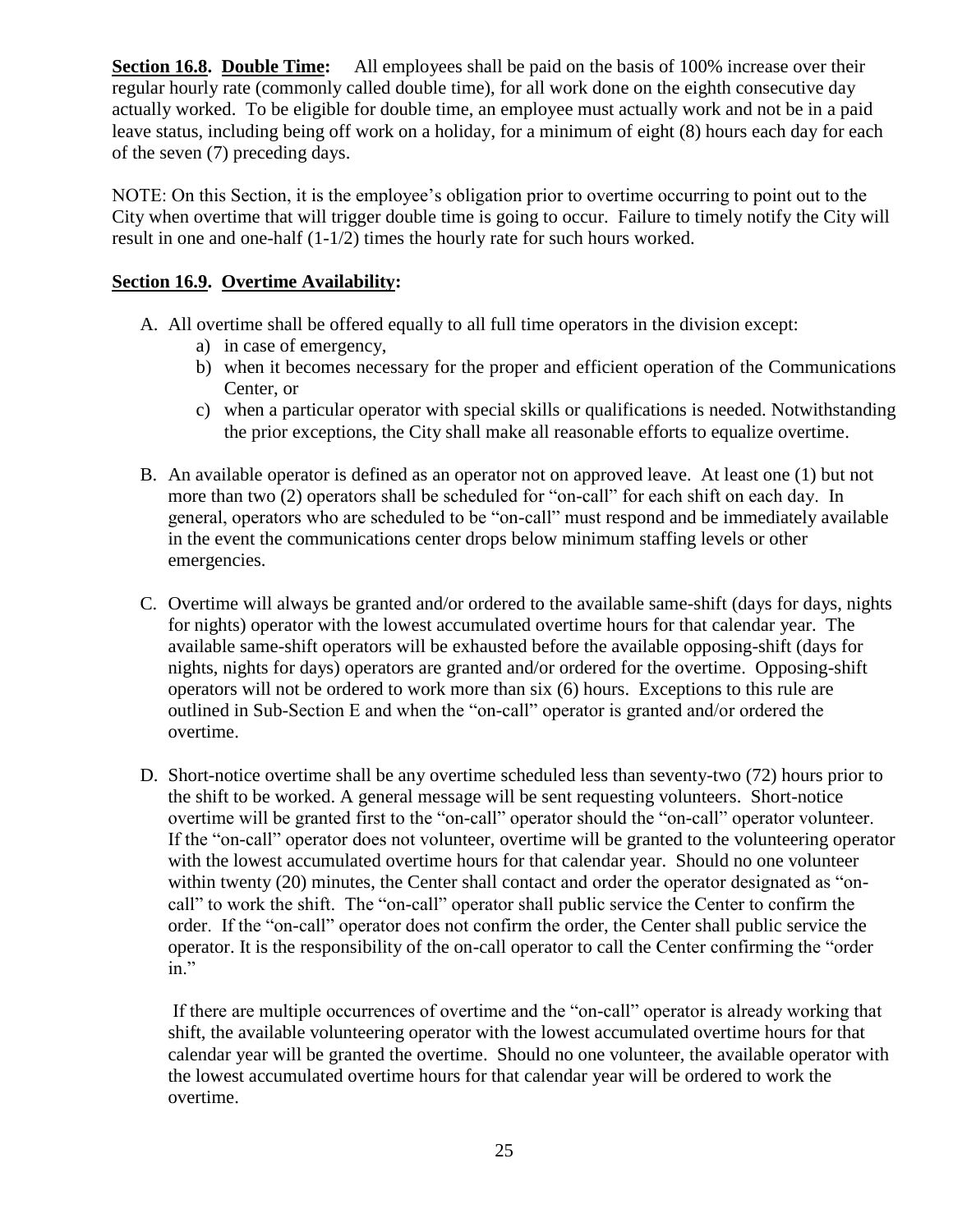- E. In the event the Center falls below minimum staffing at shift change, the "on-duty" operator with the lowest accumulated overtime hours for that calendar year will be ordered to stay over until properly relieved.
- F. Regular overtime shall be any overtime-scheduled seventy-two (72) hours or more in advance of the shift to be worked. The Director or designee shall post regular overtime sign-up sheets in the center a minimum of seventy-two (72) hours prior to the shift to be worked. Regular overtime will be granted to the volunteering operator with the lowest accumulated overtime hours for that calendar year. Should no one volunteer, the Director shall order the operator with the lowest accumulated overtime hours for that calendar year to work the overtime. The Director will attempt to advise the ordered operator of that fact no later than seventy-two (72) hours prior to the shift of overtime, but as soon as possible.
- G. Operators shall normally submit all leave requests seven (7) calendar days in advance (but no more than six (6) months prior, which will include all consecutive leave days when one (1) or more days fall within the six (6) months) in order to provide the Director sufficient time to arrange the work schedule. Nothing shall prohibit an operator from submitting a leave request after the seven (7) days. The Director may approve leave requests submitted after the seven (7) days at the Director's discretion. With approved leave of two (2) or more consecutive full tours of duty an operator will not be required to be available for assigned overtime on scheduled days off. Such operator must note on the leave slip "not available for overtime" at the time of the submission. An operator may request to not be scheduled for overtime when using less than two (2) full tours of duty.
- H. "On call" shall be assigned equally to operators with day shift operators covering day shift "on call" duty and night shift operators covering night shift "on call" duty. Management will post the four-month "on-call" schedule in the Center at the same time the shift schedule is posted. Operators shall be compensated one (1) hour of pay for each day of actual "on call" duty service.

In the event an operator has been assigned "on call" duty during approved leave, it is that operator's responsibility to post a trade request notice in the Center. If no one volunteers to trade, management will order the same-shift (days for days, nights for nights) operator with the lowest accumulated overtime hours for that calendar year to trade. If an operator has been assigned "on call" duty during approved bereavement or sick leave with a doctor's excuse, repayment of "on call" duty is not necessary, and it is the Director's responsibility to post a request notice in the Center.

**Section 16.10. Other Provisions:** Unauthorized leave, periods of suspension and absence without leave shall be deducted from the regularly scheduled weekly period in which absences occur. Overtime or other premium pay will not be paid until the operator has worked a sum of hours equal to those hours the operator would have been regularly scheduled to work in the weekly period.

**Section 16.11. Fischer Days:** When members are assigned to a twelve (12) hour platoon schedule, there will be one scheduled eight (8) hour shift, to be worked by operators in order to conform to the eighty (80) hour pay period. These days hereinafter shall be referred to as "Fischer Days". Management will accept written requests for specifically scheduled Fischer Days consistent with the Shift Preference Article in this Agreement. Operators using time off at the beginning of a tour of duty as a "Fischer Day" shall be subject to be paged and/or called within two (2) hours prior to the regular starting time for such tour to insure there is minimum staffing.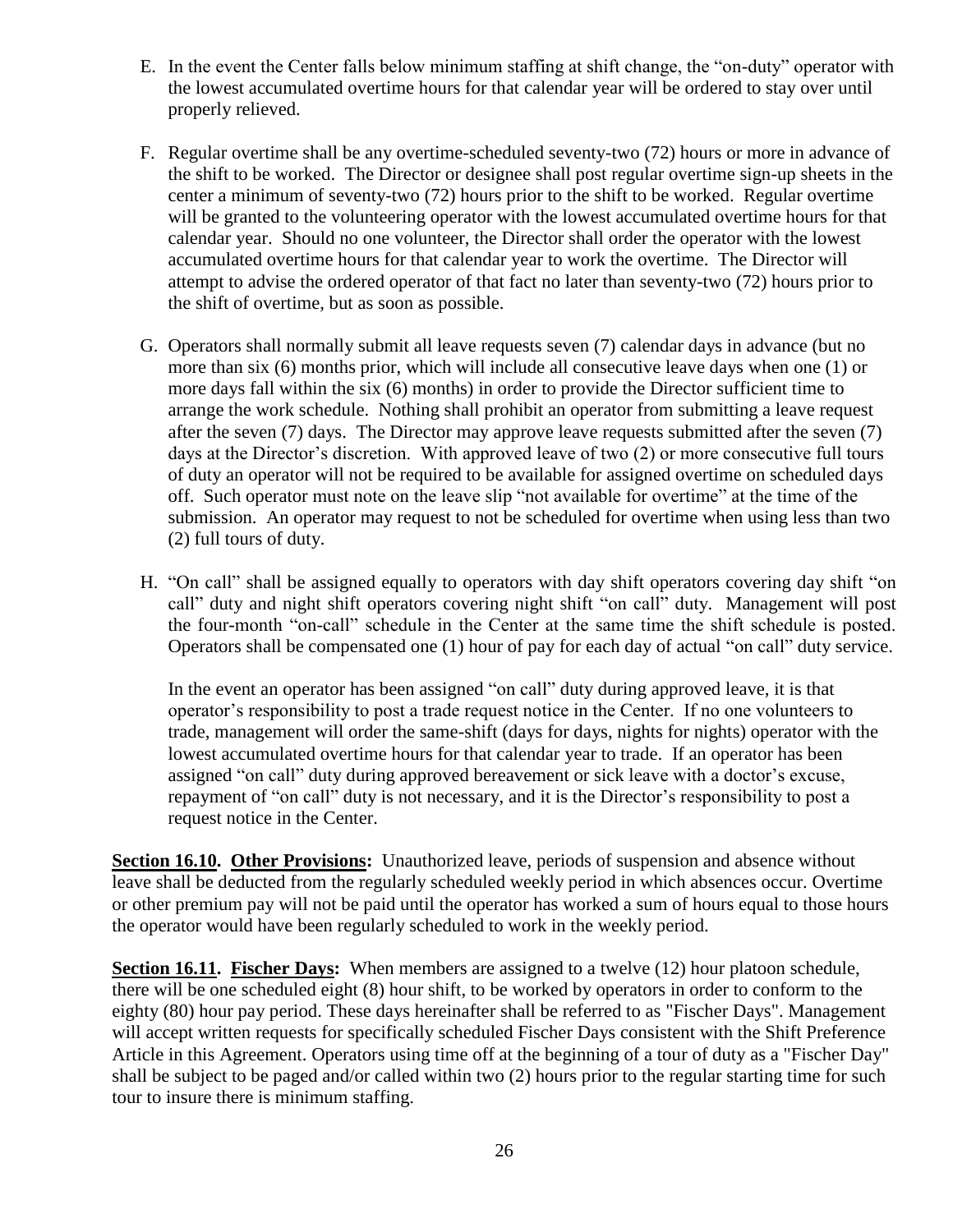The following rules will apply to the use of Fischer Days as described in this Section 16.11.

- 1. Operators will select Fischer Days by seniority for each pay period, during each schedule.
- 2. Fischer time can be scheduled at the beginning or end of the shift, creating a total of fourteen (14) available slots.
- 3. Previous Fischer time selected and canceled because of another operator's illness or approved time off will require an operator to select another available day or hours left in the pay period.
- 4. Fischer days may be secured by taking a minimum of two (2) hours vacation or comp time in conjunction with a scheduled Fischer Day, with the provision the contract allows for bumping of vacation during the thirty (30) day window of submission.
- 5. Operators must take a minimum of two (2) hours vacation or compensatory time to bump another operator from that employee's scheduled Fischer Day. The bumped operator would need to move their Fischer Day to any available day or hours left in the pay period.
- 6. Trading of scheduled Fischer Days is permitted as long as both parties agree with the trade and is noted on the posted schedule.
- 7. Should an operator reach the end of a pay period and have not been able to use their Fischer Day, the Fischer Day shall be charged to any day in the pay period where leave time was used. If an operator has used more than one (1) type of leave in a pay period the operator will choose what type leave is used to replace their Fischer time, by notifying the Director with a note or email no later than the end of the pay period.
- 8. When possible, the last working day of the schedule for a platoon should be avoided as a prescheduled Fischer Day.
- 9. Each operator is responsible for posting Fischer times and/or changes on the posted schedule. The Director shall be notified by operator(s) via handwritten note or email advising of any change to the schedule.
- 10. All Fischer Day slots should be utilized before requesting payment of unused Fischer time.

**Section 16.12. City Hall Closed:** Should the City of Xenia close City Hall early on days prior to holidays for non-emergency reasons, on duty operators shall receive hour for hour compensatory time for such closed hours. Such compensatory time hours may be used by mutual agreement, may not create overtime, and must be used within four (4) months.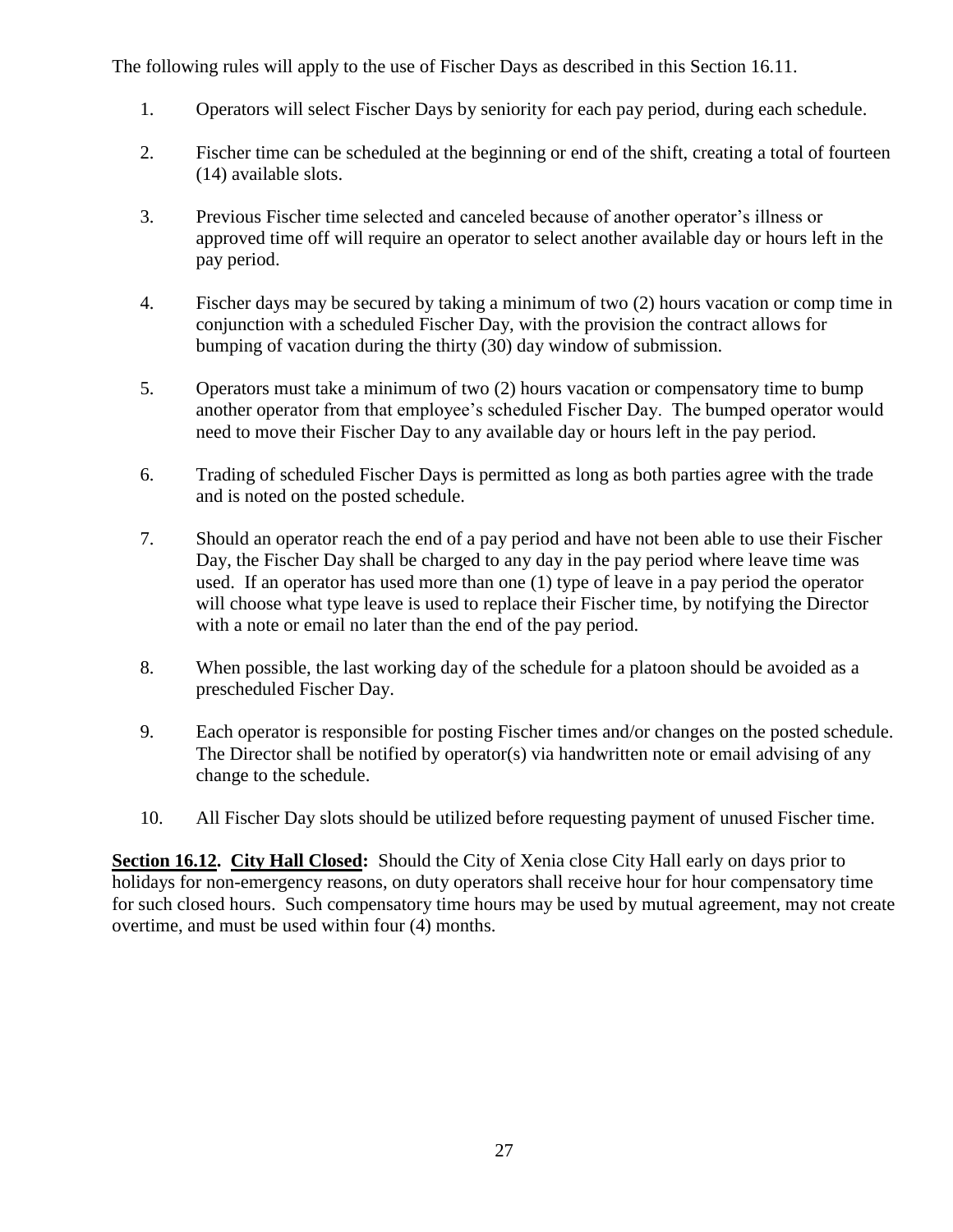#### **ARTICLE 17 SHIFT/PLATOON PREFERENCE**

**Section 17.1. Preference:** The City agrees that preference for assignments to a given shift/platoon shall be granted to operators with eighteen (18) months or more of employment with the City. Those employees with less than eighteen (18) months of employment with the City will normally be assigned by the Director or designee prior to the bidding process. Normally, these employees will not be assigned to a day shift position unless waived or agreed to by the parties. For the purposes of this Article "shift" is defined as hours of the day and "platoon" is defined as a group of employees working a shift.

**Section 17.2. Procedure:** The following preference procedure shall be applicable to assignment of eligible employees to benefit the operator and satisfy the needs of the center.

- **A.** The shift/platoon schedule shall be posted thirty (30) days prior to the four (4) month schedule rotation or a rotation determined by the Chief through labor management.
- **B.** Employees shall, by written request on a "slotted schedule" form to the Communications Director or the Director's designee, provide their preference no later than forty-five (45) days prior to the four (4) month schedule rotation or a rotation determined by the Chief through labor management.
- **C.** Where conflicts occur in determining shift/platoon assignments, preference shall be given to operators with seniority unless waived or agreed to by the parties.
- **D.** Once shift/platoon assignments are approved, seniority of all shift/platoon operators shall determine the selection of Fischer Days.
- **E.** If seniority is equal, consideration may be given to operators attending educational programs, which improves their proficiency and enhances overall Center efficiency.
- **F.** For the purpose of this Article, seniority is defined as time in grade with the Communications Center.

**Section 17.3. Necessary Changes:** The exercise of bid preference shall not limit the City from making any work schedule changes at any time that it becomes necessary for the proper and efficient operation of the Communications Center, but upon said change, bid preference shall be re-implemented as soon as possible.

**Section 17.4. Shift Hour Preference:** If the City determines a change in shift hours is needed, members of the bargaining unit shall be polled as to their preference, and the resulting data will be used as part of the decision making process.

**Section 17.5. Minimum Staffing:** Minimum staffing shall be four (4) operators on duty. The Communications Director or the Director's designee may, at their sole discretion, waive the minimum staffing.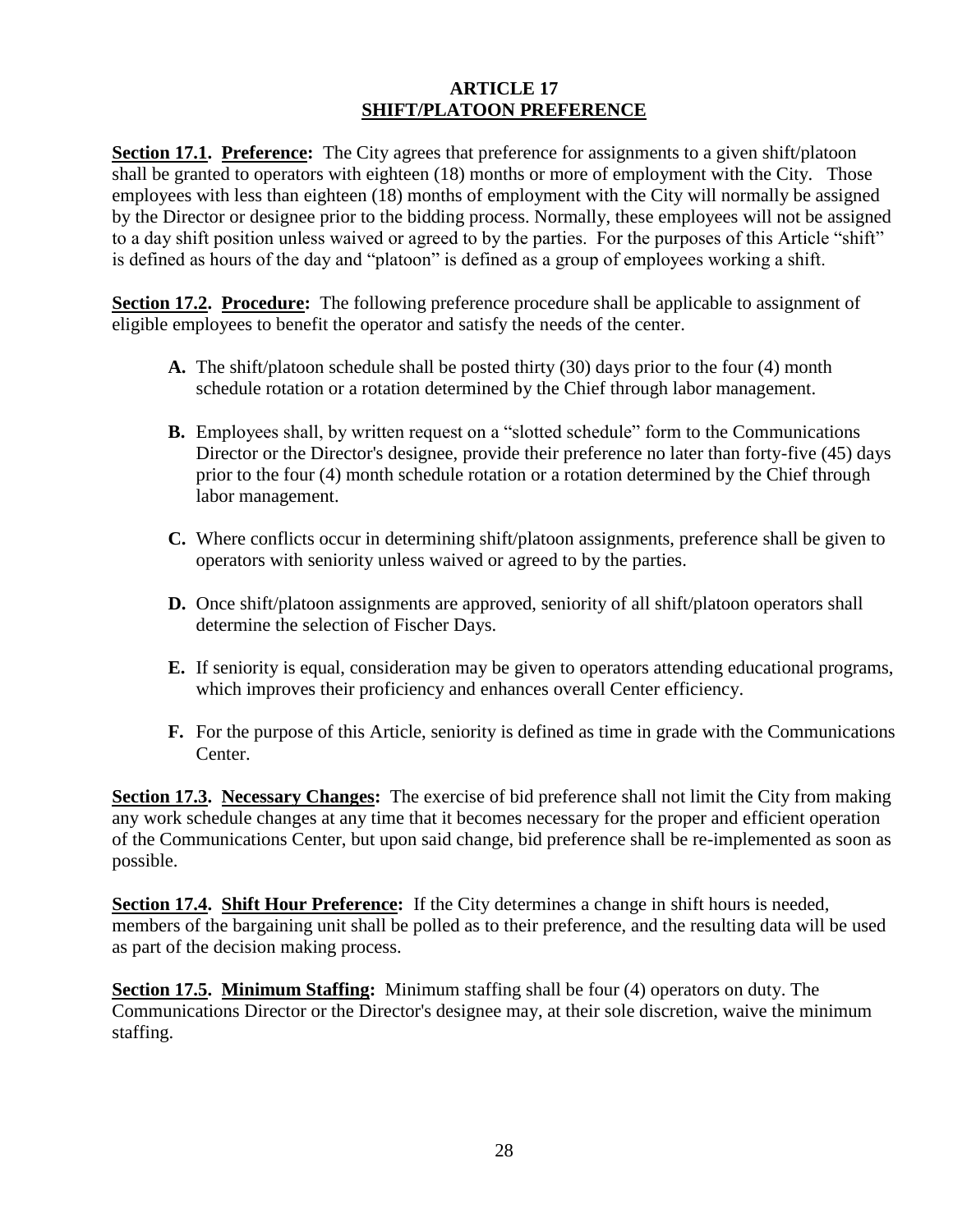#### **ARTICLE 18 PAY PLAN**

**Section18.1. Pay Schedule:** Communications Operators shall be paid in accordance with the following pay plan in pay range 312:

| Basic Pay Schedule from February 7, 2021 to February 5, 2022<br>2.5% |             |             |             |             |             |             |
|----------------------------------------------------------------------|-------------|-------------|-------------|-------------|-------------|-------------|
| <b>STEPS</b>                                                         |             |             |             |             |             |             |
| Hourly                                                               | \$20.32     | \$21.96     | \$23.69     | \$25.29     | \$26.98     | \$27.98     |
| Bi-Weekly                                                            | \$1,625.60  | \$1,756.80  | \$1,895.20  | \$2,023.20  | \$2,158.40  | \$2,238.40  |
| Annually                                                             | \$42,265.60 | \$45,676.80 | \$49,275.20 | \$52,603.20 | \$56,118.40 | \$58,198.40 |

#### **Basic Pay Schedule from February 6, 2022 to February 4, 2023 2.25%**

| <b>STEPS</b> |             |             |             |             |             |             |
|--------------|-------------|-------------|-------------|-------------|-------------|-------------|
| Hourly       | \$20.90     | \$22.58     | \$24.35     | \$25.98     | \$27.71     | \$28.73     |
| Bi-Weekly    | \$1,672.00  | \$1,806.40  | \$1,948.00  | \$2,078.40  | \$2,216.80  | \$2,298.40  |
| Annually     | \$43,472.00 | \$46,966.40 | \$50,648.00 | \$54,038.40 | \$57,636.80 | \$59,758.40 |

#### **Basic Pay Schedule from February 5, 2023 to February 3, 2024 2.25%**

|              |             |             |             |             |             | ------      |  |
|--------------|-------------|-------------|-------------|-------------|-------------|-------------|--|
| <b>STEPS</b> |             | B           |             |             |             |             |  |
| Hourly       | \$21.49     | \$23.21     | \$25.02     | \$26.69     | \$28.46     | \$29.50     |  |
| Bi-Weekly    | \$1,719.20  | \$1,856.80  | \$2,001.60  | \$2,135.20  | \$2,276.80  | \$2,360.00  |  |
| Annually     | \$44,699.20 | \$48,276.80 | \$52,041.60 | \$55,515.20 | \$59,196.80 | \$61,360.00 |  |

Effective August 12, 2018 drop Step "A" and add Step "G" with a 3.75% increase from Step "F" to Step "G." Realign steps to keep steps aligned from "A" to "F." Employees will remain same step after realignment. Employees will be eligible to move to the next step on their pre-existing anniversary date.

Effective February 6, 2022 and February 5, 2023 a \$250 equity adjustment was added to the base pay followed by the 2.25% wage increase.

The bi-weekly and annual amounts set forth above are computed on an 80-hour work period, 26 periods per annum basis and are for information only. Pay will be based on the hourly rate.

**Section 18.2. Special Assignment:** Communication Operators performing a special assignment (EMDQ, Asst. EMDQ, TAC and Asst. TAC) shall be plus rated at five percent (5%) above the listed Communications Operators basic pay scale for all hours in paid status while filling such assignment. Management may designate other temporary special assignments as needed at their discretion. Should a Communication Operator also be assigned as the O.I.C. listed below, such Communication Operator shall receive an additional seven percent (7%) plus rating for a total of twelve percent (12%).

**Section 18.3. Operator-In-Charge:** In the absence of the Director or his/her designee for more than three consecutive standard administrative business days, an operator shall be selected to serve as the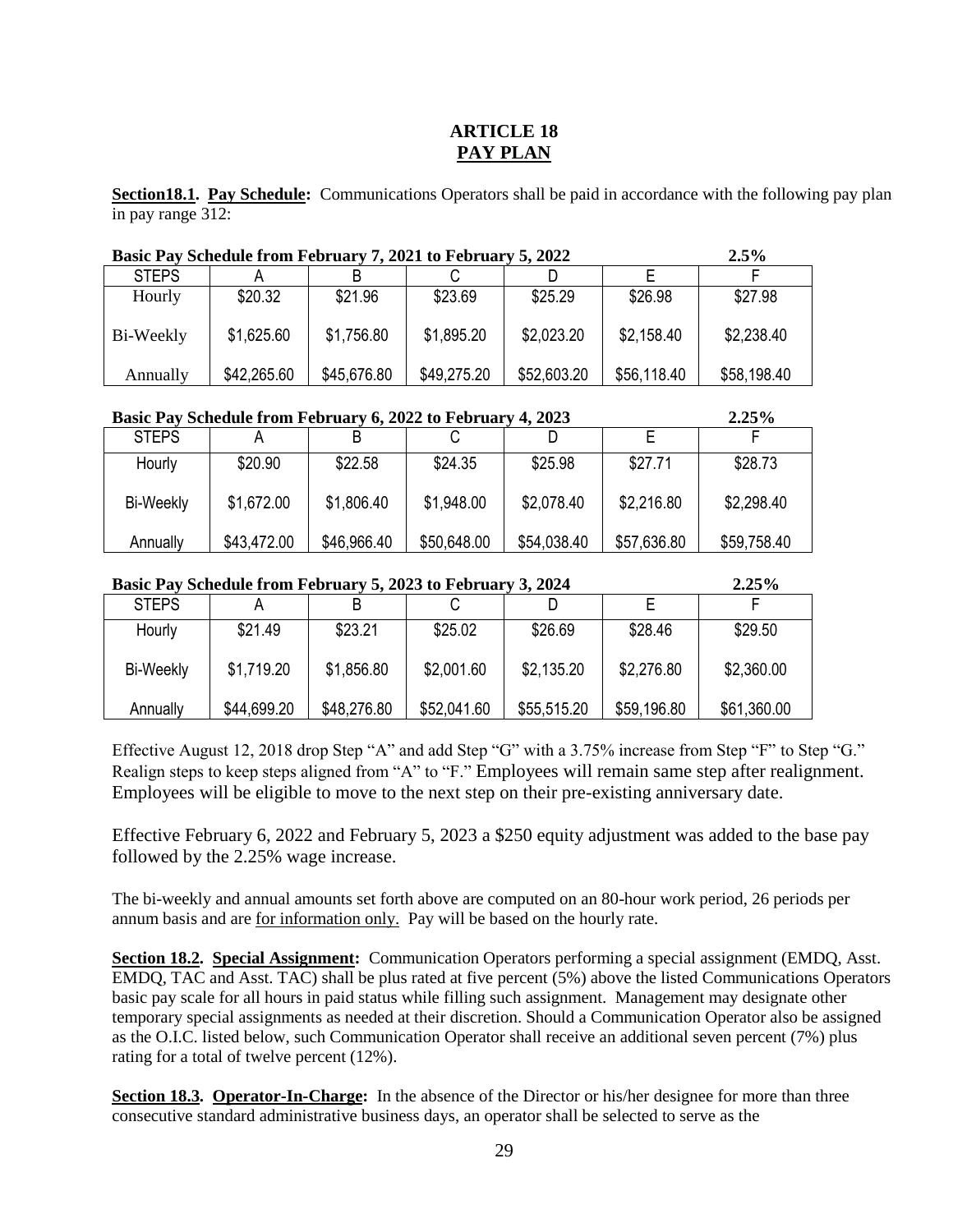Operator-In-Charge on a temporary basis. Such operator must have three (3) years of service and shall be paid at least a twelve percent (12%) increase.

**Section 18.4. Training Operator:** An operator that serves, as a trainer for new employees shall be plus rated in the same manner as an O.I.C. in Section 18.3 for all hours so served, as a trainer.

**Section 18.5. Shift Differential:** Should the parties change the work schedule from twelve (12) hour shifts, a twenty-five cents (\$.25) per hour differential shall be added for all hours worked on second and third shifts.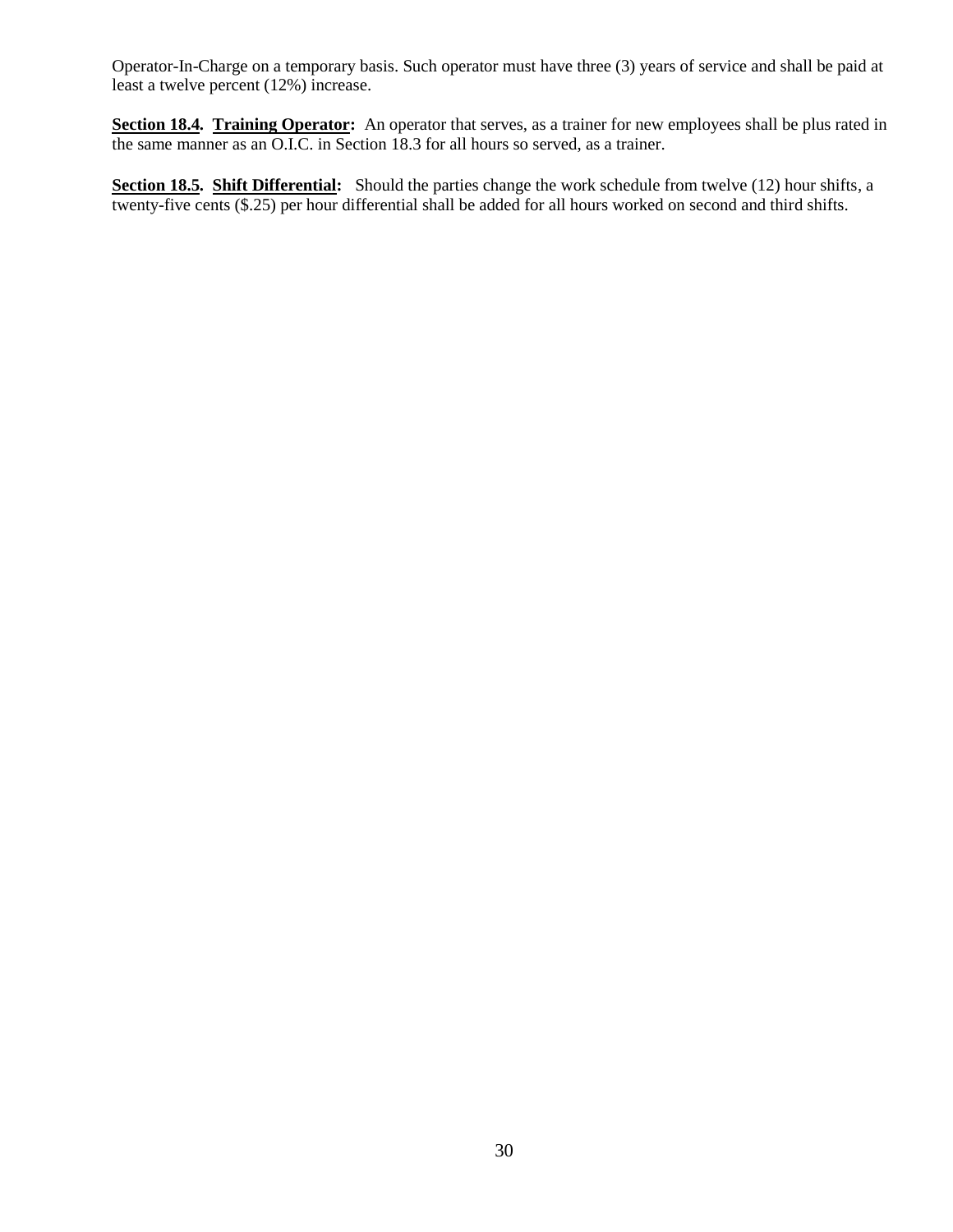#### **ARTICLE 19 CALL-IN TIME AND PAY**

**Section 19.1. Call-in Time:** Call-in time is defined as time for work assigned by the Communications Director or the Director's designated representative, consistent with Center rules and regulations, and performed by an operator at a time disconnected from the operator's normal or prescheduled hours of work. Call-in time is not extra time at the beginning or end of the normal or prescheduled hours of work. An operator called in to the Communications Center will be paid for the time at the job site only.

**Section 19.2. Call-in Pay:** An operator who is called in will be credited with a minimum of two (2) hours of work. An operator who is called in and works more than two (2) hours will be paid for actual hours worked.

Operators will be compensated for call-in time at their regular hourly rate until their total number of hours worked exceeds eighty (80) in a pay period. Operators will be paid at a rate of one and one-half (1-1/2) times their regular hourly rate for hours worked in excess of eighty (80) hours in a pay period. The total of hours worked will be calculated in accordance with Article 16, Hours of Employment and Overtime.

**Section 19.3. Eligibility:** An operator will be compensated for call-in pay provided the operator has worked, or is in a paid leave status, for all regularly scheduled hours by the end of the work period. An operator called in who has not worked all regularly scheduled hours by the end of the work period will be compensated for call-in time at the operator's regular pay rate for actual hours worked until the operator has a sum of hours equal to the regular hours. When an operator achieves the sum of hours worked equal to the regular hours normally worked, all call-in time will be compensated for in accordance with Section 2 of this Article.

**Section 19.4. Hours of Work:** The operator is expected to perform a minimum of two hours of work unless otherwise excused by the City and will receive two  $(2)$  hours of pay at one and one-half  $(1-1/2)$ times the operator's regular rate. The operator is required to check with their supervisor to determine if additional work is to be performed.

The operator may choose to work less than two hours. In that case the operator will be compensated for hours actually worked.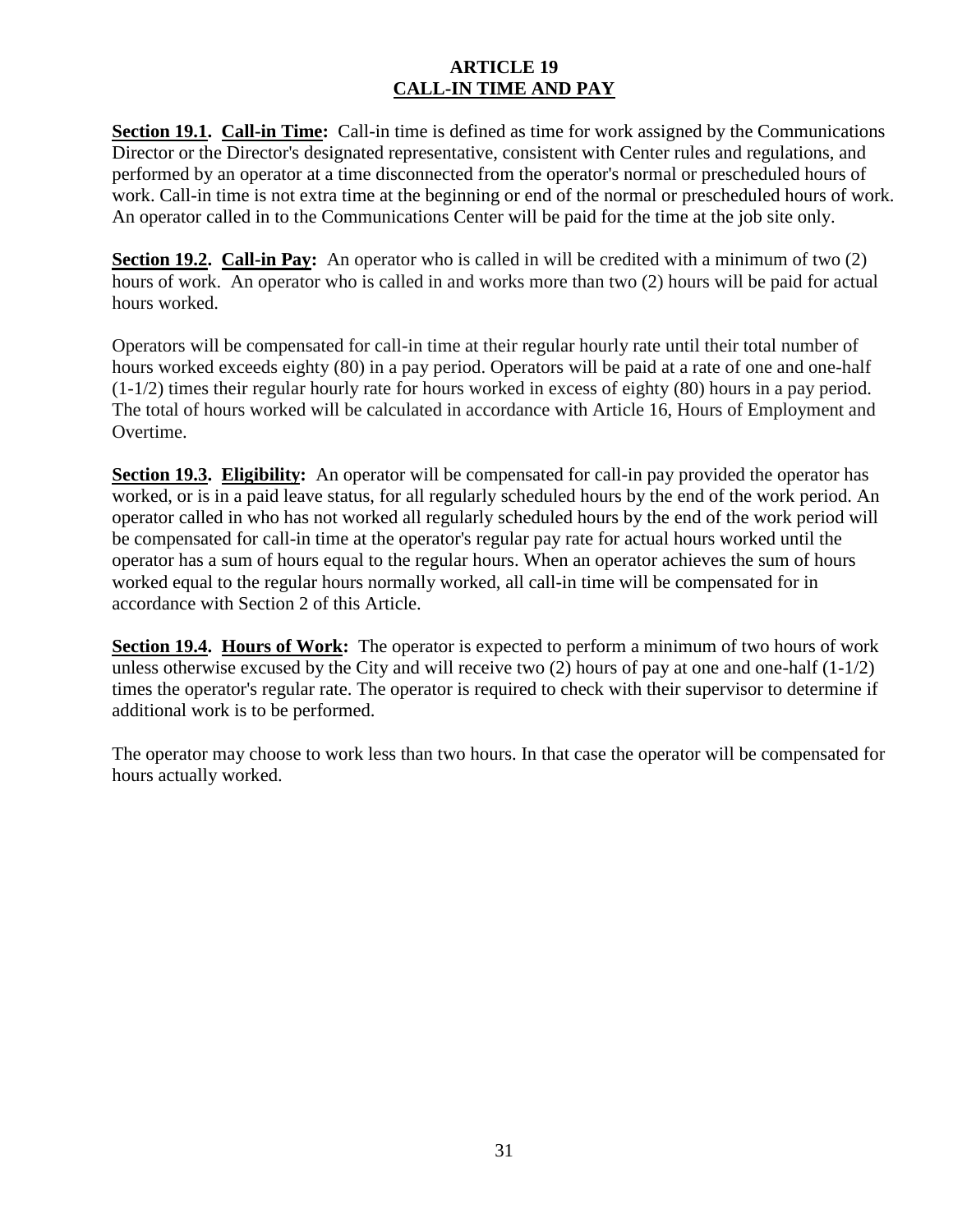#### **ARTICLE 20 TRAINING**

**Section 20.1. Training Required:** All operators will attend training as necessary to maintain and improve skills as required by the Communications Director unless otherwise excused by the Communications Director or the Director's designee.

The director shall post a tentative annual schedule (dates and times) at least thirty (30) days in advance of the first training date. The director shall post a firm training agenda schedule quarterly at least thirty (30) days in advance of the first training date.

Training may be canceled because of an emergency (defined as an event outside the control of management or the bargaining unit). Such training may be rescheduled with a minimum of thirty (30) days notice. The thirty (30) day notice may be waived by mutual agreement between the parties.

**Section 20.2. Payment:** Time spent in mandatory training or instruction connected to the operator's regularly scheduled work hours shall be paid at the rate of one and one half (1-1/2) times the operator's normal rate of pay for actual hours the operator is involved in the training or instruction. Employees who are required to spend time in training or instruction disconnected from their normal work schedule will be credited with a minimum of two  $(2)$  hours of work at a rate of one and one-half  $(1-1/2)$  times their normal hourly rate of pay. Employees who are required to spend more than two (2) hours in training or instruction disconnected from their normal work schedule will be paid for actual hours in training or instruction at a rate of one and one-half (1-1/2) times their normal hourly rate of pay. Off site extended training hours must be mutually agreed prior to attendance of such training.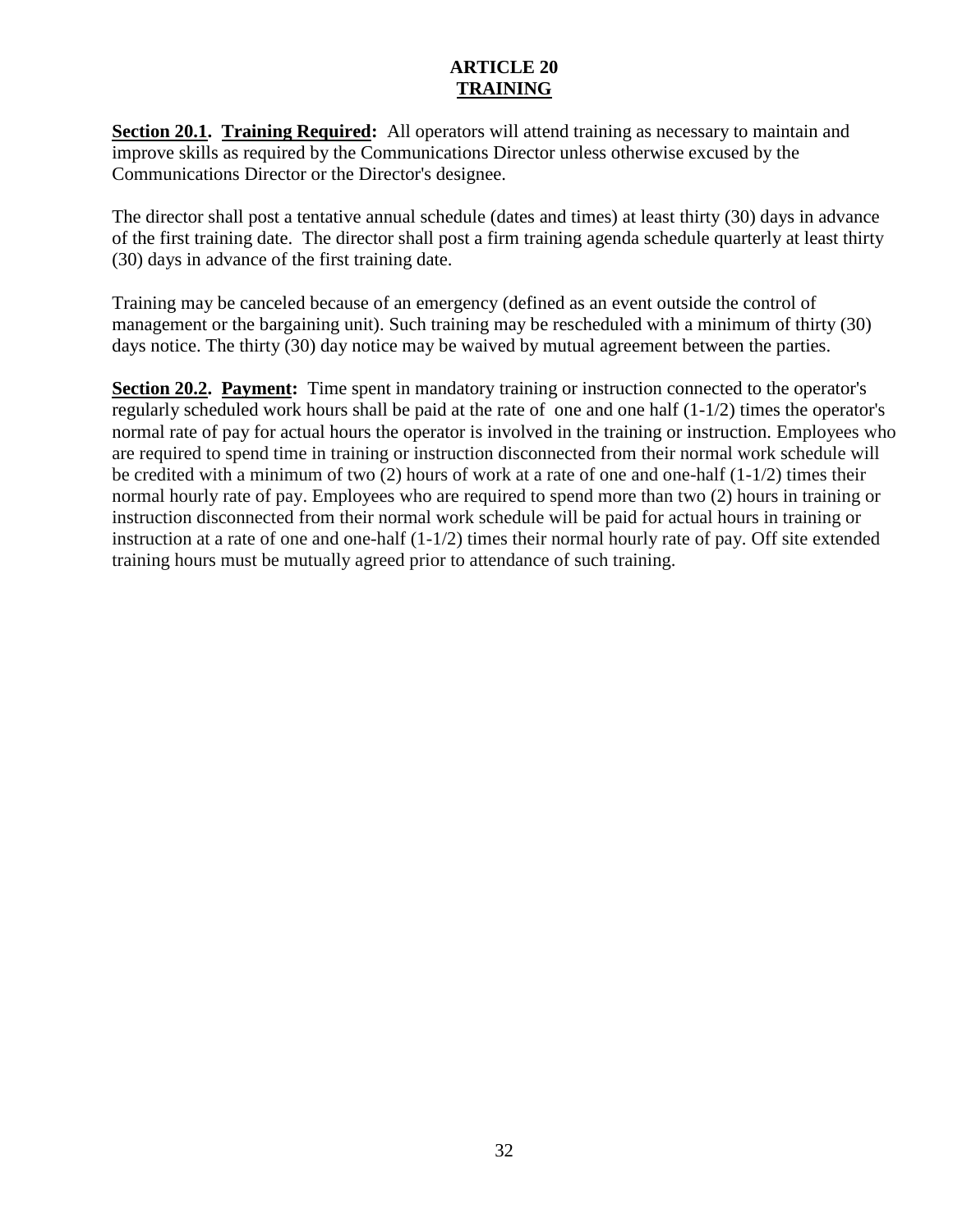#### **ARTICLE 21 HOLIDAYS**

**Section 21.1. Designated Holidays:** The following days are designated as paid holidays for all employees:

- A. The first day of January, known as NEW YEAR'S DAY
- B. The third Monday in January, known as MARTIN LUTHER KING DAY
- C. The third Monday in February, known as PRESIDENT'S DAY.
- D. The Friday preceding Easter, known as GOOD FRIDAY
- E. The last Monday in May, known as MEMORIAL DAY
- F. The fourth day of July, known as INDEPENDENCE DAY
- G. The first Monday in September, known as LABOR DAY
- H. The fourth Thursday in November, known as THANKSGIVING DAY
- I. The fourth Friday in November, known as THE DAY AFTER THANKSGIVING DAY
- J. The 25th day of December, known as CHRISTMAS DAY

**Section 21.2. Holiday Pay:** An employee that does not work on a recognized holiday will receive compensation equal to the employee's normal rate of pay times eight (8) hours. For purposes of this article, the holiday shall be the shift with a starting time on the holiday. For sick leave usage on holidays, see Article 28. For an employee scheduled off or on approved leave, see Section 21.4.

**Section 21.3. Payment for Working Holidays:** An employee that works on a recognized holiday will receive compensation for actual hours worked at a rate of one and one half (1-1/2) times the normal rate of pay and holiday compensation equal to the employee's normal rate of pay for actual hours worked minimum of eight (8) hours unless deemed ineligible for holiday pay.

**Section 21.4. Eligibility:** In order for an employee to be eligible to receive holiday pay, the employee must work as scheduled on employee's last regularly scheduled day before and on employee's last regularly scheduled day after the holiday or as scheduled or required to work on the recognized holiday unless otherwise excused. An employee failing to work as scheduled on employee's last regularly scheduled day before, on or after the holiday will result in the employee receiving no holiday pay.

If an employee who is on "on call" duty is activated and works as ordered, either before or after a holiday, then that pager day will count as a "regularly scheduled" day for the purpose of holiday pay eligibility.

An unexcused absence—as applied to Article 21—is defined as an employee not working as scheduled or required for reasons other than pre-approved vacation, bereavement, jury duty, comp time, approved injury leave, pre-approved sick leave or approved Family Medical Leave Act absences.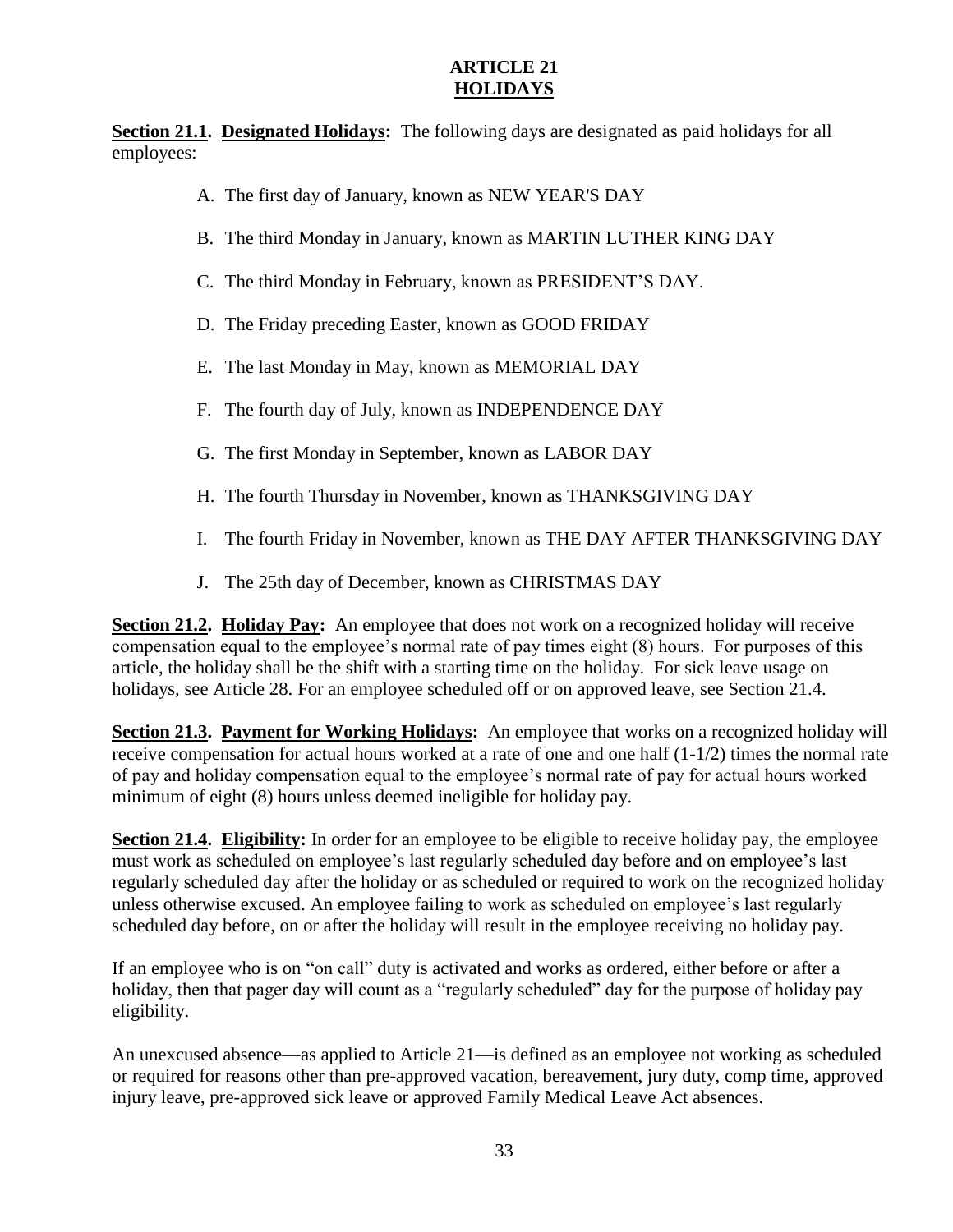**Section 21.5. Use of Approved Leave on the Holiday:** If an employee is unable to work as scheduled on a recognized holiday due to an excused absence, the employee will receive compensation equal to the employee's normal rate of pay times eight (8) hours and will receive compensation for and charged with appropriate leave hours given the reason for absence.

**Section 21.6. Management Determination:** Management's schedule shall determine which operators shall work on the holiday, consistent with other portions of this Agreement.

**Section 21.7. Personal Day:** Each employee shall be entitled to two regular scheduled work days (24 hours) of personal time. Personal time may be taken in blocks of four (4) hours. Personal time must be approved in advance to allow management time to adjust the work schedule.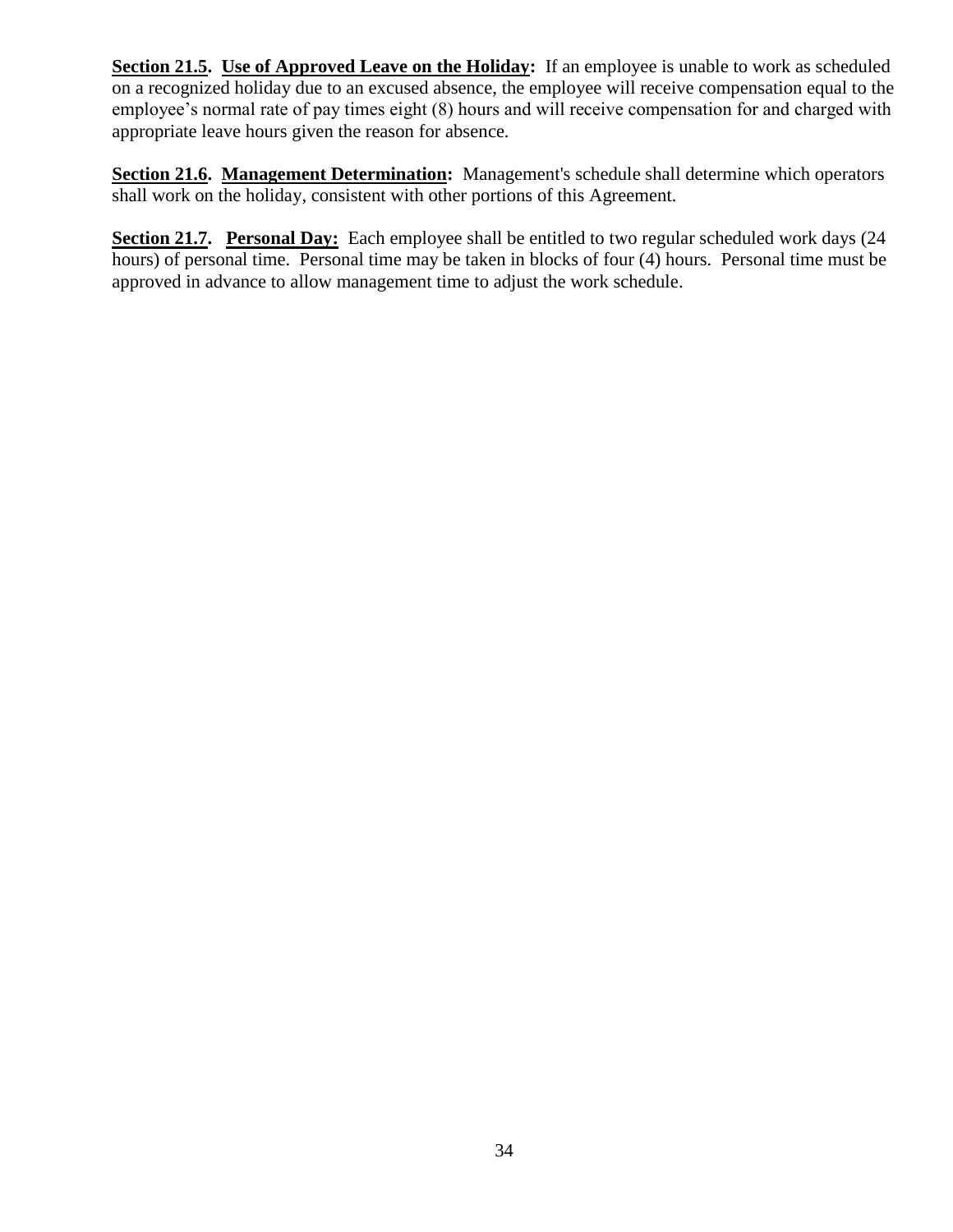#### **ARTICLE 22 VACATION**

**Section 22.1. Rate of Accrual:** Each full-time operator shall accrue vacation at the hourly accrual rate set forth below for actual hours worked or while on a paid leave status. Employees on leave of absence without pay (or other unpaid status) or on lay-off from the City, shall not accrue vacation hours during the period of such absence.

| <b>LENGTH OF SERVICE</b>          | <b>HOURLY ANNUAL</b> | <b>AVERAGE ANNUAL</b> |  |
|-----------------------------------|----------------------|-----------------------|--|
| <b>VACATION</b>                   | <b>RATE</b>          | <b>HOURS</b>          |  |
| Less than 5 complete              | $.04616$ per hour    | 96 hours              |  |
| years of service                  |                      |                       |  |
| Over 5 but less than 10 complete  | 0.05769              | 120 hours             |  |
| years of service                  |                      |                       |  |
| Over ten 10 but less than 15      | .06924 per hour      | 144 hours             |  |
| complete years of service         |                      |                       |  |
| Over 15 but less than 20 complete | 0.08076              | 168 Hours             |  |
| years of service                  |                      |                       |  |
| Over twenty (20) complete         | .09231 per hour      | 192 hours             |  |
| years of service                  |                      |                       |  |

The average annual hours of vacation operators accrue are based on the hourly accrual rate times 2,080 (the average hours operators are scheduled to work) and are listed for information only.

**Section 22.2. Effect of Holiday:** In the event a holiday occurs during an operator's vacation, the operator shall have the option, in writing, to:

- A. Be compensated for the holiday and vacation time and charged vacation hours, or
- B. Be compensated for the holiday only and not be charged with or compensated for vacation hours.

**Section 22.3. Call-in During Vacation:** If an operator is called in to work while on vacation, the operator shall have the choice, in writing, of the following options:

- A. The operator shall be paid at straight time and not be charged for vacation, or
- B. The operator shall be paid at one and one half  $(1-1/2)$  times their regular pay and be charged with vacation.

Operators shall not be called from vacation unless an emergency exists or available manpower falls below a safe level for the Communications Center to properly function, as determined by Management. If operators are to be called in Management will attempt to call in "off-duty" operators not on vacation prior to calling operators on vacation.

**Section 22.4. Vacation Scheduling:** Operators shall schedule vacation in the following manner:

A. Vacation leave shall be requested subject to Article 16, Section 16.9-G. The Director shall respond to all requests within seven (7) days of submission.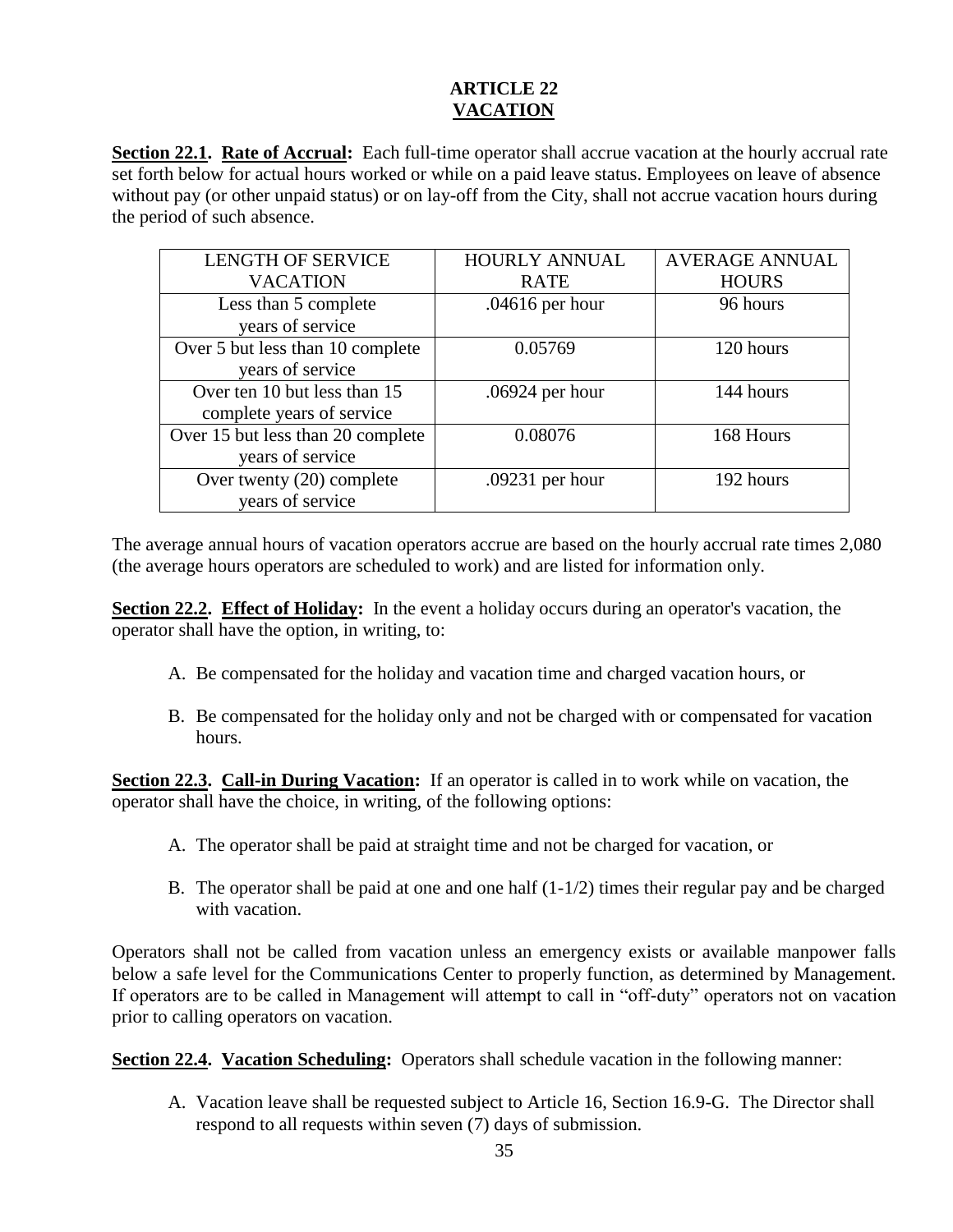- B. Whenever one or more operators wish to take vacations and the work schedule of the division is such that not all can take it at the same time, seniority shall be the determining factor in deciding who shall take vacation.
- C. The number of individuals on simultaneous leave shall be at the discretion of management in line with scheduling difficulties. Once vacation has been scheduled, no bumping of said vacation shall take place on the basis of seniority after thirty (30) days from the date of schedule. Operators who choose to schedule vacation dates prior to shift bidding may lose their locked vacation time.

**Section 22.5. Maximum Accumulation:** The intention of vacation is to permit the operator to rejuvenate from their work schedule. Therefore, substantial accumulation of vacation is strongly discouraged. Accumulation of vacation shall not exceed a maximum of two hundred and forty (240) hours for employees with less than ten (10) years of service and three hundred and sixty (360) hours for employees with ten (10) or more years of service.

**Section 22.6. Advance Payment:** Operators, upon proper request may receive vacation pay in advance of the vacation period. The request for vacation pay shall be submitted to the Finance Director, in writing, at least two (2) weeks ahead of the next scheduled pay, at which time the employee expects to receive the advanced vacation pay.

**Section 22.7. Effect of City Layoff:** An operator who is laid off and returns to work, in accordance with the Layoff Article in this Agreement, shall be credited with years and months of full-time service employed by the City prior to the layoff, as a credit toward the operator's length of service in Section 22.1 of this Article.

**Section 22.8. Compensation Upon Separation:** Upon separation from the City's service, an operator shall be entitled to compensation for earned but unused vacation leave to the operator's credit at the time of separation, (up to a maximum of two hundred and forty (240) hours for employees with less than ten (10) years of service and up to three hundred and sixty (360) hours for employees with ten (10) or more years of service). Computation of pay for unused vacation shall be based on the hourly rate (as shown in the pay plan) times accrued but unused vacation hours.

Death, either on duty or off duty, is considered as a separation from service, and compensation for accrued and unused vacation hours as identified in this Article will be paid according to law.

#### **Section 22.9 - Prior Public Service Employment Credit.**

- A. For employees hired on or after May 24, 2018:
	- a. An employee is entitled to have prior public service with the State of Ohio or a political subdivision thereof, or armed forces, for the six-year period immediately preceding his or her employment with the City, used for the purpose of computing the employee's vacation accrual rate.
	- b. "Political Subdivision" is defined as an Ohio city, county, township or special district which pays into either the OPERS or OP&F pension systems.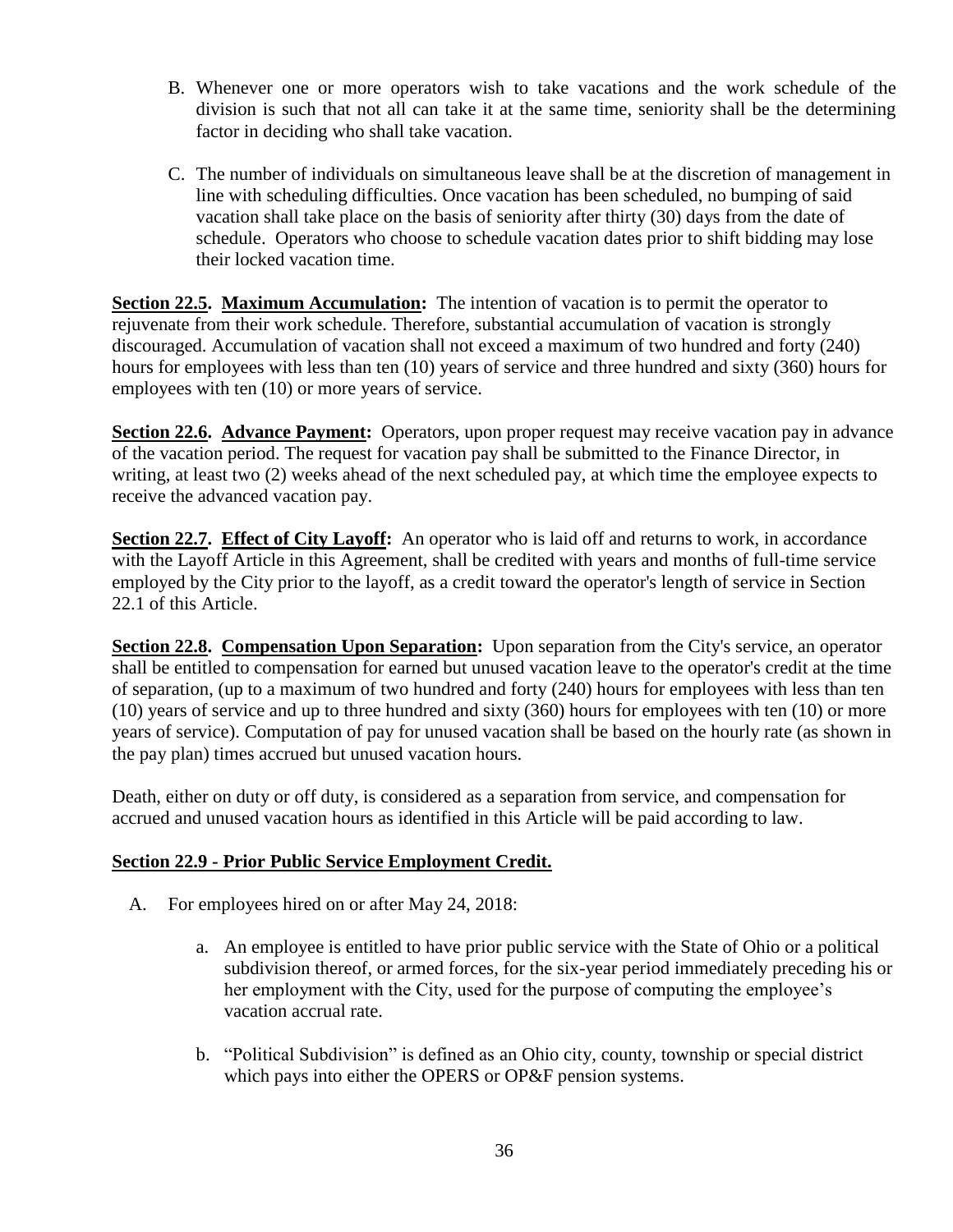- c. "Armed forces" are defined as active duty served, including active reserve, with the Coast Guard, Army, Marines, Navy or Air force.
- d. Other entities not specifically referenced will not be considered for prior public service credit.
- e. An employee who has received or is receiving retirement benefits in accordance with the provisions of any retirement plan offered by the State of Ohio (a reemployed retiree) will not have any prior public service included in the calculation for the purpose of determining vacation accrual benefits.

It is the responsibility of the employee to provide documentation from prior employers and/or the applicable pension plan verifying prior service within ninety (90) days from his/her full-time date of employment with the City. Requests for prior service credit received after the 90<sup>th</sup> day of full-time employment must be approved by the appropriate appointed official.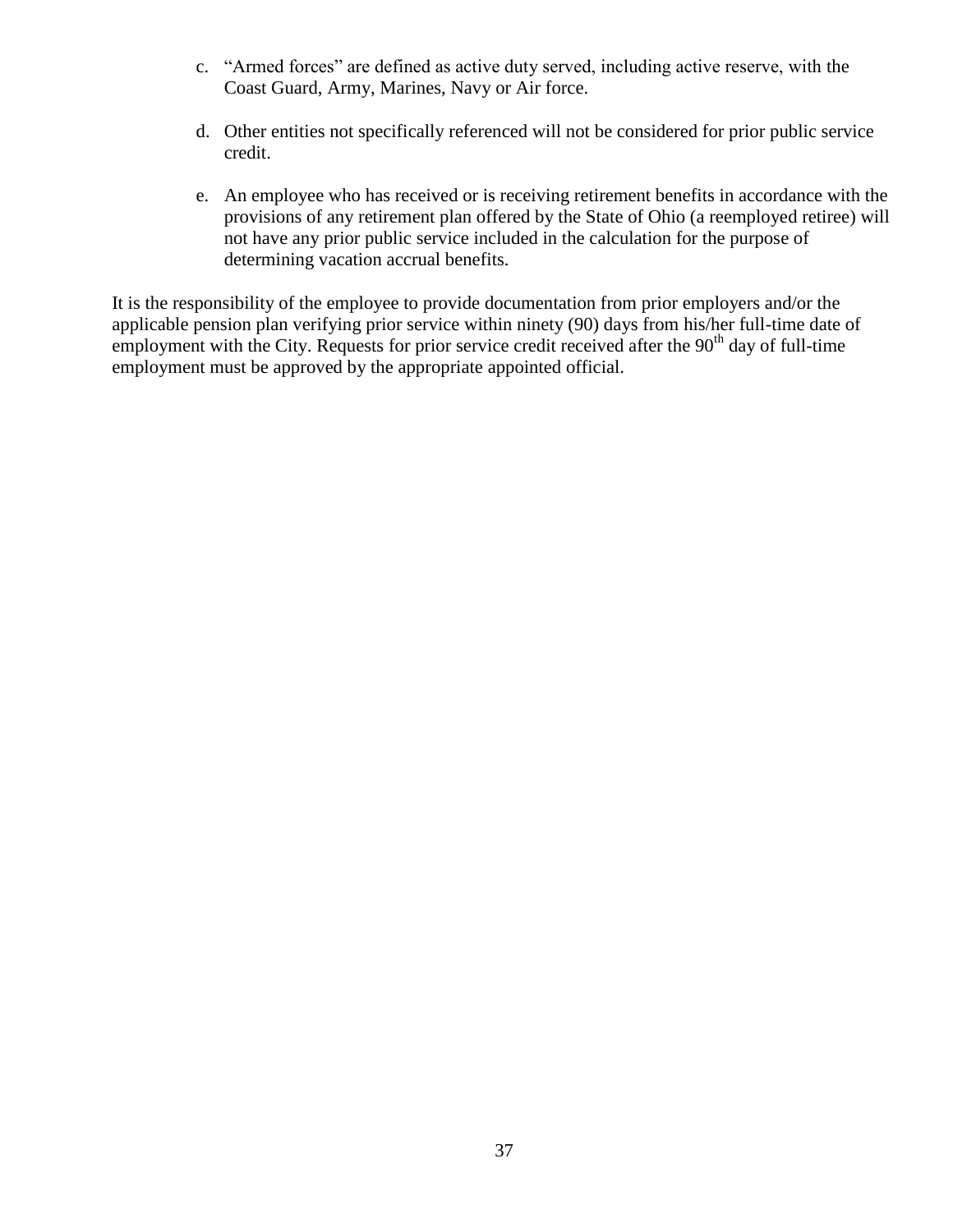#### **ARTICLE 23 LONGEVITY BENEFITS**

**Section 23.1. Eligibility:** Bargaining unit members who have continuous service with the City of Xenia of five years or greater as of December 1 of any year are eligible for longevity benefits.

**Section 23.2. Benefits:** Longevity benefits shall be paid as follows:

| For more than five years service | \$150.00 |
|----------------------------------|----------|
| For each additional year         | \$20.00  |

**Section 23.3. Payment:** The bargaining unit member, if eligible for longevity benefits on December 1 of a year, will receive longevity payment between November 1 and Thanksgiving as determined by the Finance Director. The amount of the longevity payment shall equal the amount as shown in Section 23.2. Payment shall be pro-rated to the nearest pay period for any member terminating employment for any reason prior to December 1 of a year.

**Section 23.4. Part-Time Credits:** Whenever a bargaining unit member has a combination of part-time and full-time continuous service, 2080 hours of part-time employment shall constitute one year for computation of full longevity credits. Overtime hours worked shall not be used in computing benefits.

**Section 23.5. Applicability for Overtime:** Longevity payments will be added to base salary for the purposes of computing rates for scheduled and unscheduled overtime.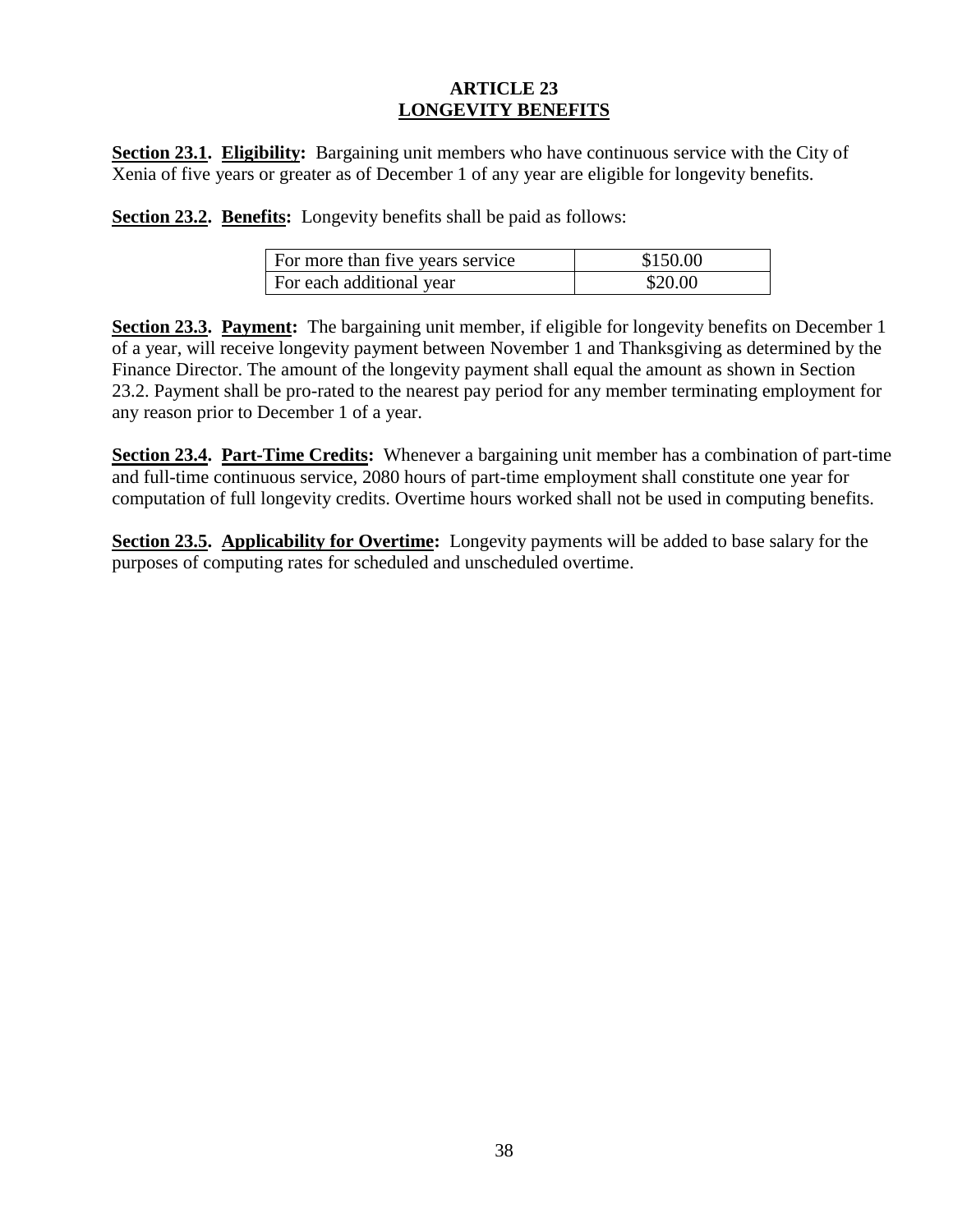#### **ARTICLE 24 UNIFORMS**

**Section 24.1. Authorized Use of Uniforms:** Uniforms provided by the City shall not be worn at any time other than actual employment, traveling to and from work or as approved by the Communications Director.

**Section 24.2. Maintenance:** Each uniform provided for the operator shall be kept clean and in good repair by the operator. Rented uniforms shall be kept clean by the renting agency; however, the operator shall make sure that they are available to the agency for cleaning.

**Section 24.3. Return of Uniforms upon Separation:** Upon separation from City service, all uniforms and equipment furnished by the City shall be returned to the Communications Director before terminal pay is issued.

**Section 24.4. Shirts:** Communication Operators must receive one polo style uniform shirt annually with the option to receive up to three (3) additional uniform shirts (various style) as approved by the Director. Orders will be placed by May 1 of each year. The cost of the shirts is considered taxable compensation, therefore will be processed through payroll.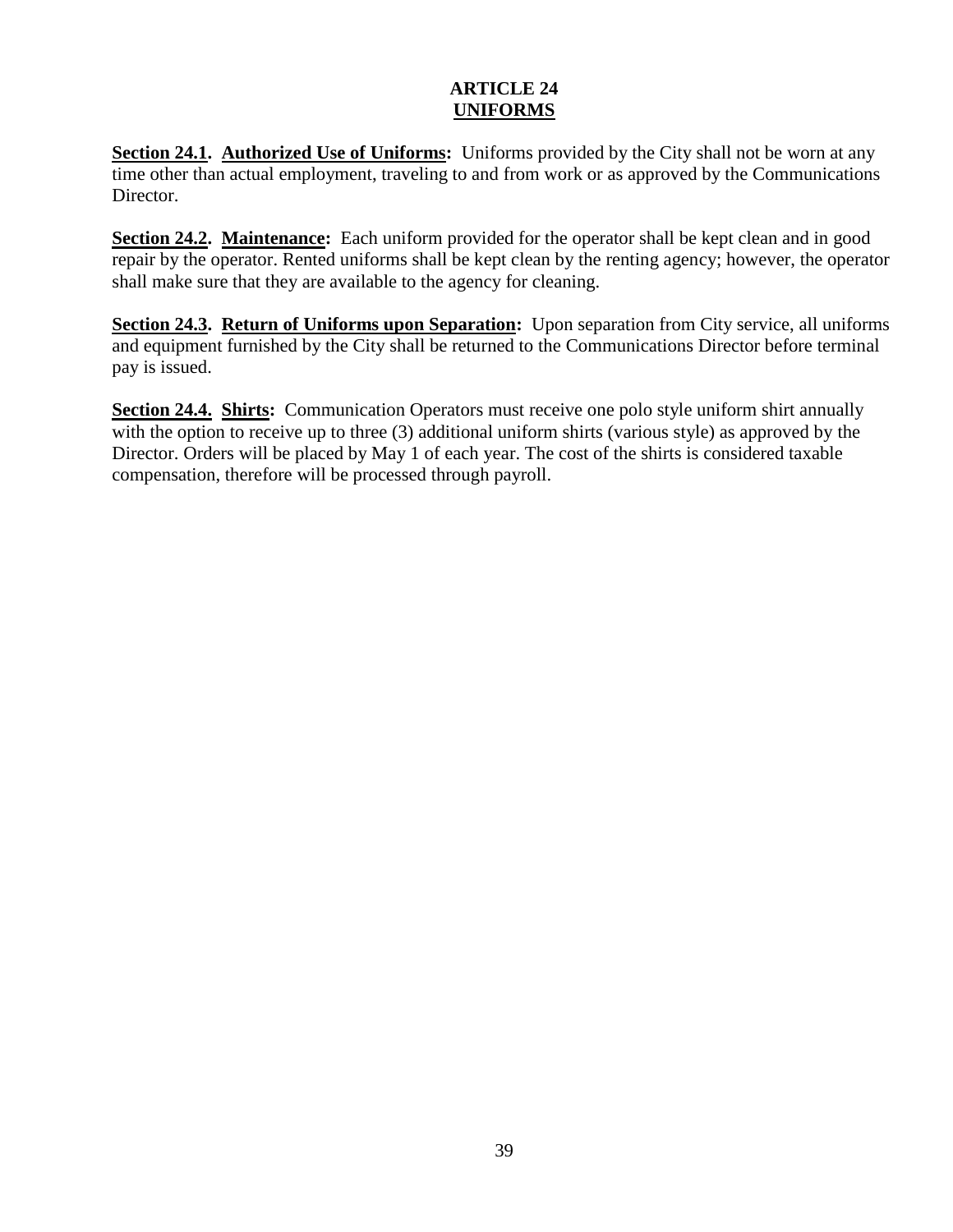#### **ARTICLE 25 GROUP INSURANCE BENEFITS**

**Section 25.1. Life Insurance:** The City will provide and pay the necessary premium for \$50,000.00 life insurance and \$50,000.00 accidental death and dismemberment coverage.

**Section 25.2. Liability Insurance:** The City shall provide and pay the necessary premium for all full-time operators for professional liability insurance with limits of coverage as determined by the City.

**Section 25.3. Medical and Hospitalization Insurance:** All full-time employees shall be entitled to participate in the City's Group Hospitalization (Health) Insurance Program.

An eligible employee may waive their rights to participate in either single or family coverage. If an employee waives this benefit, such employee may not revoke the waiver until the next open enrollment period and may be accepted only after medical review, if required by the insurance provider.

**Section 25.4. Payment of Premiums:** The City shall pay eighty-five percent (85%) of the cost of the monthly premium. The participating employee shall pay fifteen percent (15%) of the monthly premium by payroll deduction. However, employees hired after September 15, 2003 shall pay twenty percent (20%) of the monthly premium. The City shall make available an I.R.S. 125 Plan to allow employee insurance premiums to be deducted pre-tax.

Health insurance deductions for employees subject to the 70/30 premium split will change to 80/20 effective with the first paycheck in February 2021.

In addition, when the City offers a Health Savings Account (HSA) plan, the City shall contribute \$3500.00 total in a calendar year for employees enrolled in the HSA family plan or the City shall contribute \$1500.00 total in a calendar year for employees enrolled in the HSA single plan. The City shall determine the contribution dates.

**Section 25.5. Payroll Deductions:** The City agrees to deduct the member's payment for health insurance by payroll deduction twice a month in equal amounts. In the event the monthly excess stated above is not an even amount (i.e., Divisible by two (2)), the member shall pay two (2) equal amounts not to exceed the monthly excess, and the City will pay the monthly amount listed above plus the balance owed one cent (\$.01).

**Section 25.6. Substitution of Coverage:** The parties commit to participate in a City-wide Insurance Committee consisting of representatives from the bargaining unit, management, representatives from other City bargaining units and representatives from non-union staff. This committee will participate in the insurance renewal process. The scope of the committee's charge shall be to review the current plan and cost, and to investigate alternate plans, benefits, and brokers. The goal of the committee will be to maintain an acceptable level of coverage and cost for both the employees and the City. The recommendation approved by the committee members will be presented to the appointed officials. City Council retains the right to accept or reject the committee's recommendation.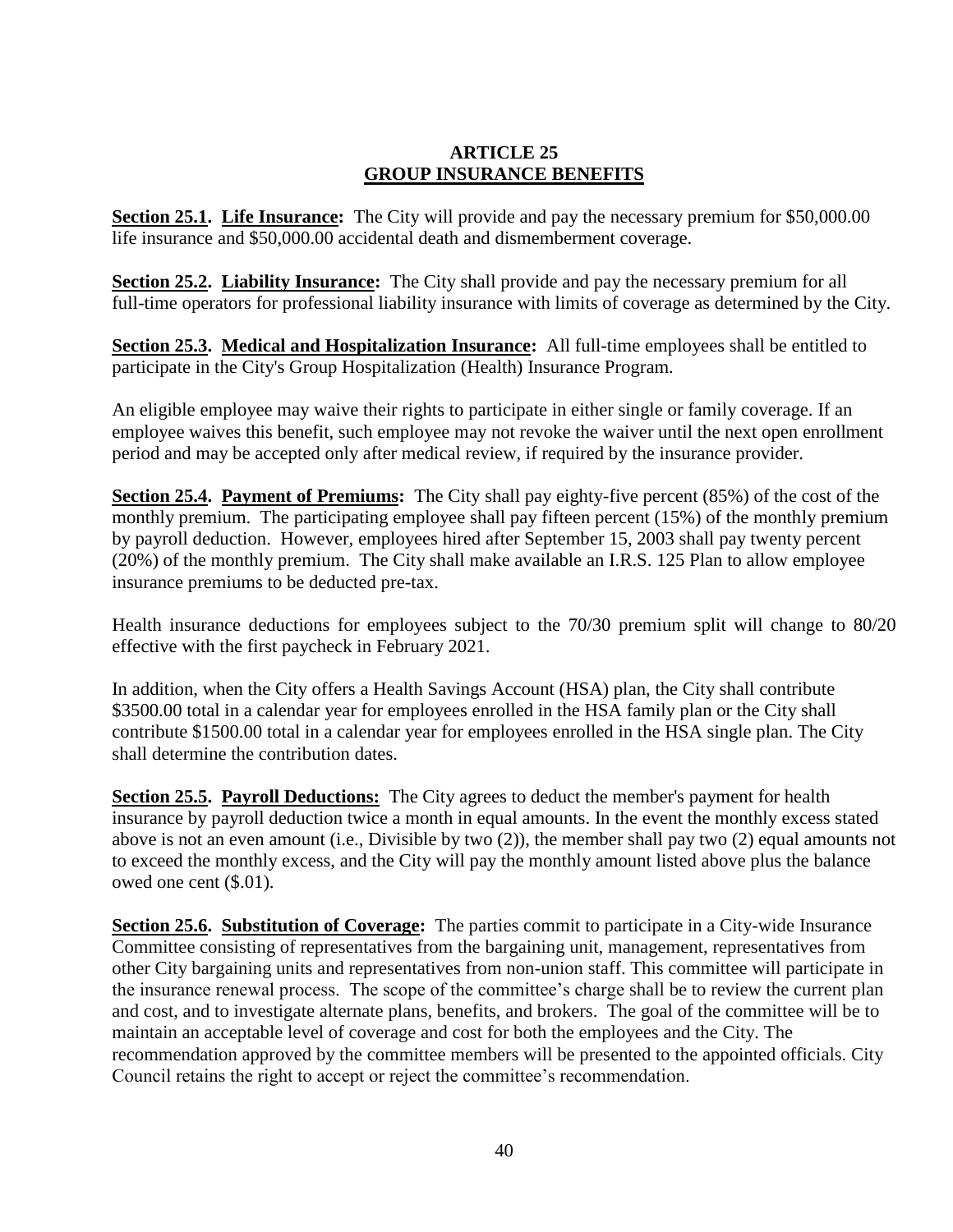The Insurance Committee, or other committee as necessary, will explore options for fitness related benefits.

**Section 25.7. Compensation in Lieu of Benefits is Prohibited:** When the City, at the recommendation of the Insurance Committee, offers an opt-out program (compensation in lieu of benefits) eligible employees who waive participation in the City's group health insurance plan will be eligible for an opt-out benefit based on the terms and conditions of the program.

In the event both spouses or a parent and adult child are employed by the City and one waives coverage, the spouse, parent or child waiving the City's coverage is not eligible to receive compensation in-lieu of benefits offered under the opt-out program.

**Section 25.8. Dental Insurance:** The City shall make available a group dental insurance program. The City shall pay fifty percent (50%) of the monthly premiums and the member shall pay the remainder through payroll deduction.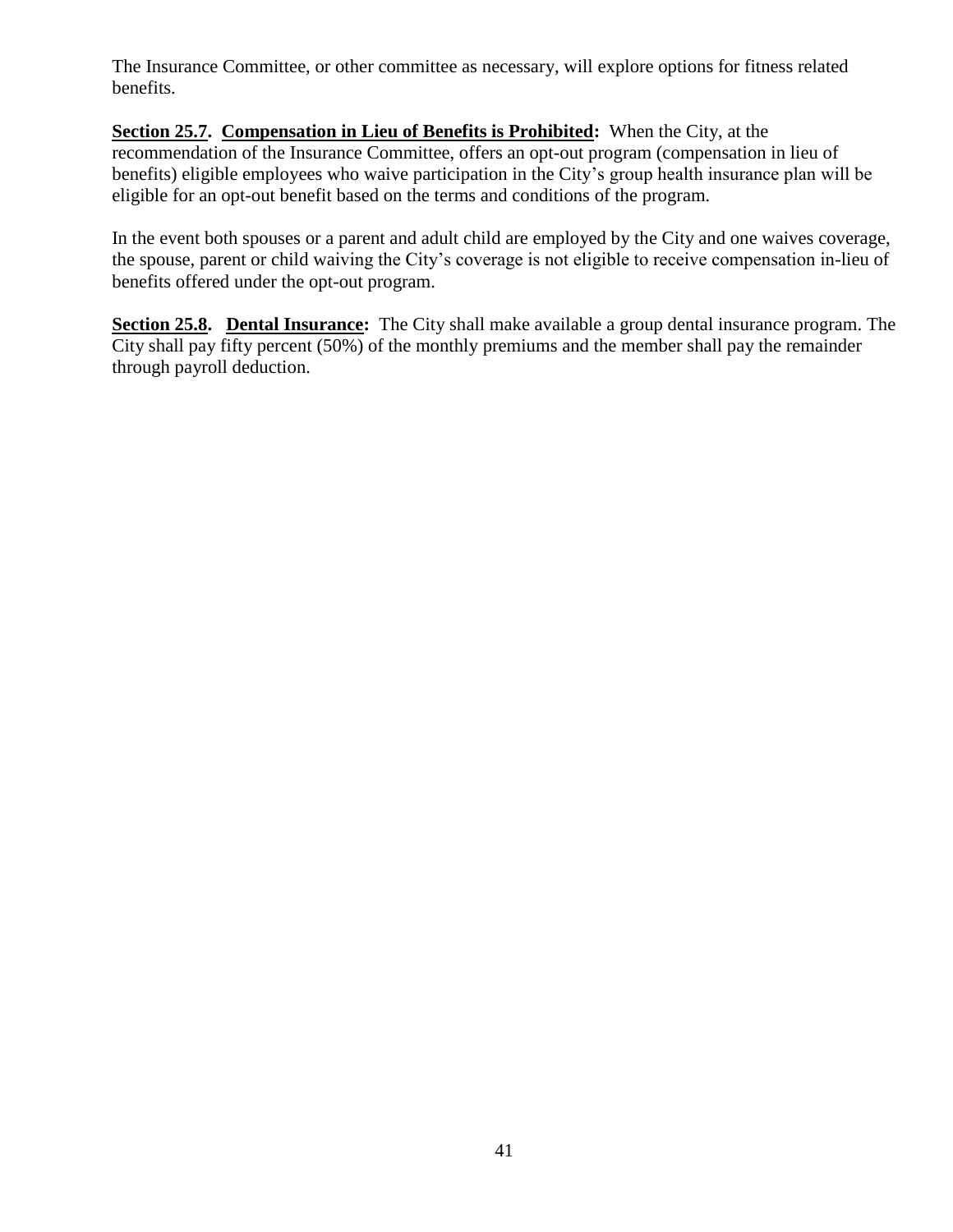#### **ARTICLE 26 TUITION REIMBURSEMENT**

**Section 26.1. Purpose:** The purpose of this Article is to provide an incentive for bargaining unit employees to continue their education and training in job-related programs, which will improve their skills and abilities in performing their job responsibilities.

**Section 26.2. Reimbursement Amount:** The City shall reimburse employees up to one thousand two hundred fifty dollars (\$1,250.00) per calendar year of the cost of tuition incurred in pursuing a job-related educational program leading to an Associate, Bachelor or Masters Degree from any approved institution of higher education. The following reimbursement shall apply:

#### **Grade C or higher 100%**

Proficiency exams and/or courses without grades shall be reimbursed at fifty percent (50%).

**Section 26.3. Sign-up Request:** On or before August 15 of each year, each employee shall complete an educational request form indicating the employee's intention to enroll in continuing education for the following calendar year. The employee shall provide the name, the degree sought, the courses to be taken in the following calendar year, and an explanation as to how any such course of study relates to the employee's job responsibilities. All such requests shall be subject to the approval of the Communications Director, whose approval must be obtained in writing before enrolling in the course(s).

**Section 26.4. Reimbursement Eligibility:** To be eligible for reimbursement, the employee must have successfully completed the course with a grade of "C" or better. Reimbursement will be made within thirty (30) days following receipt of the following information:

- A. A transcript or grade report.
- B. A receipt indicating the amount of tuition paid by the employee.
- C. An authorization form permitting the City to deduct the amount of the reimbursement from the employee's final paycheck should the employee terminate employment within one year of completing the course(s), for whatever reason. In the event the final check(s) do not cover the tuition reimbursed by the City, the employee will be required to make payment to the City to the extent the tuition reimbursed exceeds the final check(s).
- D. In order to be eligible for tuition reimbursement, the employee must have one year of continuous service with the City and must have obtained each of the various certifications required in the employee's job descriptions.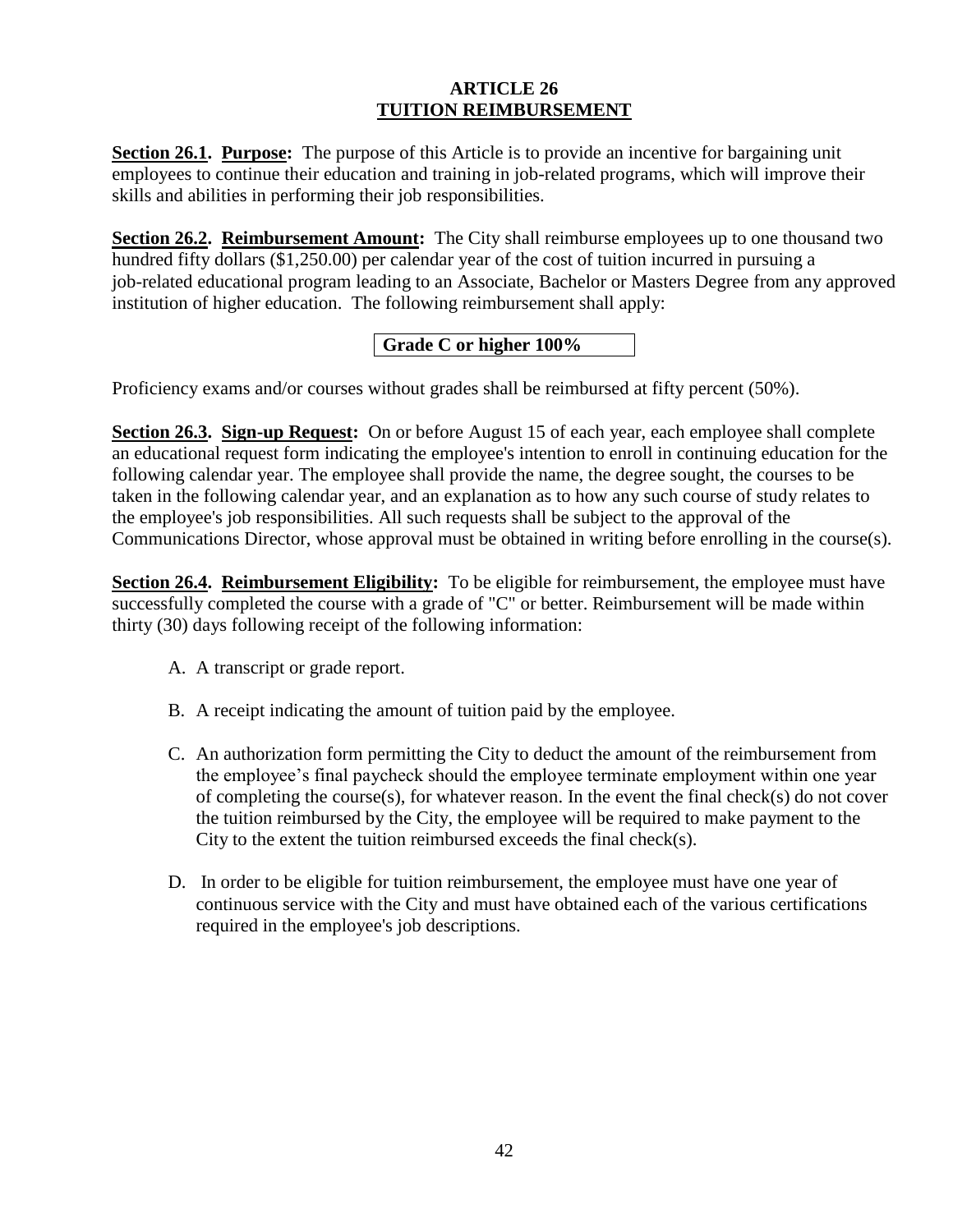#### **ARTICLE 27 LEGAL PROCESS ABSENCES**

#### **Section 27.1. Absence in Response to Subpoena (operator not a party to court case or**

**administrative hearing):** There shall be no loss of pay if the operator signs and files a statement with the Finance Director stating that compensation was received in the amount shown or no compensation was received as a result of the court appearance.

The amount of any witness fee or other compensation, except that which is paid specifically for expenses incurred by reason of the subpoena, shall be remitted to the Finance Director at the time the above form is filed. Adherence will result in no loss of pay.

**Section 27.2. Absence Due to Response to Jury Summons:** There shall be no loss of pay if the operator signs and files a statement with the Finance Director immediately upon return from jury duty stating that compensation was received in the amount shown and the operator remits compensation received to the Finance Director before the end of the current pay period.

**Section 27.3. Absence When Party to Court Action:** In the event of absence from duty for any court hearing or administrative hearing in which the operator is a party, the operator may use accrued but unused vacation leave or accrued but unused paid absence days. If said operator does not have or chooses not to use vacation leave or paid absence days, the operator may apply for a leave of absence without pay in accordance with the current Rules and Regulations of the Civil Service Commission.

**Section 27.4. Notification:** Employees must notify the Director or designee as soon as practicable of their impending absence from duty to be excused for legal process absences.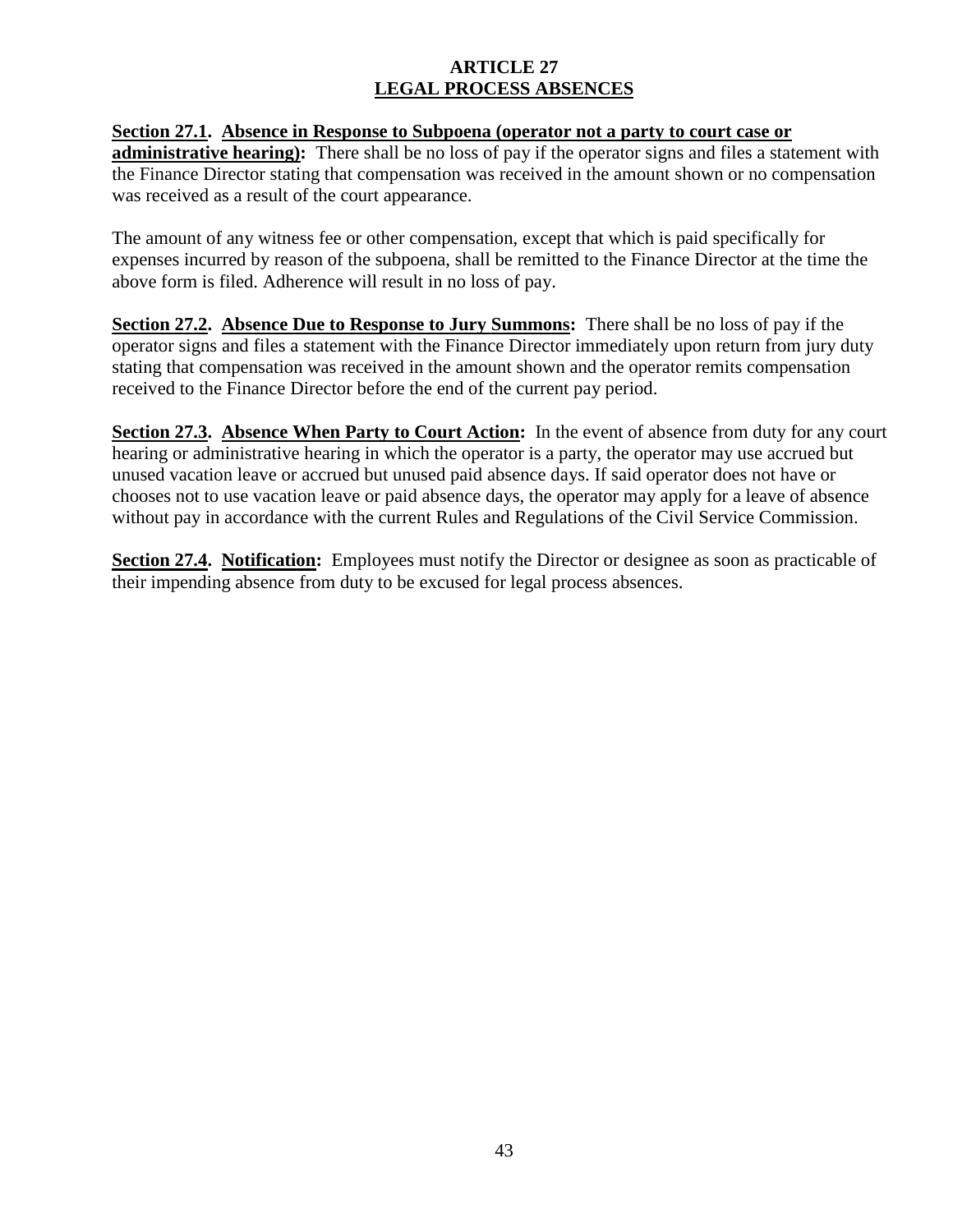#### **ARTICLE 28 SICK LEAVE**

**Section 28.1. Rates of Accrual and Maximum Accumulation:** Each full-time operator shall be entitled to accumulate sick leave at the rate of 0.05770 credits per hour for each regularly scheduled work hour with fourteen-hundred (1,400) hours as maximum accumulation. The normal average sick leave accrual shall average one hundred and twenty (120) work hours (0.05770 times two thousand and eighty (2,080) the average scheduled hours an employee works during a given year). Overtime hours shall not be used when computing sick leave accrual.

**Section 28.2. Permissible Uses:** Operators may use sick leave for absence due to the operator's illness, injury, doctor's or dentist's appointments (limited to the time of the appointment plus reasonable travel time), exposure to contagious disease which could be communicated to other operators, and absence due to illness, injury or death in the operator's immediate family, when the operator's presence is necessary.

In the event that the City offers an alternative assignment on a temporary basis to an employee who is unable to perform his/her normal job duties due to work-related injury or illness and the City provides reasonable productive accommodations for the employee, and the employee refuses to return to work, the employee may not use sick leave for their absence. The assignment shall be consistent with the employee's physician's return to work restrictions.

Interpretation of immediate family in terms of serious illness, or injury is generally determined to be the spouse, parents, (either natural, step, foster or in-law), siblings, children (natural, step, foster or in-law) and other relatives living in the operator's household. However, the Communications Director is authorized to evaluate the individual operator's family relationship in determining what other family members might be considered to be immediate family because of the closeness of their relationship.

For purposes of bereavement leave the immediate family shall include spouse, parent, parent-in-law, step-parent, child, step-child, brother, sister, grandparent, grandchild, half-brother, half-sister, grandparent-in-law, brother-in-law, sister-in-law, son-in-law, daughter-in-law and other relatives living in the employee's household, or any person for whom an employee serves as legal guardian.

Upon the death of a qualifying family member up to three (3) work days of bereavement leave shall be granted by the City. The Communications Director may extend such leave up to a total of seven (7) workdays. The Director may require verification for the use of bereavement leave. Bereavement leave days shall be deducted from accrued sick leave days.

**Section 28.3. Sick Leave on Holidays:** If an employee is unable to work as scheduled on a recognized holiday due to an excused absence, the employee will receive compensation equal to the employee's normal rate of pay times normally scheduled hours. The employee will not be charged with sick leave hours.

**Section 28.4. Notification:** Each operator shall notify or cause the Center to be notified of an absence not later than two (2) hours prior to the regular starting time of the operator's working day.

Operators must notify the Dispatch Center directly and, if known, provide the expected date of return.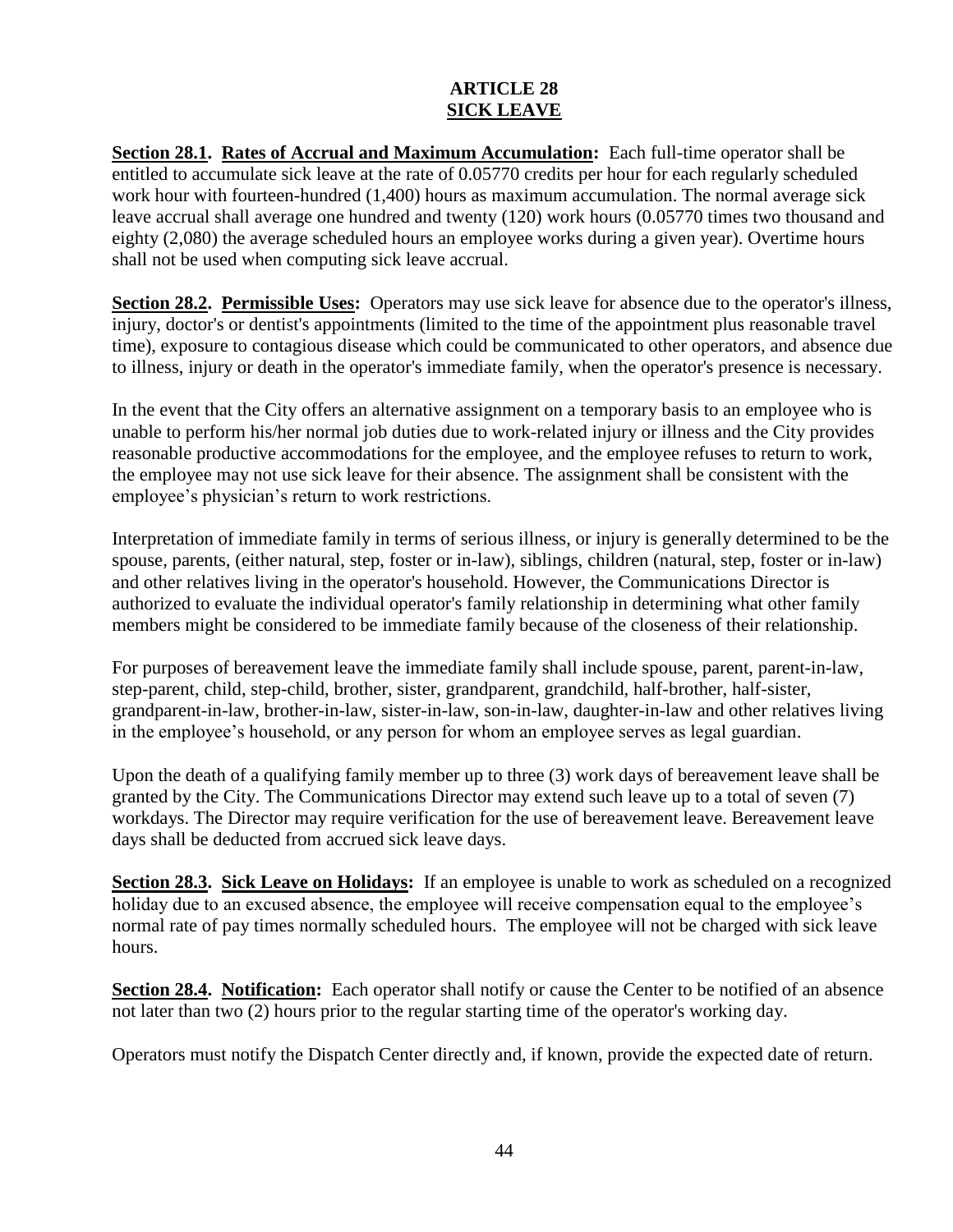The operator shall provide the following information: personal or family member illness (relationship if family member), general nature of illness and estimated return to work date, if possible. The operator shall be required to sign a sick leave mark off form upon return to work.

**Section 28.5. Doctor's Certificate:** A doctor's certificate to substantiate periods of three consecutive days or more may be required by the Communications Director or the Director's designee and may also be required for a period of one day in the following cases:

- A. For probationary operators,
- B. Repeated one (1) or two (2) days absences (four (4) such occurrences in one (1) twelve (12) month period), or
- C. Multiple absences on a single day (two (2) or more operators).

A Doctor's certificate shall state the employee was treated and the employee is (was) unable to work.

The Communications Director or the Director's designee has the right and may choose to investigate all sick leave before compensation is paid, and if paid, require repayment of sick pay where abuse has been proven.

The City retains the right to require any operator to be examined by a doctor selected by and paid for by the City to determine if such operator is capable of performing the essential functions of their position.

**Section 28.6. False Claim and Prohibition:** Management reserves the right to withhold benefit payments or take disciplinary action up to and including discharge against an employee who is guilty of submitting a false claim for benefits covered in this Article or for working for another employer while on sick leave and is physically capable of performing the assigned classification duties.

An operator shall not work any other employment while on sick leave with the City of Xenia without prior written approval from the Communications Director and the City Manager.

**Section 28.7. Unusual Cases:** A deficit of not more than five (5) days may be granted in unusual cases when requested by the operator, recommended by the Communications Director, and approved by the City Manager.

**Section 28.8. Compensation Upon Separation:** Accumulated (unused) sick leave will be reimbursed at termination of the employment up to an accumulation of twelve hundred and eighty (1280) hours as follows:

#### **% Credit = 5 + H/32**

In the above formula, "H" is the accumulated (unused) sick leave hours at termination of employment. The number of hours of sick leave that will be reimbursed will be the credit times the number of hours of accumulated sick leave, but not to exceed twelve hundred and eighty (1280) hours.

#### $\text{Pay} = \text{R} \times \text{H}/100$  [ 5 + (H/32) ]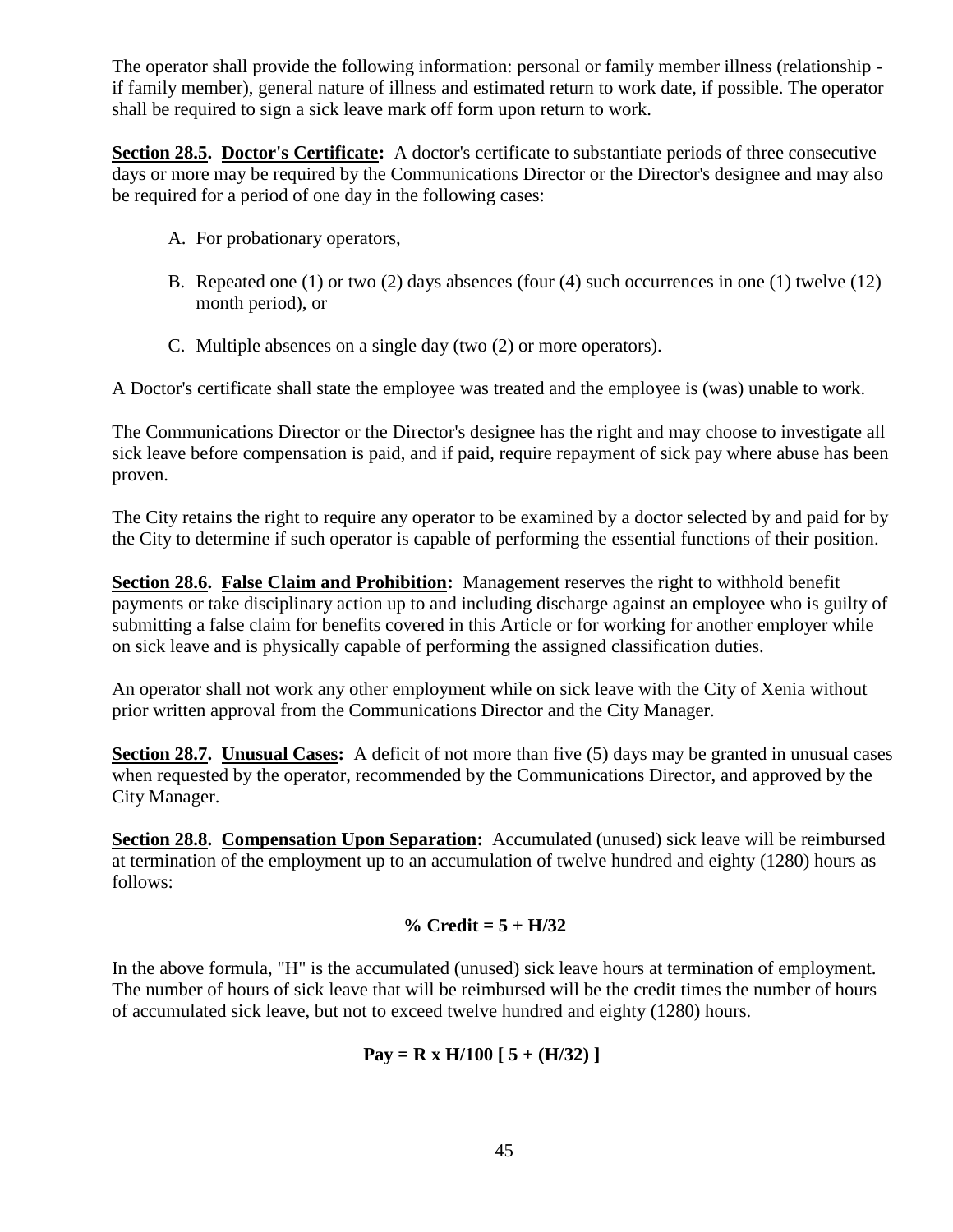In the above formula, "R" is the hourly rate of pay of the operator at date of termination, and "H" is the accumulated sick leave hour balance at date of termination, but not to exceed twelve hundred and eighty (1280) hours.

The above provisions shall apply only to full-time operators who have completed one (1) full year of service with the City of Xenia.

Death, either on duty or off duty, is considered as a separation from service and compensation for accrued but unused sick leaves (as identified in this Section) will be paid according to law.

**Section 28.9. Reinstatement:** Any operator, who receives payment for unused sick leave and is later reinstated, may not have sick leave reinstated. This Section does not apply to operators whose employment is terminated as a product of the City's lay-off procedures. Operators laid off and rehired under those procedures shall have the option of, upon reimbursement of the amount previously received for said hours, having that earned sick leave reinstated.

Operators with less that one (1) year's service, who were laid off and received no compensation for said hours, may, upon request, have these accumulated (unused) sick hours reinstated.

**Section 28.10. Transfer of Sick Leave:** Any operator with prior service with another public agency of the State of Ohio shall be credited with the balance of accumulated but unused sick leave upon proper certification of the accumulated but unused sick leave from the previous public employer.

**Section 28.11. Other Provisions:** Compensation for sick leave upon separation will not be made if an operator with less than ten years of service in the City of Xenia is dismissed from employment, or resigned in anticipation of being dismissed from employment for an act or acts which would result in criminal prosecution. Management will determine whether or not this Section applies in each individual case and agrees not to exercise its rights in a capricious or discriminatory manner against any operator.

**Section 28.12. Sick Leave Donation Program:** This program has been established to help those operators who are in need because their own serious health condition or the serious health condition of their immediate family member as defined under the Family Medical Leave Act, and who have exhausted all other paid leave including sick leave, personal leave, and vacation time, and compensatory time. This program does not supersede or replace any other retirement or disability program.

When the Personnel Office is made aware of the need for sick leave donations, a notice will be sent to all eligible participating operators requesting their help. Any eligible operator may then voluntarily elect to contribute, permanently, sick leave credits for a Sick Leave Catastrophic Incident. For donations the following criteria will apply:

- A. Only regular, full-time, non-probationary, eligible operators are able to donate sick leave credits or to be a recipient of a donation. The operator must have at least forty (40) sick leave credits three hundred and twenty (320) hours accumulated at the time of donation.
- B. A sick leave credit will be defined as eight (8) hours and will not have an hourly rate attached
- C. An operator may contribute only five (5) sick leave credits forty (40) hours per year.
- D. A sick leave credit donation is permanent and therefore cannot be returned to the donor or converted to cash by the donee's estate.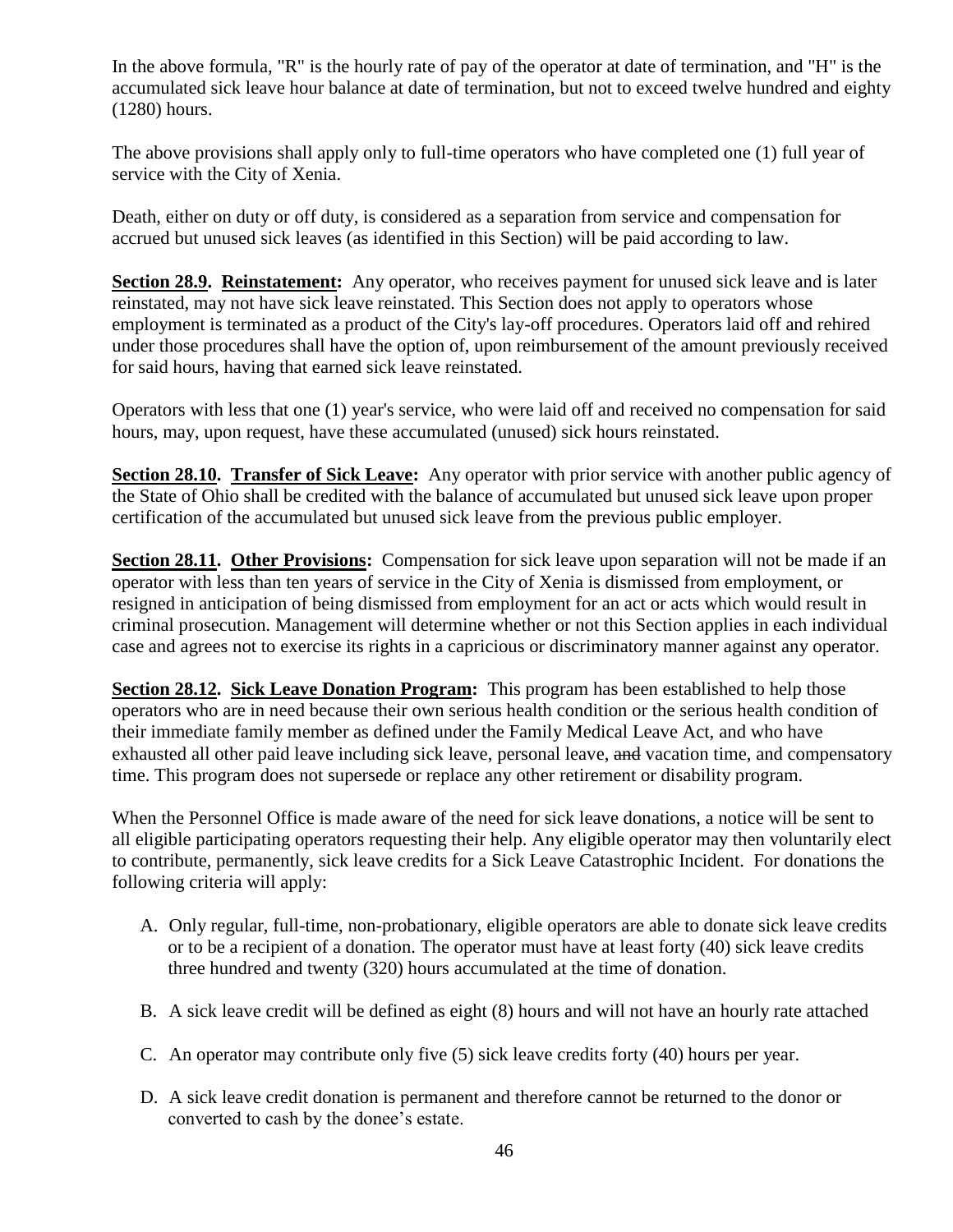- E. The sick leave credits will be used in place of the operator's regularly scheduled workdays to the extent they are necessary.
- F. A donated sick leave credit will not count as a separate absence for the donating operator.
- G. Donated sick leave credits can be used to cover retroactive unpaid regularly scheduled workdays.
- H. An operator will not accrue vacation or sick leave while receiving donated sick leave.
- I. An operator may receive up to 480 hours of donated sick leave during a rolling twelve month period measured backward until donations are not available.
- J. An operator's illness or disability must be certified by a physician.
- K. When an operator is about to exhaust their accumulated sick leave, a request for donated sick leave may be made in writing to the Human Resources Director. The physician's certification must be attached to the request. The City will determine eligibility for donations and that determination will be final. If it is determined that an operator is eligible to receive donated sick leave credits, eligible employees will be notified in writing of the request for donations. An operator who voluntarily chooses to donate sick leave credits must complete a Sick Leave Donation Form and submit it to the supervisor who will notify the payroll department to deduct the credit from the operator's sick leave balance. A copy of the donation form will be maintained in the donor's personnel file. The payroll clerk will credit the donee's donated sick leave balance by the number of credits received from other operators.
- L. If an operator returns to work before using all of the donated sick leave, the operator may request the balance be added to their regular sick leave line total.

**Section 28.13.** An employee, who does not utilize sick leave during a specified period below, excluding sick leave use for bereavement leave, shall be entitled to convert four (4) hours of paid sick leave to four (4) hours of paid vacation time for that period. The first specified period shall be from January 1 to April 30. The second specified period shall be from May 1 to August 31. The third specified period shall be from September 1 to December 31.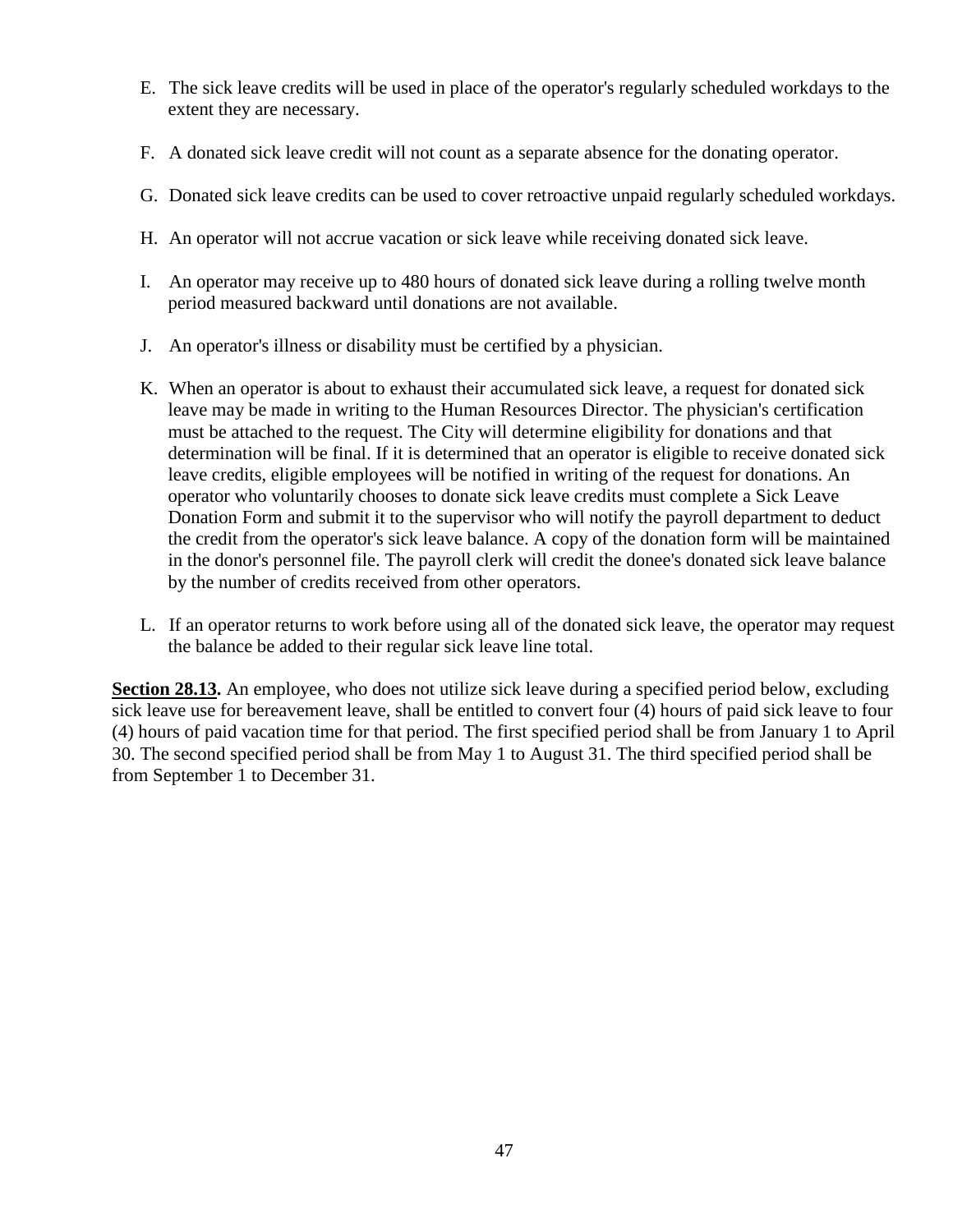#### **ARTICLE 29 INJURY LEAVE**

**Section 29.1. Extent of Benefit:** In the event an employee suffers an injury and is unable to work as a result of an on-duty accident or incident other than for reason of misbehavior or carelessness (which goes beyond negligence) on the part of the employee, and such injury is determined to be allowable by the Bureau of Workers' Compensation (BWC) or Industrial Commission (IC), the employee may receive up to seven hundred twenty (720) hours of leave for each new and separate injury.

An employee who contracts a communicable disease, which is the result of an on-duty exposure incident with the City of Xenia, will be eligible for injury leave.

When injury leave is exhausted, the operator may elect to use accumulated sick leave and/or other accrued leave. In extreme cases where the operator has exhausted all sick leave and other accrued leave, additional injury leave may be granted at the discretion of the City Manager, considering the facts of the particular case.

Where disability caused by in-the-line-of-duty injury continues for a period of twelve (12) months, and all leave is exhausted, the operator shall apply for disability retirement within thirty (30) days; and upon receipt of a decision from the pension board retire at the time specified in the order.

**Section 29.2. Reporting:** All on-duty injuries must be reported to the Communications Director immediately (within forty-eight (48) hours). A written injury report will be prepared, by the operator and the Communications Director and forwarded to the office of the City Manager. If the injury is in the line-of-duty and is not reported within the forty-eight (48) hour period, the City reserves the option as to whether or not injury leave will be allowed.

**Section 29.3. Workers' Compensation:** When the operator is unable to work for three or more days as the result of an in-the-line-of-duty injury, the operator will cause to be filed a claim for Workers' Compensation benefits. Charges will be made against sick leave accruals for any periods not covered by Workers' Compensation Statutes. During periods of investigation, disputed claims, or waiting periods, an operator may elect to use accumulated sick leave, vacation leave, or personal absence days. At the time of claims resolution, the City will, at the written request of the operator, adjust (credit) the operator's leave balances to the maximum allowable benefit by law.

To the extent that an employee is charged with sick leave for a period in which the employee is entitled to injury leave, the sick leave will be reinstated to the employee's accrual.

In the event the Bureau of Workers' Compensation (BWC) or the Industrial Commission (IC) determines that the injury is not the result of an on-duty accident or incident with the City of Xenia, any injury leave hours the employee received will be reverted to sick leave and/or other available paid leave hours. If the employee does not have sufficient paid leave hours available to reimburse the City for all injury leave hours received for a denied claim, the employee shall make full restitution to the City through a mutually agreeable arrangement.

**Section 29.4. Payment:** An operator will receive their regular salary paid by the City. All payments for wages, while an operator is on injury, sick, or other accrued leave, received by the operator from Workers' Compensation, will be immediately turned over to the City of Xenia. If the payments for wages are not turned over to the City by the operator, the Director of Finance is authorized to collect the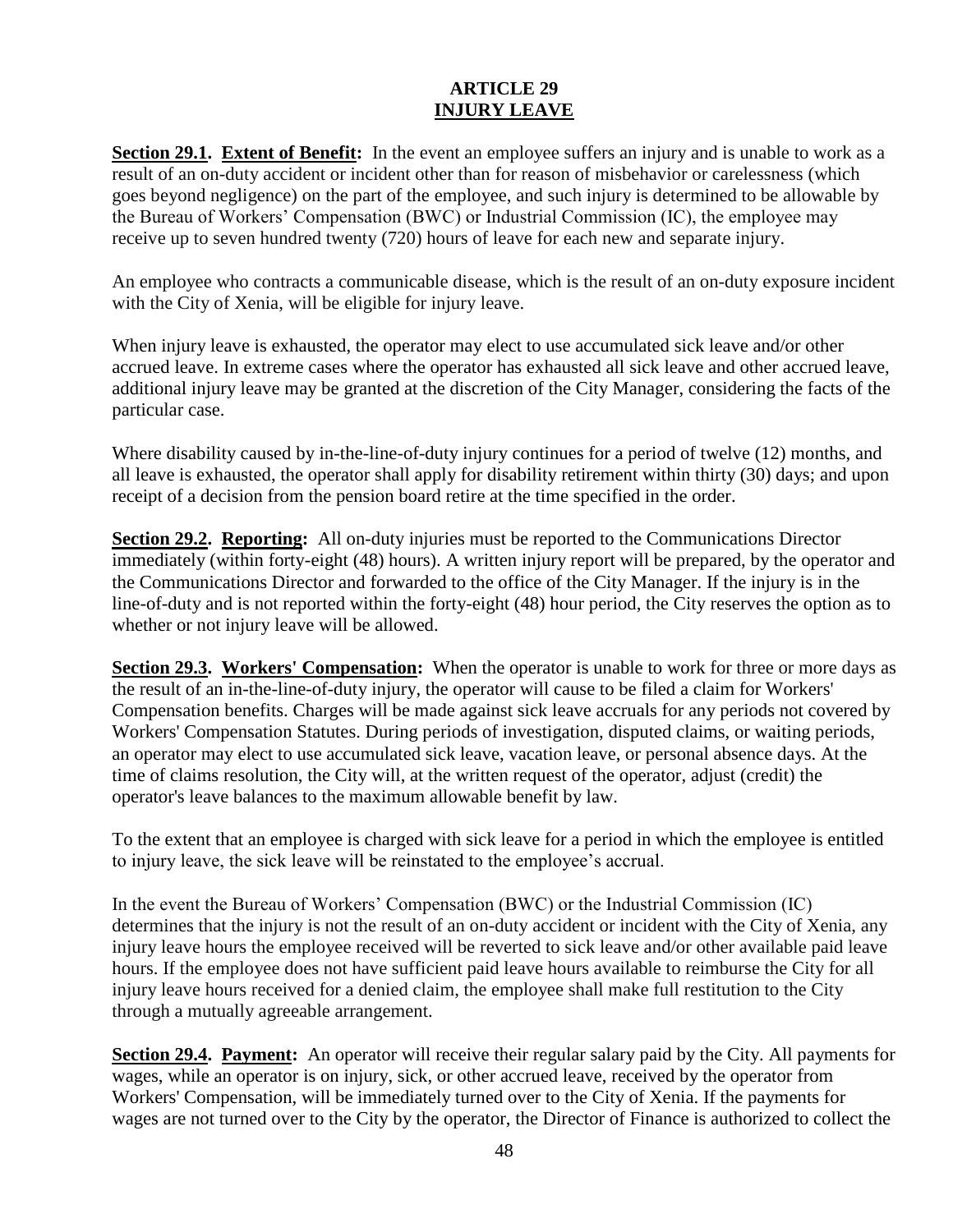amount due to the City from the operator. The Director of Finance may use whatever means legally necessary to collect the amount due the City, including deductions from wages due the operator, and from terminal pay.

**Section 29.5. Evidence:** The City may require at any time, the operator to submit to a medical examination by a City designated physician at the City's expense, to determine whether the alleged injuries are compensable.

**Section 29.6. Effect of Holidays:** If an operator is scheduled to work on a holiday and is eligible for compensation under this Article, the operator will receive eight (8) hours of compensation for the holiday in addition to injury compensation.

**Section 29.7. False Claim:** The City has the right to, and may choose to investigate any and all injury leave claims before compensation is paid. Management reserves the right to withhold benefit payments or take disciplinary action up to and including discharge against an operator who is guilty of submitting a false claim for benefits covered in this Article or for working for another employer while on injury leave and is physically capable of performing their assigned classification duties.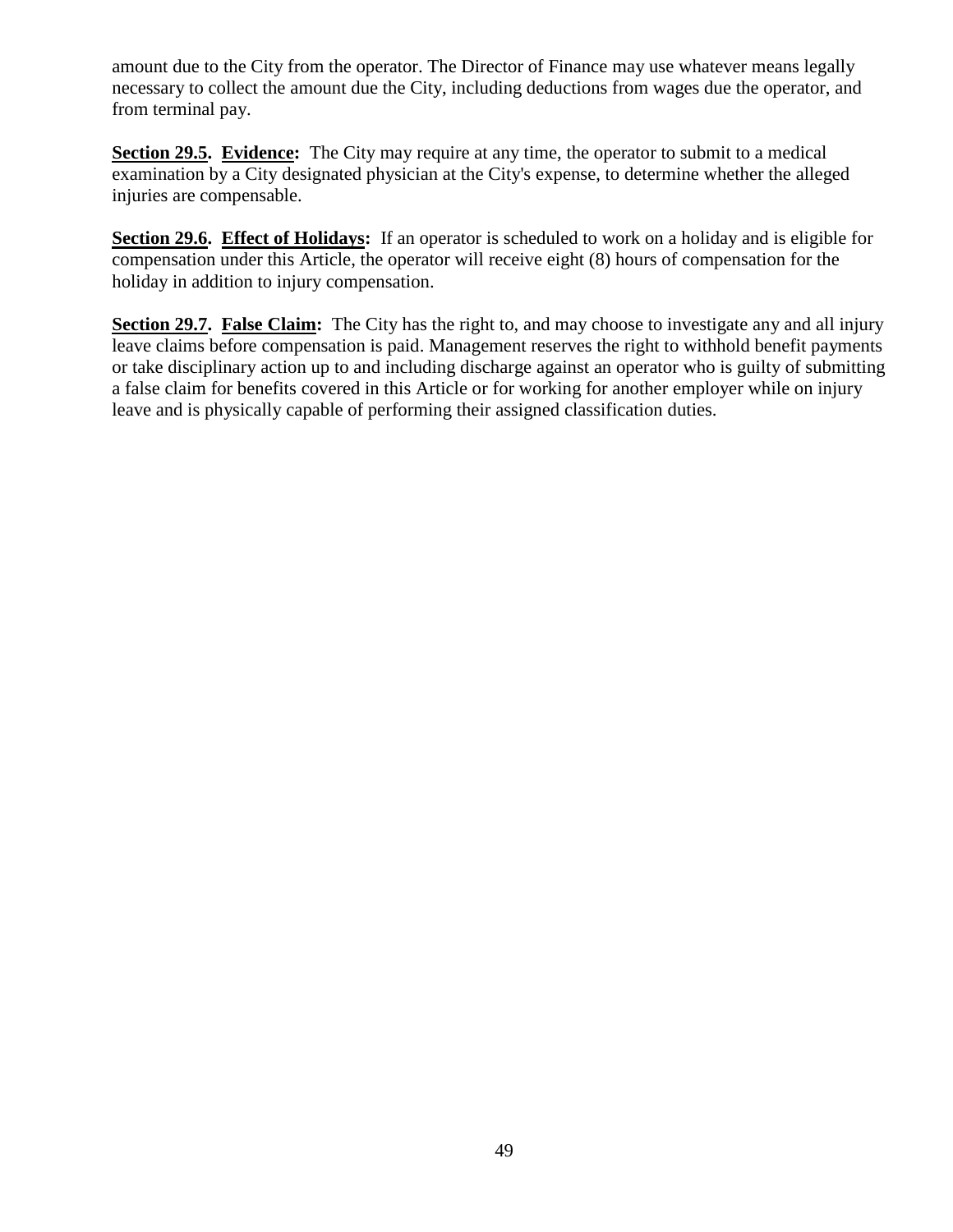#### **ARTICLE 30 SPECIAL LEAVES**

**Section 30.1. Leaves of Absence With Pay:** Leaves of absence with pay will be granted to operators by the Communications Director, with the approval of the City Manager, consistent with Chapter 135 of the Administrative Code of the Xenia Codified Ordinances, the Ohio Revised Code, and the Rules and Regulations of the Civil Service Commission of Xenia, Ohio.

**Section 30.2. Leaves of Absence Without Pay:** Leaves of absence without pay may be granted to operators by the Communications Director, with the approval of the City Manager, consistent with the rules and regulations of the Civil Service Commission of Xenia, Ohio, as now adopted or amended by the Commission.

**Section 30.3. Failure to Return from Leave:** Failure of an operator to report to work at the expiration of any leave of absence, without the consent of the City Manager, shall automatically remove such operator from service.

**Section 30.4. Family and Medical Leave:** For the purposes of implementing the provisions of the Family Medical Leave Act (FMLA), the time period for calculating the benefit year will be a rolling twelve (12) month period measured backward from the date leave is taken and continuous with each additional leave day taken. Approved FMLA leave will be used concurrently with other paid leave.

Family or Medical Leave approved in accordance with the Act will be used concurrently with available paid leave before any leave becomes unpaid.

An employee must follow the usual and customary call-in procedures for reporting an absence, absent unusual circumstances.

It is intended that this Article comply with the Family and Medical Leave Act of 1993 (as amended) and the Employer may promulgate policies in furtherance of the Family and Medical Leave Act that are not inconsistent with this Agreement.

Employees are required to submit all necessary paperwork in compliance with the Act and any incidental costs associated with completion of the paperwork is the responsibility of the employee.

Section 30.5 Maternity/Paternity Leave: An employee shall use sick leave (if available) for maternity purposes from the time the employee's doctor certifies the employee can no longer perform the essential functions of their position until the doctor certifies the employee can return to duty.

An employee may use up to ten (10) days of sick (paternity) leave due to the birth of a child. An employee may use up to ten (10) days of sick leave for the adoption or new placement of a foster child. An extension of such leave may be granted under sick leave if the condition of the baby and/or the mother qualifies.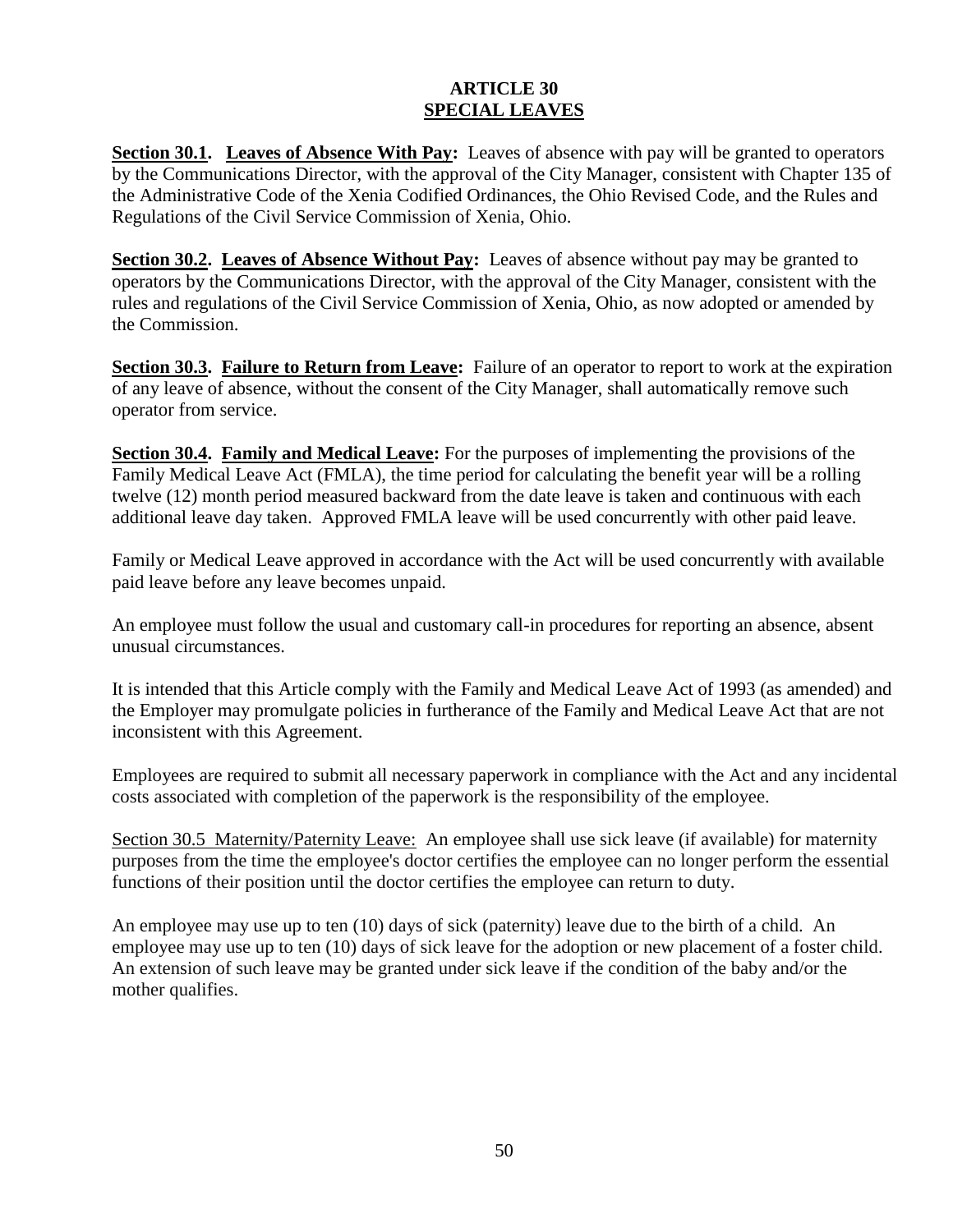#### **ARTICLE 31 WAIVER IN CASE OF EMERGENCY**

**Section 31.1. Waiver in Case of Emergency:** In cases of emergency declared by the President of the United States, the Governor of the State of Ohio, the Greene County Sheriff, the City Manager of Xenia, or any other authorized governmental official, for acts of God or civil disorder that creates staffing shortages, the following conditions of this Agreement may be temporarily suspended by the Employer:

- A. Time limits for the processing of grievances; and
- B. All work rules and/or agreements and practices limited to the assignment of employees or employee's work schedules, including the use of vacation, personal leave or comp time.

If the City must suspend the use of vacation and/or personal time in an emergency as defined in Section 31.1, the City and Union will meet to discuss options for ensuring the time is available to use at a later date.

Section 31.2. Cancellation Reimbursement: In the event approved leave is canceled by the City, in an emergency as defined in Section 31.1, the employee shall be reimbursed by the City for the employee's loss of unrecoverable monetary deposits, including but not limited to, pre-paid reservations or pre-paid travel tickets. The employee shall be required to present documentation supporting such a claim.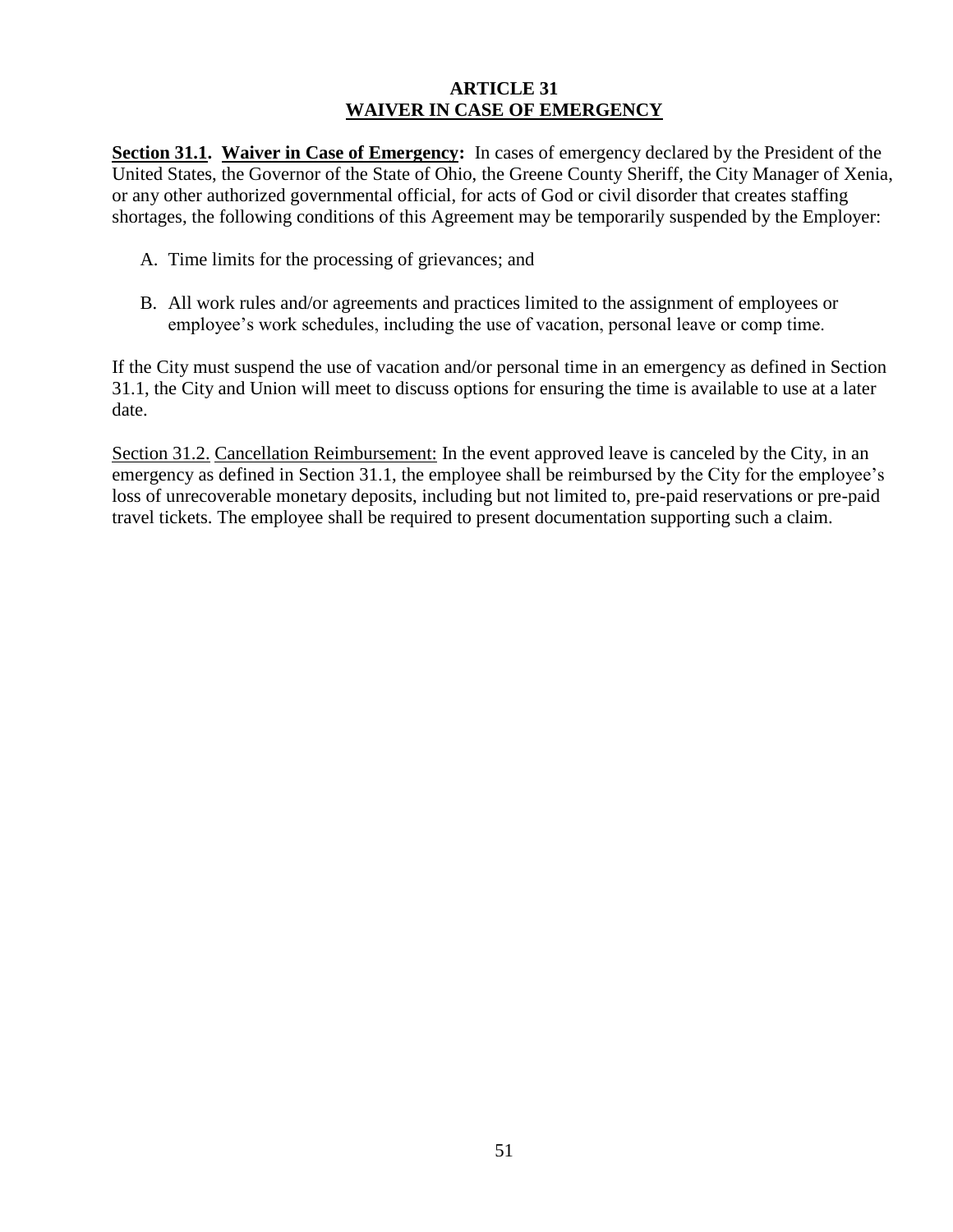#### **ARTICLE 32 MISCELLANEOUS TOPICS**

**Section 32.1. Travel, Conference and Training Expenses:** Operators who are required and/or authorized to travel to and attend conferences or training events or other official City business are entitled to reimbursement for specific reasonable expenses. The City of Xenia's Employee Handbook contains provisions for travel advances, mileage reimbursement rates and the accounting procedures that must be followed. Because of twenty-four (24) hours per day scheduling needs of the Center for Bargaining Unit employees the following will apply:

- A. The parties must agree in advance of the scheduled event to an alternate work schedule.
- B. Travel and/or training of ten (10) hours or more, up to twelve (12) hours on a scheduled workday will count as a full twelve (12) hour workday.
- C. When lodging is provided for more than one (1) day sessions, only one (1) round trip of travel time will be counted as hours worked.

**Section 32.2. Emergency Meal Allowance:** The City will either furnish meals or reimburse employees for meals provided the employees are scheduled to work in excess of twelve (12) consecutive hours. Reimbursement will not be paid for an employee's regular lunch period. Maximum reimbursement for meals under this Section shall be \$4.50 per meal. Whenever practicable and while on City time, employees shall be given a period of fifteen (15) minutes in accordance with scheduling requirements for the purpose of eating during each of the above periods. This Section is intended to apply to situations where employees are unexpectedly called for duty because of emergencies such as riots and disasters, and not apply to double shifts within any days as the result of shift rotation or trading of days.

**Section 32.3. Copies of Agreement:** The Association will provide each covered employee, at no cost to the employee, a copy of this Agreement within thirty (30) days from the date this Agreement is ratified by both parties.

**Section 32.4. Hearing Test:** Upon hire, the City shall provide a base line hearing test. Thereafter a hearing test will be made available annually upon request.

**Section 32.5. Successor Clause:** To the extent allowed by law this Agreement shall be binding upon the successors and assigns of the parties hereto, and no provisions, terms, or obligations herein, contained shall be affected, modified, altered, or changed in any respect whatsoever by the consolidation, merger, annexation, transfer, or assignment of either party hereto, or by any change geographically or otherwise in the location or place of business of either party hereto.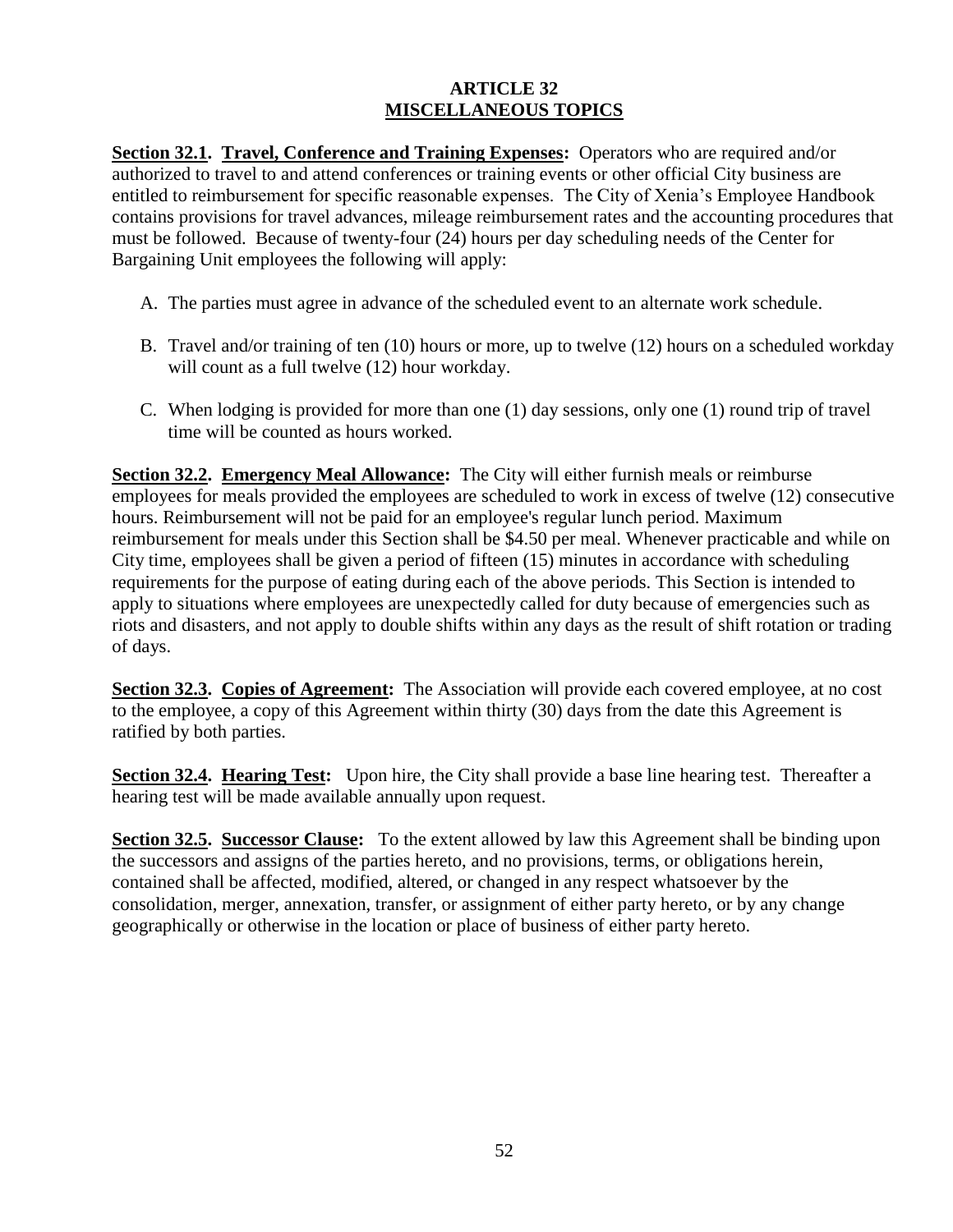#### **ARTICLE 33 ENTIRE AGREEMENT, WAIVER OF BARGAINING**

**Section 33.1. Entire Agreement:** This Agreement supersedes and cancels all prior agreements between the parties, whether such agreements were verbal, written, or based on practice, and constitutes the entire agreement between the parties.

**Section 33.2. Waiver of Bargaining:** The parties acknowledge that during negotiations, which resulted in this agreement, each had the unlimited right and opportunity to make demands and proposals with respect to any subject or matter not removed by law from the area of collective bargaining. Therefore, the parties agree that for the life of this agreement each voluntarily and unqualifiedly waives the right, and agrees that the other shall not be obliged, to bargain collectively with respect to any subject or matter referred to or covered in this agreement except as provided in Article 2. With respect to any subject or matter not referred to or covered in this agreement the provisions of applicable law shall prevail.

The City shall have no obligation to bargain collectively with respect to the exercise of any of the rights reserved to and retained by it pursuant to either Ohio Revised Code or the Management Rights clause of this agreement.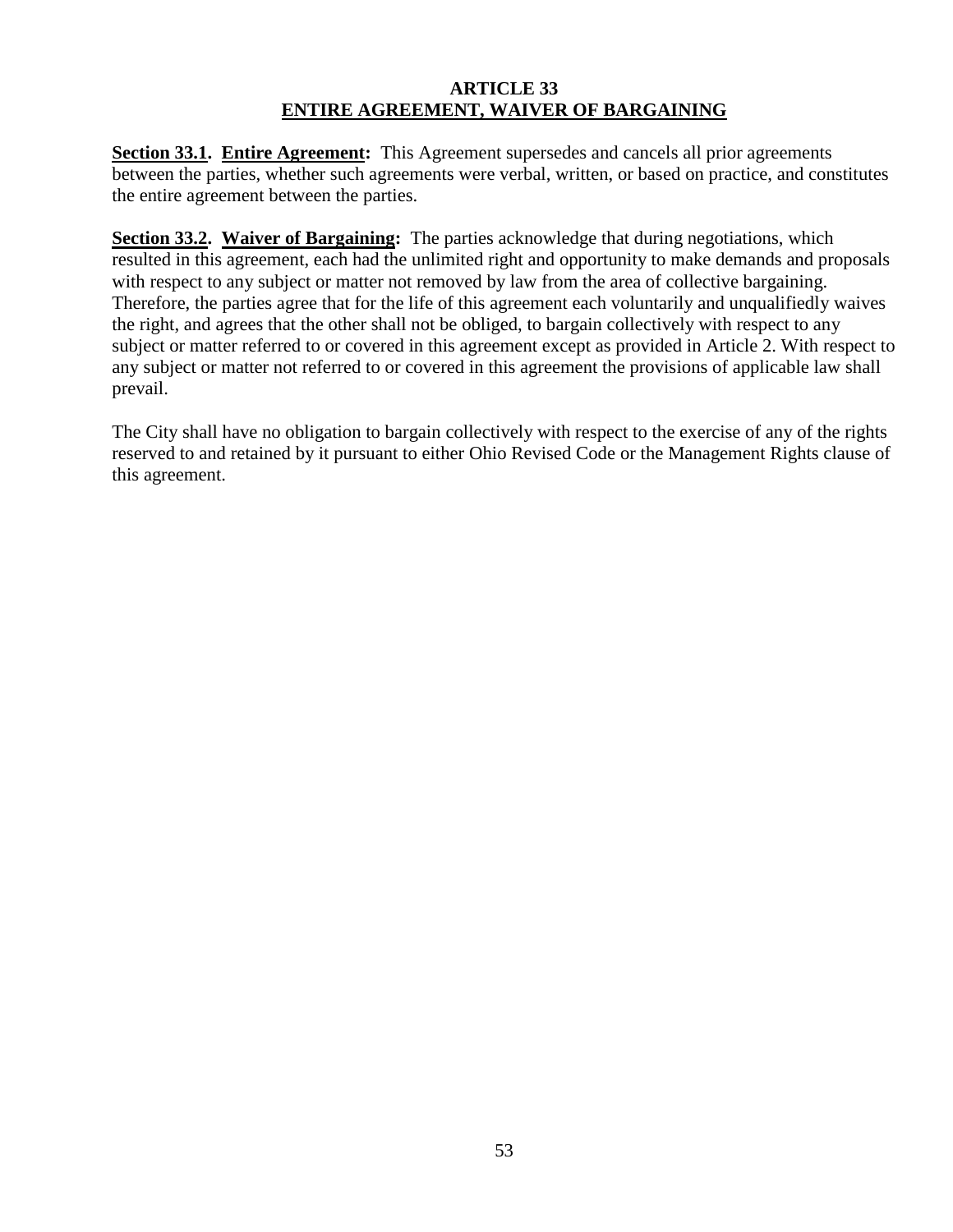#### **ARTICLE 34 ATTENDANCE**

#### **Section 34.1 Definitions:**

- Absence: Absence is defined as work time lost when an employee does not work as scheduled. When an employee is absent for sixty (60) minutes or more of his/her scheduled shift it will count as one (1) Absence Occurrence unless the absence is one of the Exceptions set forth below. Consecutive days of absence for the same reason will count as one (1) occurrence.
- **No Call/No Show:** No call/no show occurs when an employee failed to notify his/her supervisor and does not report to work. This may result in corrective action following investigation of the situation.

**Section 34.2 Notification:** In the event an employee will be unable to report to work as scheduled, the employee must notify an on-duty communication operator by phone call at least two (2) hours before their scheduled start time. The employee is responsible for keeping his/her supervisor informed as to when they expect to return to work. This procedure applies when employees are going to be absent. Employees must provide a reason for their absence.

**Section 34.3 Exceptions:** Time away from work approved for the following reasons will not count as an occurrence:

- 1. Approved family and/or medical leaves of absence (FMLA);
- 2. Pre-scheduled and pre-approved use of the following paid leave: vacation, sick leave, personal or compensatory time;
- 3. Military leave;
- 4. Leave for Jury Duty;
- 5. Approved Bereavement leave;
- 6. Approved Injury Leave;
- 7. Approved Union Leave;
- 8. Approved Trades

**Section 34.4 Corrective Action:** Absence Occurrences in a rolling 12-month calendar year measured backward will result in the corrective action below that coincides with the number of occurrences. Occurrences shall fall off the applicable category 12 months from the date of the occurrence. The Communications Director or designee may consider the employee's work history and attendance pattern when determining corrective action which may be up to the following:

| <b>Absence Occurrences</b> | <b>Correction Action</b> |
|----------------------------|--------------------------|
| 4 Occurrence               | Counseling               |
| 6 Occurrences              | Verbal Warning           |
| 8 Occurrences              | Written Warning          |
| 10 Occurrences             | Suspension               |
| 11 Occurrences             | Termination              |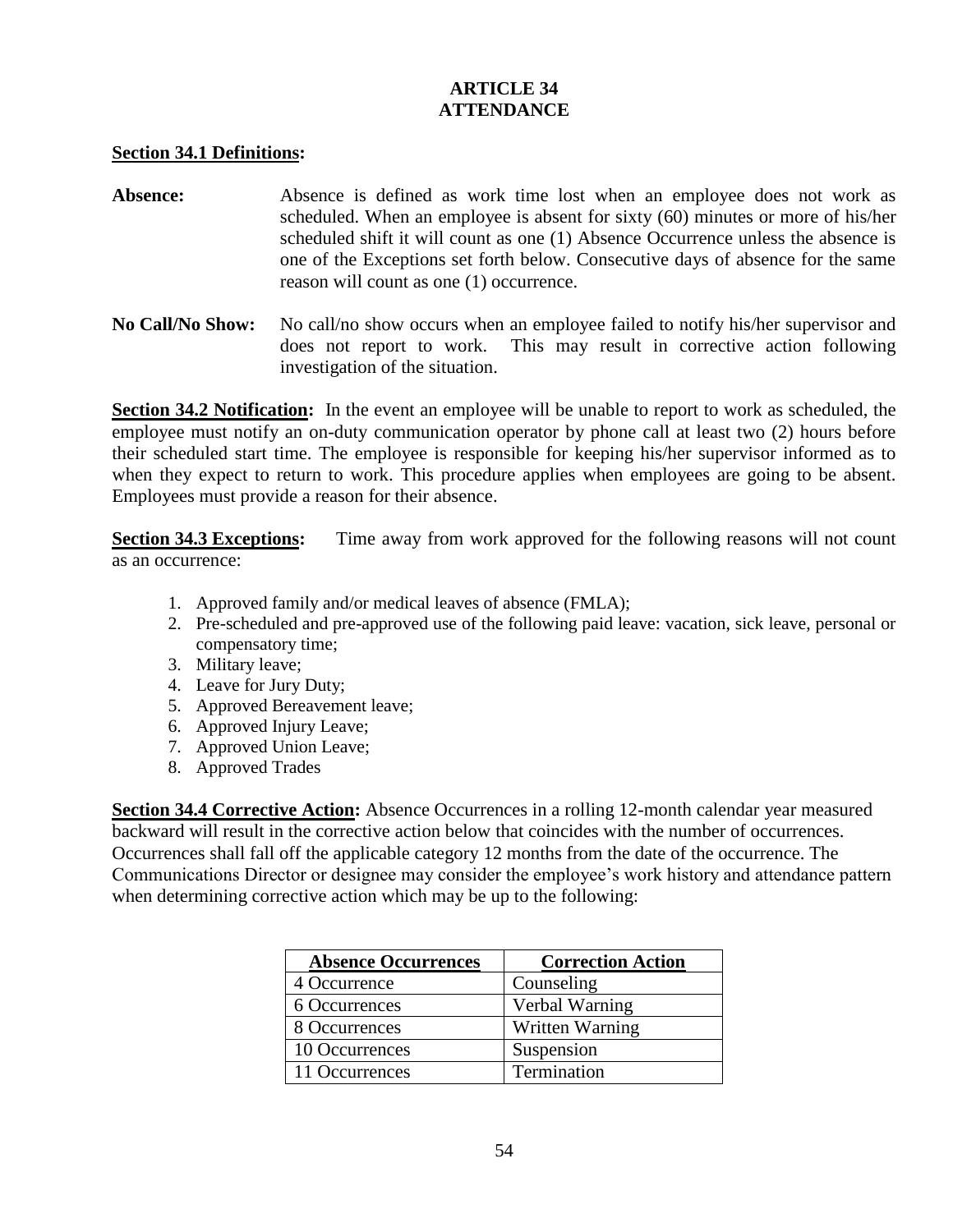#### **ARTICLE 35 DURATION**

**Section 35.1. Duration:** The effective date of this Agreement shall be February 7, 2021. This Agreement shall remain in effect through February 3, 2024 and shall continue thereafter in effect for successive periods of twelve (12) months, unless either party to this Agreement, on or before ninety (90) calendar days prior to the expiration of such period, notifies the other party in writing of its intention to terminate the Agreement or to amend any terms thereof at the conclusion of any such period.

Upon the delivery of such notice, the parties shall meet with respect to a new agreement, sufficiently in advance of the expiration date so as to enable the parties in their attempt to reach an agreement prior to expiration.